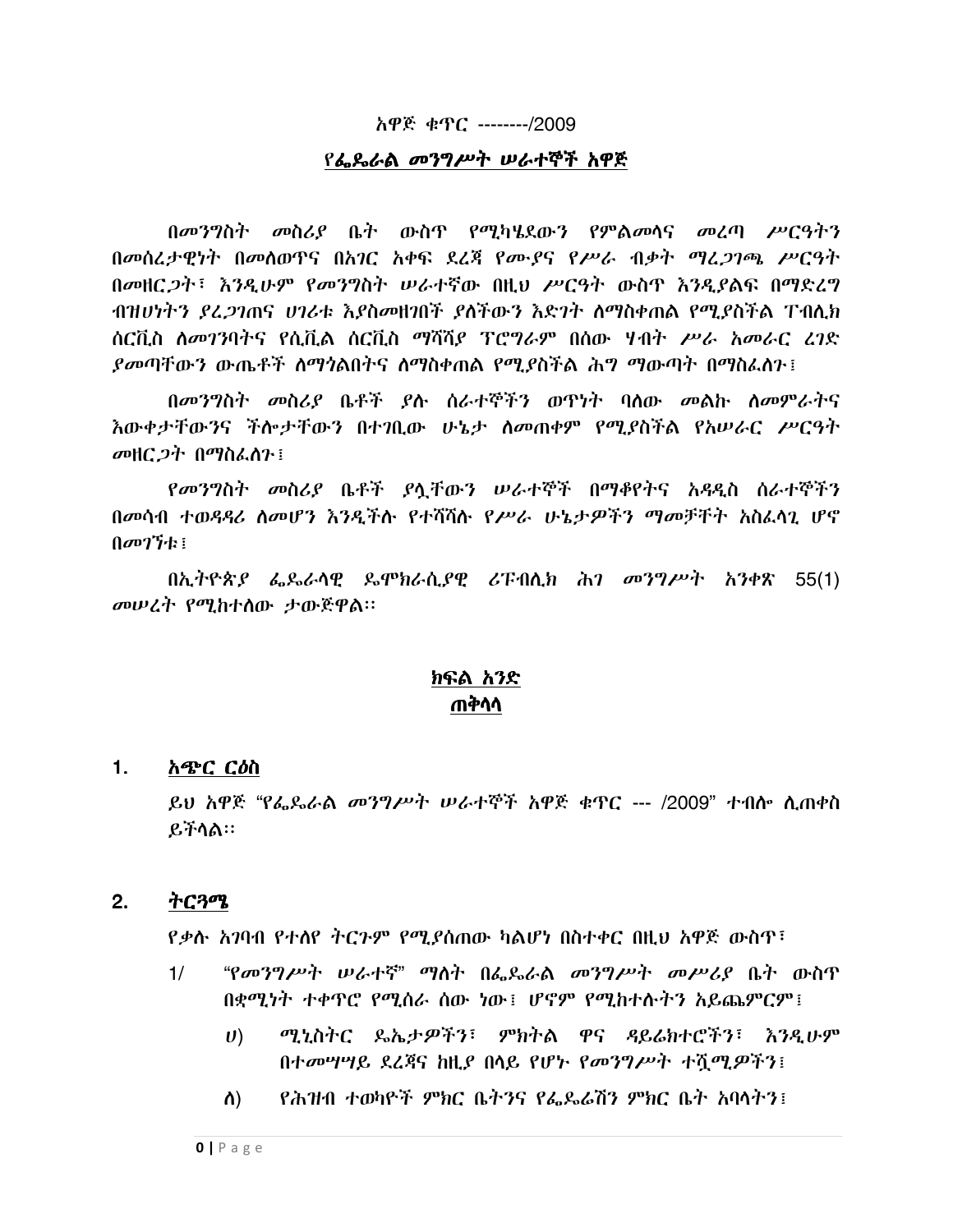- *የፌ*ጼራል ፍርድ ቤት ዳኞችንና ዓቃቢያነ ሕግን፤  $\mathbf{d}$
- የመከላከያ ወራዊትና የፌጼራል ፖሊስ አባሎችን እንዲሁም በመከላከያ  $\mathbf{C}(\mathbf{D})$ ወይም በፖሊስ ደንብ የሚተዳደሩ ሴሎች ሠራተኞችን፤
- $(\boldsymbol{\nu})$ አግባብ ባለው ሴሳ ሕግ በዚህ አዋጅ እንዳይሽፌኑ የተደረጉ ሥራተኞችን፤
- $2/$ "ጊዜያዊ ሠራተኛ" ማስት በመንግሥት መሥሪያ ቤት ውስዋ የዘሳቂነት ባሕርይ በሌሰው ወይም ሁኔታዎች ሲያስንድዱ በቋሚ የሥራ መደብ ሳይ ተቀጥሮ የሚሠራ ሰው ነው፤ ሆኖም የሚከተሱትን አይጨምርም፤
	- በቀን ሂሳብ እየተከፈላቸው የሚሠሩ የቀን ሠራተኞችን፤  $\boldsymbol{U}$
	- በመንግሥት መሥሪያ ቤት ውስጥ ስሙያ መልመጃ ወይም ስተግባር ስ) ሥልጠና የተመደቡ ሰዎችን፤
	- $h$ መንግሥት መሥሪያ ቤት ጋር በሚገቡት ውል መሠረት ዋጋ  $\mathbf{d}$ እየተከፈላቸው በራሳቸው የንግድ ሥራ ወይም የሙያ ኃሳፊነት የሚሠሩ ስዎችን፣
	- ባላቸው ልዩ እውቀትና ችሎታ ምክንያት ከመንግሥት መሥሪያ ቤት  $\mathbf{C}(\mathbf{D})$ *ጋ*ር በሚገቡት ውል መሠረት ዋ*ጋ* እየተከፈሳቸው በትርፍ ጊዜያቸው የሚሠሩ ባስሙያዎችን፤
- $3/$ *"የመንግሥት መሥሪያ* ቤት" ማስት ራሱን ችሎ በአዋጅ ወይም በደንብ የተቋቋመና ከመንግሥት በሚመደብስት በጀት የሚተዳደር የፌ**ጼራል**  $\{a\sigma\}$ ግሥት መሥሪያ ቤት ነው፤
- $4/$ "ሚኒስቴር" ወይም "ሚኒስትር" ማለት እንደ ቅደም ተከተሱ የፐብሊክ ሰርቪስና የሰው ሀብት ልማት ሚኒስቴር ወይም ሚኒስትር ነው፤
- "የበሳይ ኃሳፊ" ማስት የመንግሥት መሥሪያ ቤትን በበሳይነት የሚመራ ወይም  $5/$ ምክትሎቹ ናቸው ፤
- *"የሥራ መ*ደብ" ማስት በአንድ የመንግስት ሠራተኛ ሙሱ የሥራ ጊዜ  $6/$ እንዲከናወኑ ሥልጣን ባለው አካል የተሰጡ ተግባርና ኃላፊነቶች ናቸው ፤
- "የደረጃ ለድ*ገት" ማ*ስት *የመንግሥት ሠራተ*ኛን ከየዘው የ*ሥራ* ደረጃ ከፍ ወዳስ  $7/$ የሥራ ደረጀ ማሳደግ ነው፤
- $8/$ "ደመወዝ" ማስት በአንድ የሥራ ደረጃ ስተመደቡ ሥራዎች የተወሰነ መነሻ ክፍያ ወይም የእርከን ክፍያ ነው ፡
- $9/$ "የሥራ ሁኔታ" ማስት በመንግሥት መሥሪያ ቤት እና በመንግሥት ሠራተኞች መካከል ያለ ጠቅሳሳ የሥራ ግንኙነት ሲሆን ይህም የሥራ ሰዓትን፣ ደመወዝን፣ ልዩ ልዩ ፌቃዶችን፣ የሥራ አካባቢ ጤንነትና ደህንነትን፣ የሠራተኞች የሥራ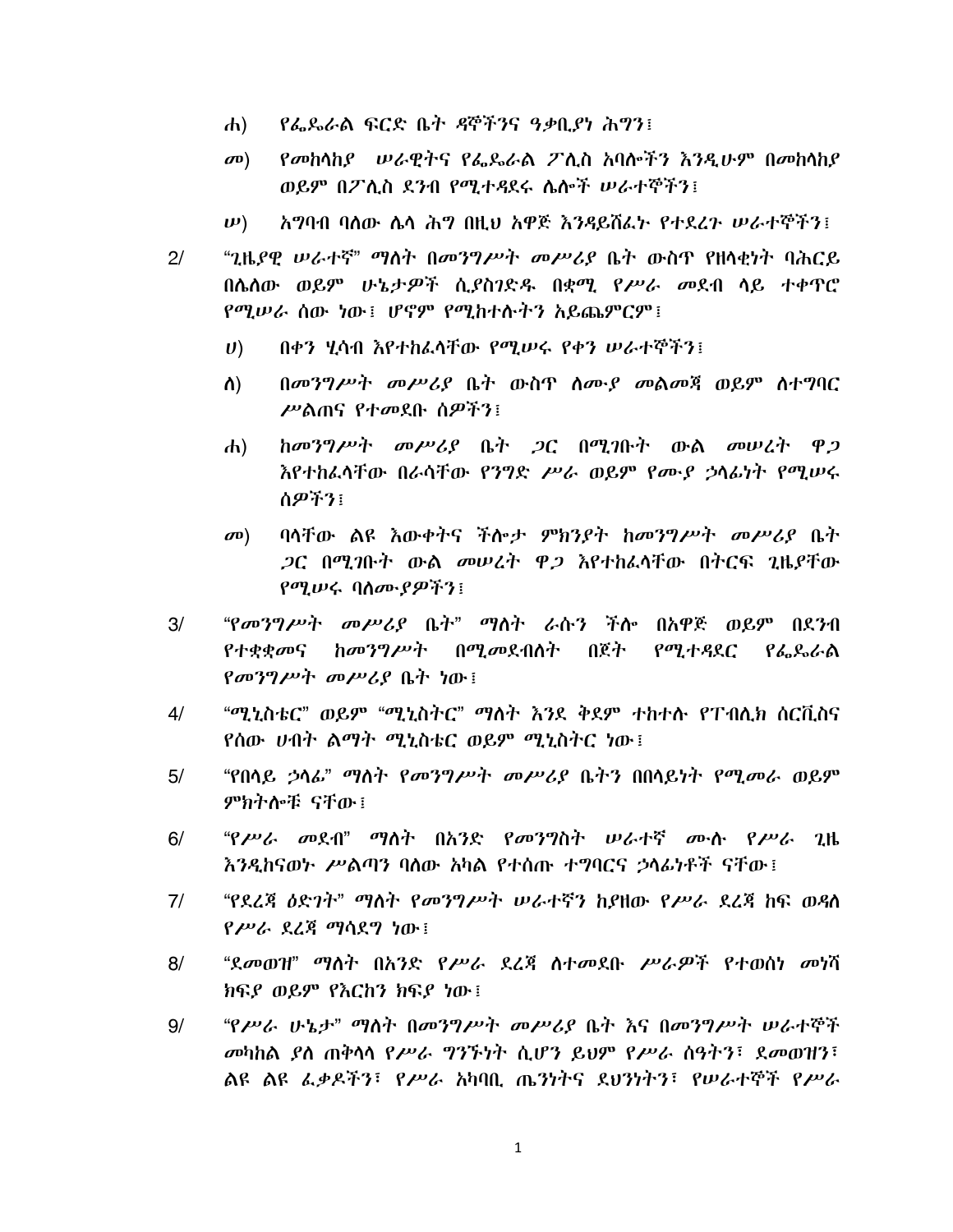ስንብት ሁኔታና ክፍያ፣ የዲሲፕሲን አፌጻጸምና የቅሬታ አቀራረብ ሥነ-ሥርዓቶችን እና የመሳሰሱትን ያጠቃልሳል፤

- $10/$ "ድልድል" ማስት አንድን የመንግሥት ሠራተኛ በተመሳሳይ ደረጃና ደመወዝ ወይም ከፍ ባስ ደረጃና ደመወዝ ወይም በሠራተኛው ስምምነት ዝቅ ባስ ደረጃ መድበ ማሠራት ነው፤
- $11/$ "የዲሲፕሊን እርምጃ" ማለት ማንኛውም የመንግስት ሠራተኛ ይህንን አዋጅ ወይም አዋጁን ስማስፌፀም የሚወጡ ደንቦችና መመሪያዎችን ወይም የሥነ-*ምግ*ባር ደንብ በመተሳሰፍ ስሚያደርሰው ዋፋት የሚወሰንበት ቅጣት ነው፤
- "ጸታዊ ትንኮሳ" ማስት በሥራ ቦታ የሚፌጸም ሆኖ ከሴሳው ወገን ፌቃድ ውጪ  $12/$ የሚቀርብ የወሲብ ሀሳብ ወይም ጥያቄ ወይም ሴሳ ወሲባዊ ተፌዋሮ ያስው የቃል ወይም የአካል ንኪኪ ተግባር ሲሆን የሚከተሱትን ያካትታል፤
	- ከሴሳው ወገን ፌቃድ ውጪ የመሳም፣ የሰውነት አካልን የመዳሰስ፣  $\boldsymbol{U}$ *የመጎንተ*ል ወይም የመሳሰስውን የሰውነት *ን*ክኪ የመፌጸም ድርጊት ፤
	- ወሲብ ስዘል በሆነ ሁኔታ ተጠቂውን መከታተል ወይም እንቅስቃሴውን ስ)  $\omega$   $2\pi$
	- ለቅጥር፣ ለደረጃ እድገት፣ ለዝውውር፣ ለድልድል፣ ስሥልጠና፣  $\mathbf{d}$ ለትምህርት፣ ለጥቅማ ጥቅሞች ወይም ማንኛውንም የሰው ሀብት ሥራ አመራር ተግባር ስመፌጸም ወይም ስመፍቀድ ወሲብን እንደ ቅድመ ሁኔታ ማስቀመዋ።

#### 3. የጾታ አገሳለጽ

*ማን*ኛውም በወንድ ጾታ የተ*ገ*ለጸው *አነጋገ*ር የሴት ጾታንም ያካትታል፡፡

#### 4. የተልጻሚነት ወሰን

ይህ አዋጅ "የመንግሥት መሥሪያ ቤት" እና "የመንግሥት ሠራተኛ" በሚል ትርጉም በሚሽፌኑ መስሪያ ቤቶችና ሠራተኞች ሳይ ተፈጸማ ይሆናል፡፡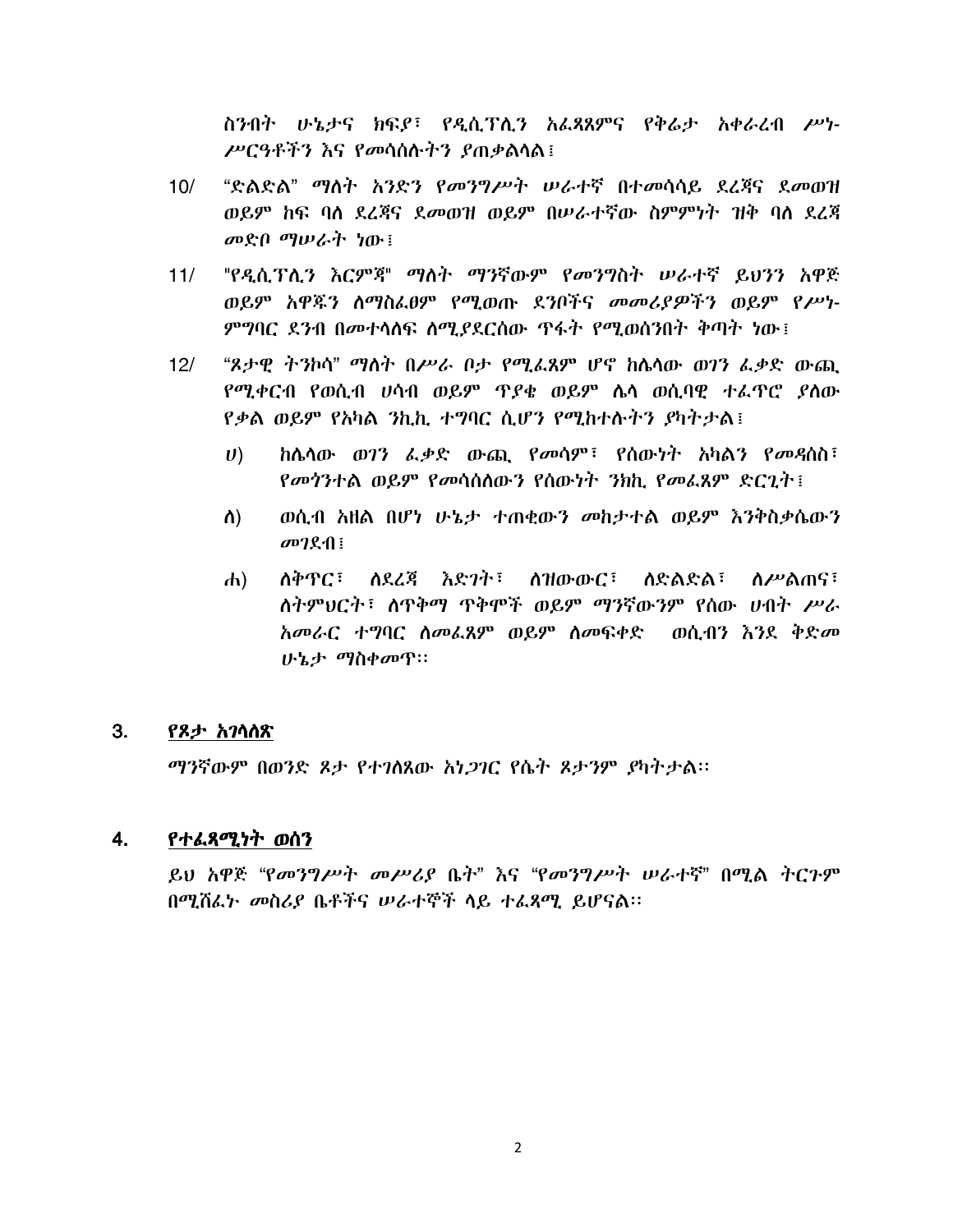# ክፍል ሁለት *የመንግ*ስት *መሥሪያ* ቤት አደረጃጀት፣ የሥራ ምዘና፣ የደመወዝ ስኬል እና አበል

#### $5.$ *የመንግስት መሥሪያ* ቤት አደረጃጀት

- ማንኛውም የመንግሥት መሥሪያ ቤት የተቋቋመበትን ዓላማ ስኬታማ  $1/$ ስማድረግ የሚያስፌልገውን አደረጃጀትና የሰው ኃይል ፍላንት አዋንቶ ለሚኒስቴሩ አቅርቦ ያስወስናል።
- $2<sup>1</sup>$ ሚኒስቴሩ የፌዴራል መንግስት አስፌጻሚ መስሪያ ቤቶችን አደረጃጀት አግባብነትና ውጤታማነት እያጠና ማሻሻያ ሲያስፌልግ ስሚኒስትሮች ምክር ቤት ለውሳኔ ያቀርባል።

#### 6. የሥራ ምዘና

- ሚኒስቴሩ ተስማሚ የሥራ ምዘና ዘዴ በመምረጥ በማንኛውም የመንግሥት  $1/$ መሥሪያ ቤት ተግባራዊ እንዲሆን ያደርጋል።
- ማንኛውም የመንግሥት መሥሪያ ቤት ደረጃቸው ያልተወሰነሳቸው አዲስ የሥራ  $2/$ መደቦችን የ*ሥራ* ዝርዝር አዘ*ጋ*ጅቶ ስሚኒስቴሩ በማቅረብ ደረጃቸውን *የስመስናል*።
- የሥራ ምዘናና ደረጃ አወሳሰን በሚኒስትሮች ምክር ቤት በሚወጣ ደንብ  $3/$ መሠረት ይወሰናል።

#### $7.$ ደመወዝ ስኬል

- *የመንግሥት ሠራተ*ኞች የደመወዝ ስኬል የመንግስትን የፋይናንስ አቅም፣  $1/$ የህዝቡን አጠቃሳይ የኑሮ ሁኔታ፣ የዋጋ ደረጃዎች እና አግባብነት ያሳቸውን ሌሎች ሁኔታዎች ባንናዘበ መንገድ በየጊዜው እየተጠና የሚወሰን ይሆናል።
- $2<sup>1</sup>$ ሚኒስቴሩ አስፌሳጊ ሆኖ ባገኘው ጊዜ ከሚመሰከታቸው የመንግስት መስሪያ ቤቶች *ጋ*ር በመተባበር የደመወዝ ስኬል በማጥናትና በማዘ*ጋ*ጀት ስሚኒስትሮች ምክር ቤት ስውሳኔ ያቀርባል፣ ሲፌቀድም አፌጻጸሙን ይቆጣጠራል፡፡
- የደመወዝ ስኬስ ስእያንዳንዱ ደረጃ መነሻና መድረሻ ደመወዝ፣ እንዲሁም  $3/$ በየጊዜው የሚደረገውን የደመወዝ ጭማሪ የሚደመስክቱ እርከኖች ይኖሩታል።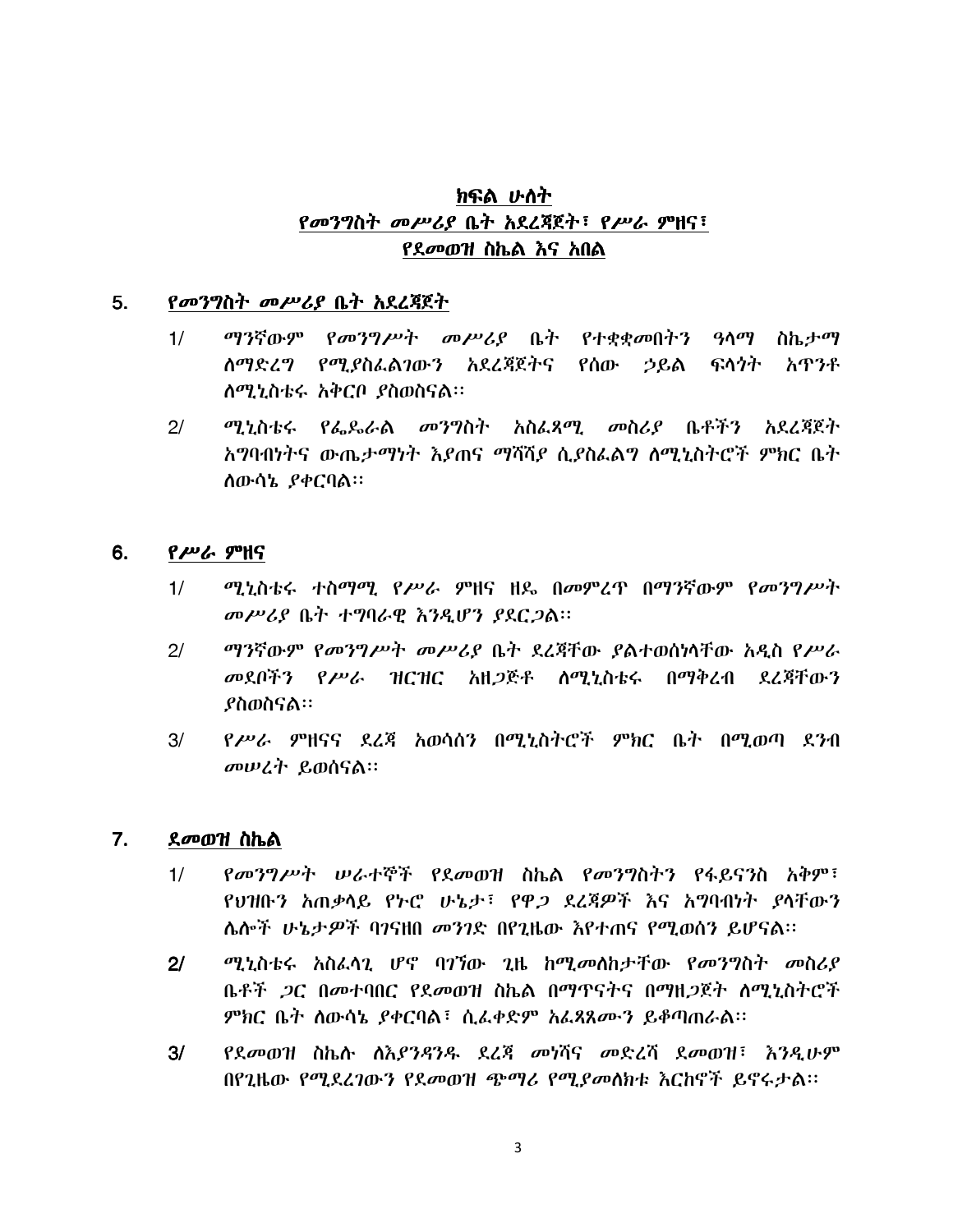#### 8. እኩል ዋ*ጋ* ላላቸው *ሥራዎ*ች እኩል ደመወዝ ስለመክፌል

እኩል ዋ*ጋ ያ*ሳቸው ሥራዎች ሁሉ እኩል መነሻ ደመወዝ ይኖራቸዋል።

#### $9.$ የደመወዝ ክፍያ

- $1/$ ማንኛውም የመንግሥት መሥሪያ ቤት በየወሩ መጨረሻ ስሠራተኞቹ ወይም ስሕ*ጋ*ዊ ወኪሎቻቸው የደመወዝ ክፍያ ይፈጽማል፡፡
- $2/$ የማንኛውም የመንግሥት ሠራተኛ ደመወዝ፣
	- ሠራተኛው ስምምነቱን በጽሑፍ ሲገልጽ፣  $U$ )
	- በፍርድ ቤት ትዕዛዝ፣ ስ)
	- በሕግ በተደነገገው መሠረት፣  $\mathbf{d}$

ካልሆነ በስተቀር ሲያዝ ወይም ሲቆረዋ አይችልም፡፡

በዚህ አንቀጽ ንዑስ አንቀጽ 2(ስ) ወይም (ሐ) መሠረት ከሠራተኛ ደመወዝ  $3/$ በየወሩ የሚቆረጠው ከደመወዙ አንድ ሦስተኛ አይበልጥም፡፡

#### $10.$ አበል

- $1/$ *ማን*ኛውም አበል የሚከፌሰው የ*መንግሥትን ሥራ* ስማከናወን አስፌሳጊ ሆኖ ሲ*ገ*ኝ ብቻ ነው።
- $2/$ ሚኒስቴሩ የአበል ዓይነቶችን እና ክፍደዎችን እደጠና ለሚኒስትሮች ምክር ቤት ሰውሳኔ ያቀርባል፣ ሲፌቀዱም አፌጻጸማቸውን ይቆጣጠራል፡፡

# ክፍል ሦስት የሰው ሀብት ዕቅድ፣ ስምሪት እና የሥራ አፌጻጸም ምዘና ንኡስ ክፍል አንድ ምልመሳና መረጣ

## 11. የሰው *ህ*ብት *ዕቅ*ድ

የሰው ሀብት ዕቅድ ዓላማ ማንኛውም የመንግሥት መሥሪያ ቤት  $1/$ በስትራቴጂያዊ ዕቅድ ሳይ የተቀመጡትን ዓላማዎች ስማሳካት የሰው ሀብት ፍላንት ለመተንበይ፣ የሚያስፌልንውን የሰው ሀብት በዓይነትና በብዛት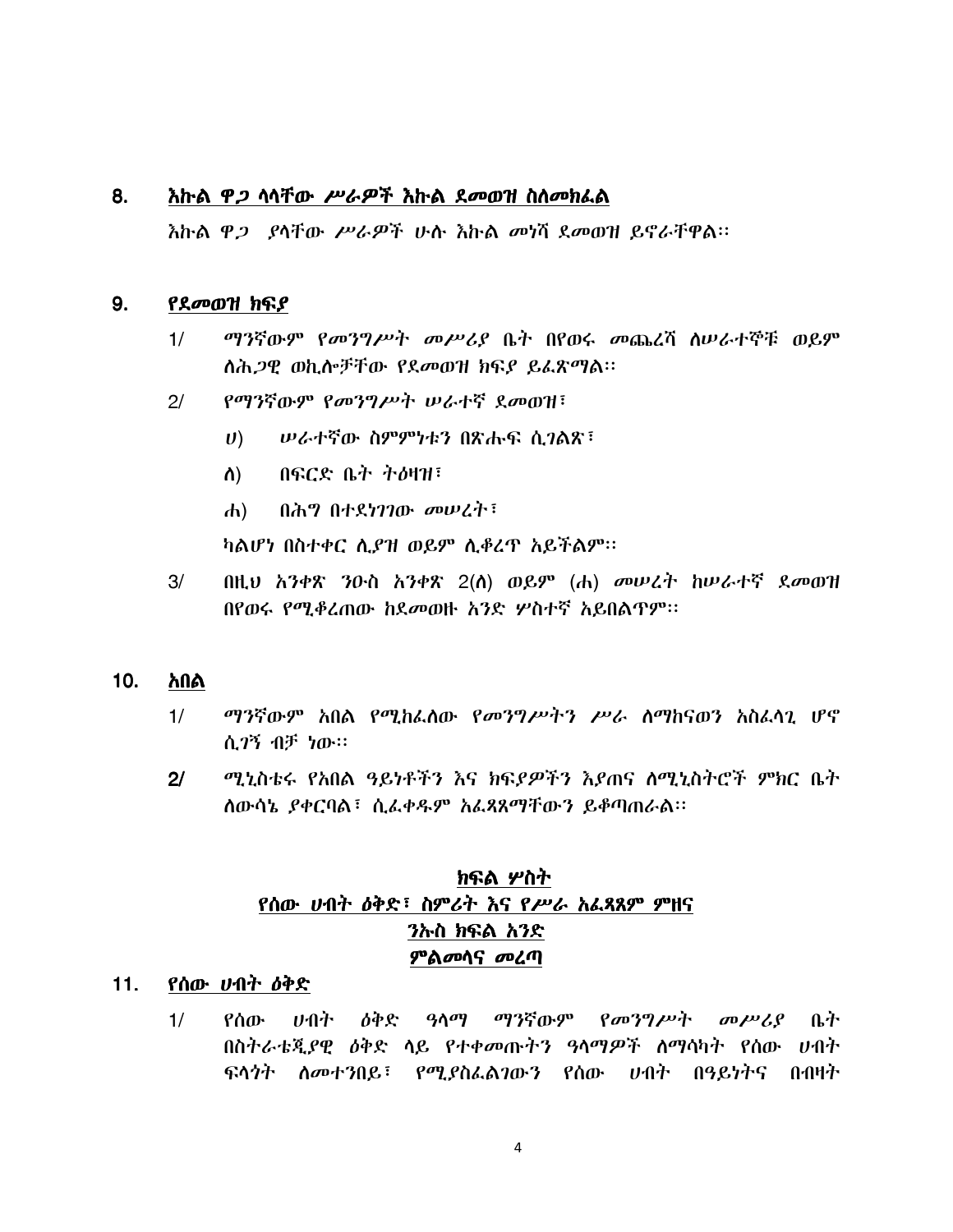ለማማሳት፣ ለማልማት፣ በአግባቡ ለመጠቀም የሚያግዙ እርምጃዎችን *ስመ*ውሰድና ውጤቱንም በየጊዜው *እየገመገመ ማ*ሻሻ*ያ ስማድረግ* ነው።

- $2/$ *ማን*ኛውም የመንግሥት መሥሪያ ቤት ስትራቴጂያዊ ዕቅዱን መሠረት በማድረግ የአጭር፣ የመካከለኛና የረጅም ጊዜ የሰው ሀብት ዕቅዱን አጥንቶ ተግባራዊ ማድረግ አስበት።
- $3/$ ክፍት የሥራ መደቦችን በሠራተኛ ማስያዝ የሚቻለው የሰው ሀብት ዕቅድን መሠረት በማድረግ በደረጃ ዕድገት ወይም በቅጥር ወይም በዝውውር ወይም በድልድል ይሆናል።
- ሚኒስቴሩ የሰው ሀብት ዕቅድን በተመሰከተ ዝርዝር መመሪያ ያወጣል፡፡ 4/

#### $12.$ ወደ መንግስት መስሪያ ቤት የመግቢያና የብቃት ማፈጋገጫ ሥርዓት

- በክፍት የሥራ መደቦች ላይ  $1/$ *ማ*.ኒስቴሩ *አመ*ልካቾች ተወዳድረው ስለሚቀጠሩበትና ስለሚያድንበት የመግቢያና የብቃት ማረ*ጋገ*ጫ ሥርዓት መዘር*ጋት የሚያ*ስችሉ መመዘኛዎችና መለኪያዎች በአ*ገ*ር አቀፍ ደረጃ ያዘ*ጋ*ጃል።
- መመዘኛዎቹና መሰኪያዎቹ ሥራ ሳይ ስለሚውሉበት ሁኔታ የሚኒስትሮች  $2/$ ምክር ቤት በሚያወጣው ደንብ ይወሰናል።
- $3/$ በዚህ አንቀጽ ንኡስ አንቀጽ (1) የተመሰከተውን የመግቢያና የብቃት ማፈ*ጋገ*ጫ ሥርዓትን የሚያስፌጽም ተቋም ሲቋቋም ይችላል።

#### $13.$ **ምልመሳና መረጣ**

- የመንግሥት የሠራተኛ ቅዋር የሚፌጸመው በሀገር አቀፍ ደረጃ በሚወጣው  $1/$ *መመ*ዘኛ በሚሰጠው የፌተና ውጤት ወይም በሌሳ ማናቸውም ዓይነት ተጨባጭ የሙያና ሥራ ብቃት ማፈጋገጫ ሳይ ብቻ ተመስርቶ ይሆናል፡፡
- በብሔረሰብ፣ በፆታ፣ በሃይማኖት፣ በፖስቲካ አመስካከት፣ በአካል ጉዳት፣  $2/$ በኤች.አይ.ሽ/ኤድስ ወይም በሴሳም ሁኔታ በሥራ ፌሳጊዎችም ሆነ በመንግሥት ሠራተኞች መካከል ልዩነት ማድረግ የተከለከለ ነው።
- $3/$ በዚህ አዋጅ ከአንቀጽ 48 እስከ 51 የተጠቀሱት ድን*ጋጌዎች* እንደተጠበቁ ሆነው በክፍት የሥራ መደብ ሳይ ሠራተኛ የሚመደበው ስሥራ መደቡ የሚጠየቀውን *ተል*ሳጊ ችሎ*ታ የሚያሟ*ሳና ከሴሎች ተወዳዳሪዎች *ጋ*ር ተወዳድሮ ብልጫ *ያ*ስው ሆኖ ሲ*ገ*ኝ ነው።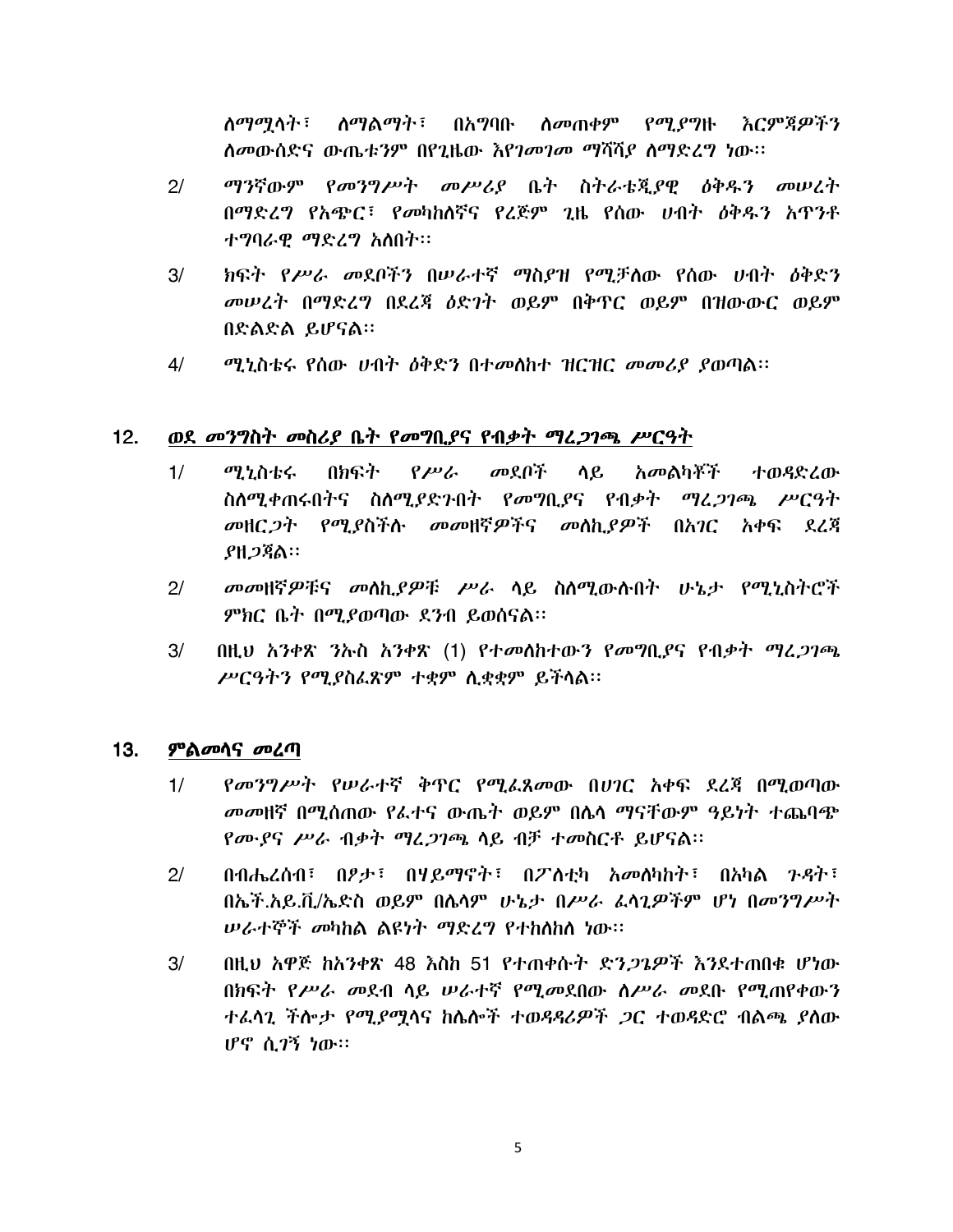#### $14.$ የመንግሥት ሠራተኛ ሆኖ ስመቀጠር የማያስችሱ ሁኔታዎች

- የሚከተሱት የመንግሥት ሠራተኛ ሆነው ሲቀጠሩ አይችሱም!  $1/$ 
	- $\boldsymbol{U}$ *ዕ*ድሜው ከ18 ዓመት በታች የሆነ ሰው፤
	- ቅጣቱ ከተፈጸመ፣ በይር*ጋ* ከታገደ ወይም በይቅርታ ከተሠረዘ በኂሳ ስ) አምስት ዓመት ያሰፌው ካልሆነ በስተቀር የሙስና፣ የእምነት ማጉደል፣ የስርቆት፣ የማጭበርበር ወይም የአስገድዶ መድፌር ወንጀል ፌጽሞ ስልጣን ባለው ፍርድ ቤት የተፈረደበት ማንኛውም ሰው፤
	- <u>የብቃት ማሪ*ጋገ*ጫ ማስረጃ የ</u>ሌስው ሰው፤  $\left| d \right|$
	- $\mathbf{D}$ በዚህ አዋጅ አንቀጽ 17 መሠረት ቃስ መሀሳ ስመፌጸም ፌቃደኛ ያልሆነ ሰው።
- የዚህ አንቀጽ ንዑስ አንቀጽ (1)(ለ) እንደተጠበቀ ሆኖ ከማንኛውም የመንግሥት  $2/$ መሥሪያ ቤት በዚህ አዋጅ አንቀጽ 88 መሠረት በዳስፕሊን ጉድለት ምክንያት ከሥራ የተሰናበተ ሰው ከሥራ ከተሰናበተበት ጊዜ ጀምሮ አምስት ዓመት ከመሙሳቱ በፊት በመንግሥት ሠራተኛነት ሲቀጠር አይችልም፡፡
- $3/$ በዚህ አንቀጽ ንዑስ አንቀጽ (1)(ሐ) የተመለከተው እንደተጠበቀ ሆኖ ማንኛውም አመልካች በመንግሥት ሥራ ተቀጥሮ ሰማገልገል ብቁ መሆኑን ለማሬ*ጋገ*ጥ ከኤች.አይ.ቪ./ኤድስ ምር*መራ* በስተቀር የጤንነት ማሬ*ጋገጫ* የሕክምና ምርመራ እና በዚህ አንቀጽ ንኡስ አንቀጽ (1)(ለ) ከተጠቀሱት ወንጀሎች ነጻ መሆኑን የሚያፈጋግጥ ከፖሊስ የተሰጠ ማስረጃ የማቅረብ ግዴታ አለበት።
- የዚህ አንቀጽ ንዑስ አንቀጽ  $(1)(U)$  ቢኖርም ዕድሜይቸው ከ14 ዓመት በሳይ  $4/$ የሆናቸውና አሥራ ስምንት ዓመት ያልሞላቸው ወጣቶች ስለሚቀጠሩበትና ስስሥራ ሁኔታቸው ሚኒስቴሩ መመሪያ ሲያወጣ ይችላል።

#### $15.$ የውጭ አገር ዜጎች ቅጥር

የኢትዮጵያ ተወሳጅ የሆኑ የውጭ ዜጎችን በትውልድ አገራቸው በተሰያዩ መብቶች ተጠቃሚ ሰማድረግ በወጣው አዋጅ ቁጥር 270/1994 አንቀጽ 5(2) እና የዚህ አዋጅ አንቀጽ 21(2) እንደተጠበቁ ሆነው ዜግነቱ ኢትዮጵያዊ ያልሆነ ሰው በመንግሥት *ሠራተኛነት* ሲቀጠር አይችልም፡፡

#### $16.$ ማስታወቂያ ስስማውጣትና ስስቅጥር አፌጻጸም

ማንኛውም የመንግሥት መሥሪያ ቤት ክፍት ሥራ ቦታ ሲኖረው ማስታወቂያ  $1/$ በማውጣት አመልካቾች እንዲመዘገቡ መጋበዝ አስበት፡፡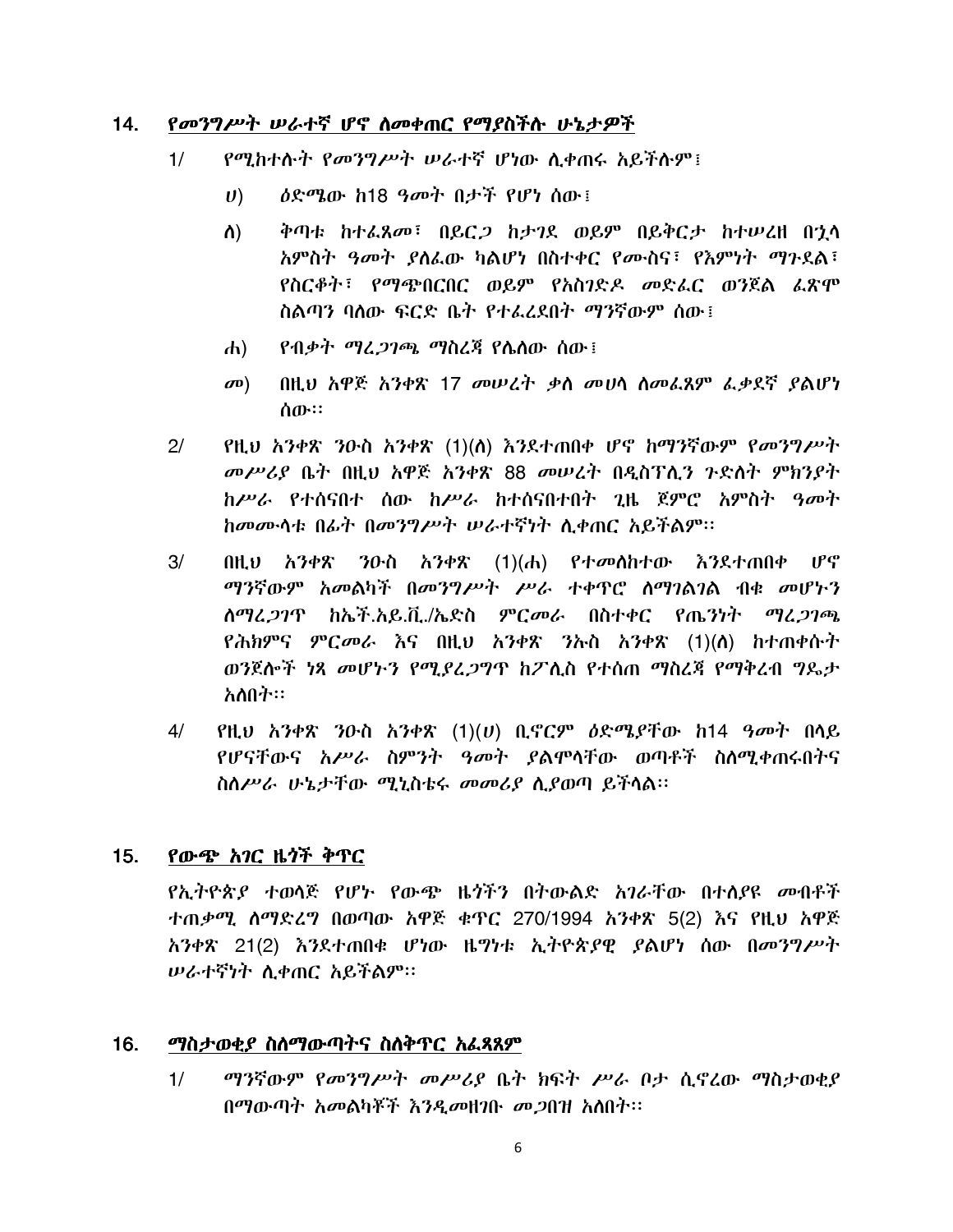- $2/$ የዚህ አንቀጽ ንዑስ አንቀጽ (1) ድን*ጋ*ጌ ቢኖርም ማንኛውም የመንግሥት *መሥሪያ* ቤት በ*ገ*በደ ላይ እጥረት ባለባቸው *ሙያዎች* ከከፍተኛ ትምህርት ተቋሞች *ጋ*ር ግንኙነት በመፍጠር ምሩ*ቃንን* በመ*ጋ*በዝ በማወዳደር ቅጥር መፌጸም ይችሳል።
- $3/$ በዚህ አንቀጽ ንኡስ አንቀጽ (2) መሰረት የሚቀጠሩ ምሩቃን በዚህ አዋጅ አንቀጽ 14 ንዑስ አንቀጽ (1)(ሐ) የተመሰከተውን የብቃት ማፈ*ጋገ*ጫ ማቅረብ አለባቸው።
- $4/$ *የመንግ*ስት ስራተኞች ቅጥር አፌጻጸም ዝርዝር ሁኔ*ታ ሚኒ*ስቴሩ መመሪያ  $\boldsymbol{\ell}$ ወጣል።

### 17. *ቃ*ስ *መ*ሐሳ

የተመረጠው አመልካች ሥራ ከመጀመሩ በፊተ የሚከተሰውን ቃስ መሐሳ ይሬጽማል፤

"እኔ --------------------- በመንግሥት ሠራተኛካቴ ከሁሉም በላይ አድርጌ በእውነት፣ በታማኝነትናሥነ-ምግባር ሕዝብን ስማገልገልና የመንግሥትን ፖለሲዎች ስመፌጸም፣ በማንኛውም ጊዜ ሕገ መንግሥቱንና የአገሪቱን ሕጎች ሰማክበር እና በሥራዬ ምክንያት ያወቅሁትንና በሕግ ወይም በሚመስከተው አካል ውሳኔ በምስጢርነት የተመደቡትን ስሴሳ ስማንኛውም ወገን ሳሰመግሰጽ ቃል እገባሰሁ።"

#### 18. የመቀጠሪያ ደመወዝ አወሳሰን

ማንኛውም አዲስ ተቀጣሪ የመንግሥት ሠራተኛ በመንግሥት ሠራተኞች *የደመ*ወዝ ስኬል *መሠረት* ለተቀጠረበት የ*ሥራ መ*ደብ የተወሰነው ደረጃ *መ*ነሻ ደመወዝ ይከፌስዋል፡፡

#### 19. የሙከራ  $2$ ዜ

- የሙከራ ጊዜ ዓላማ አዲስ የተቀጠረ የመንግሥት ሠራተኛ ስለሥራ  $1/$ አፌጻጸሙ ክትትል እየተደረገ ብቃቱን ስማረጋገጥ ይሆናል፡፡
- $2/$ የተመረጠው አመልካች የሥራ መደቡን መጠሪያ፣ የተመደበበትን ደረጃ፣ ደመወዙንና ሥራውን የሚጀምርበትን ቀን የሚገልጽ በአሰሪው መሥሪያ ቤት የበላይ ኃላፊ ወይም ሥራተኛን ስመቅጠር ውክልና በተሰጠው የሥራ ኃሳ*ሌ* የተ*ሌረመ የሙከራ ቅ*ዋር ደብዳቤ በሥራ መደቡ ከሚያከናውነው የሥራ ዝርዝር መግስጫ ጋር ይሰጠዋል፡፡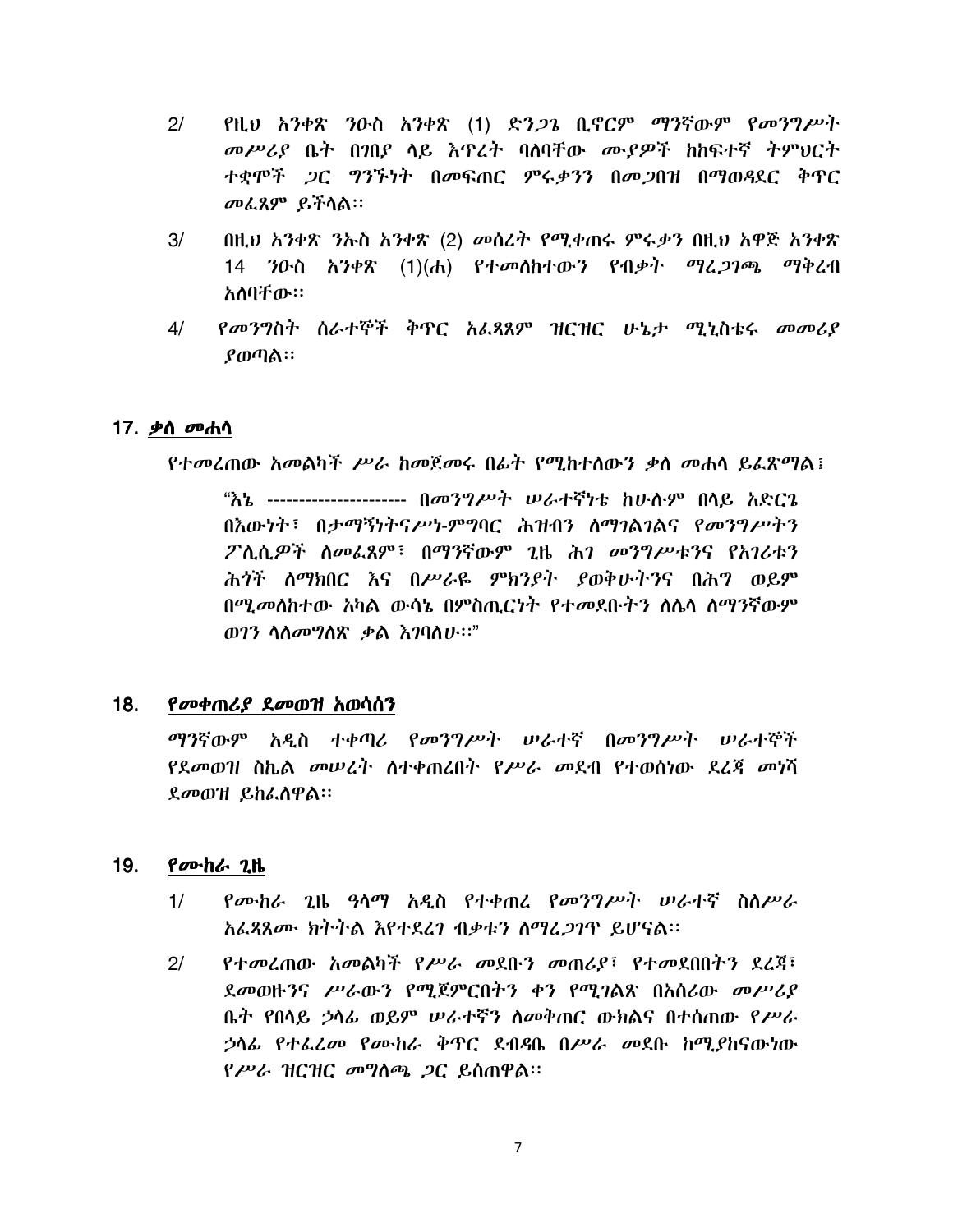- የሥራተኛው የሙከራ ጊዜ በተቀጠረበት የሥራ መደብ ሳይ ስስድስት ወር  $3/$ ሆኖ የሥራ አፌጻጸም ምዘና ውጤቱ ከመካከሰኛ በታች ሆኖ ከተገኘ የሙከራ ጊዜው ስተጨማሪ ሦስት ወር ሲራዘም ይችላል።
- $4/$ በተራዘመው የሙከራ ጊዜ ውስጥ ሠራተኛው መካከለኛ ወይም ከዚያ በሳይ የተጠቃሰስ የሥራ አፊጻጸም ምዘና ውጤት ካሳገኘ ከሥራ ይሰናበታል።
- $5/$ የዚህ አዋጅ አንቀጽ 59(3) እና (4) ድን*ጋጌዎች* እንደተጠበቁ ሆነው በሙከራ ሳይ ያስ የመንግሥት ሠራተኛ በሥራ ምክንያት በሚመጣ በሽታ ወይም በሥራ ሳይ በሚደርስ አደ*ጋ* ምክንያት ከሥራ የቀረ እንደሆነ *ያ*ልጨረሰው*ን የሙከራ ጊ*ዜ ከሕመሙ ወይም ከን*ዳ*ቱ ከዳነበት ጊዜ አንስቶ <u>እንዲጨርስ ይደረ*ጋ*ል።</u>
- በሙከራ ሳይ የሚገኝ የመንግሥት ሠራተኛ ከአቅም በሳይ በሆነ ምክንያት  $6/$ *ከአንድ ወር በታች በሥራ*ው ላይ ካልተ*ገ*ኘ በ*ሥራ*ው ላይ የተገኘበት ጊዜ ብቻ ታስቦ የሥራ አፌጻጸም ይሞሳስታል።
- $7/$ የዚሀ አንቀጽ ንዑስ አንቀጽ (5) ድን*ጋ*ጌ ቢኖርም በወሲድ ምክን*ያ*ት ከአንድ ወር በሳይ በሥራዋ ሳይ ያልተገኘች የሙከራ ሠራተኛ የወሲድ ፌቃዷ እንደተጠናቀቀ የሙከራ ጊዜ እንድትጨርስ ይደረጋል፤ ሆኖም በሙከራ ሥራዋ ሳይ ያልተገኘችበት ጊዜ ከአንድ ወር በታች ከሆነ የሥራ አፌጻጸም ምዘና ውጤቷ በሥራ ሳይ በቆየችበት ጊዜ ታስቦ ይሞሳሳታል።
- $8/$ በዚህ አዋጅ በሴሳ አኳታን ካልተደነገን በስተቀር በሙከራ ሳይ ያስ የመንግሥት ሠራተኛ የሙከራ ጊዜውን የጨረሰ የመንግሥት ሠራተኛ ያስው መብትና ግዴታ ይኖረዋል።
- በሙከራ ሳይ ያስን የመንግስት ሠራተኛ የሥራ አፌጻጸም ወቅቱን ጠብቆ  $9/$ ያልሞሳ የሥራ ኃሳፊ በዲሲፕሲን ተጠያቂ ይሆናል።

#### 20. ቋሚ የመንግሥት ሠራተኛ ስስመሆን

- በሙከራ ጊዜው መካከለኛ ወይም ከዚያ በላይ የሥራ አፌጻጸም ምዘና ውጤት  $1/$ ያስመዘንበ የመንግሥት ሠራተኛ በቋሚነት መቀጠሩን የሚደረጋግጥ ደብዳቤ ይሰጠዋል።
- $2/$ በሙከራ ሳይ የሚገኝ የመንግሥት ሠራተኛ የሥራ አፌጻጸም ምዘና ውጤት ጊዜውን ጠብቆ ይልተሞሳስት እንደሆነ በዚህ አዋጅ አንቀጽ 19(2) እና (3) የተመለከቱት ድን*ጋጌዎች እን*ደተጠበቁ ሆነው በአንድ ወር *ጊ*ዜ ውስዋ የ*ሥራ* አፌጻጸም ምዘና እንዲሞሳ ተደርጎ ስሙከራ ከተቀጠረበት ቀን ጀምሮ ቋሚ የመንግስት ሠራተኛ ይሆናል።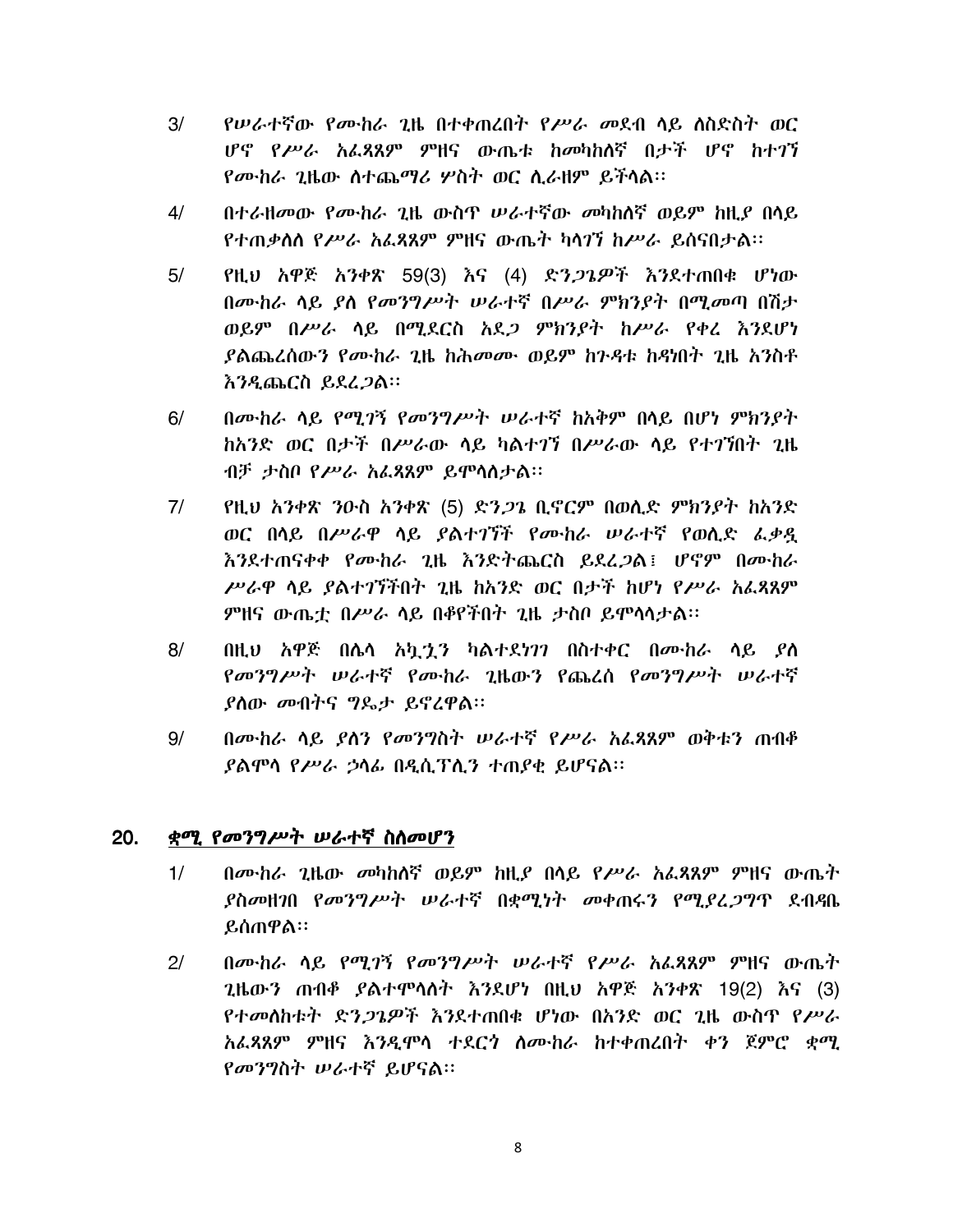#### $21.$ ጊዜያዊ ሥራተኛ ስስመቅጠር

- የዚህ አንቀጽ ንዑስ አንቀጽ (2) ድን*ጋጌ* እንደተጠበቀ ሆኖ ማንኛውም  $1/$ *የመንግሥት መሥሪያ* ቤት ጊዜያዊ ሠራተኛ ሲቀጥር የሚችሰው የዘሳቂነት ባሕርይ በሴስው ሥራ መደብ ሳይ ነው፤ ሆኖም ሁኔታዎች ሲያስንድዱ በቋሚ የሥራ መደብ ሳይ ጊዜያዊ ሠራተኛ መቅጠር ይችሳል፡፡
- $2/$ አንድ የመንግሥት መሥሪያ ቤት ከፍተኛ ባለሙያ ለሚጠይቅ ማናቸውም ክፍት የሥራ መደብ በደረጃ ዕድገት፤ በዝውውር ወይም በቅጥር ኢትዮጵያዊ ባሰሙያ ስማግኘት የማይቻል መሆኑን በማፈጋገጥ የውጭ አገር ዜጋ በጊዜያዊነት ሲቀጥር ይችሳል።
- $3/$ ኢትዮጵያዊ ወይም የውጭ አገር ዜ*ጋ* ጊዜያዊ ሠራተኞች አቀጣጠር፤ የሚኖራቸው መብቶችና ግጼታዎች እንዲሁም ስለሚጠበቁሳቸው የሥራ ሁኔታዎች ዝርዝር ሁኔታ የሚኒስትሮች ምክር ቤት በሚያወጣው ደንብ ይወሰናል።

#### $22.$ ሥራዎችን በውል ስሦስተኛ ወገኖች አሽ*ጋግ*ሮ ስስማሥራት

- አስፈሳጊ ሆኖ ሲ*ገኝ ማን*ኛውም የመንግሥት መሥሪያ ቤት ሚኒስቴሩን  $1/$ በማስፌቀድ የሕዝብን ዋቅም በማይንዱ የተወሰኑ የሥራ መደቦችን ወይም ሥራዎችን ሰግል ድርጅቶች ወይም ስሴሎች ተቋማት በውል በማሽ*ጋገ*ር እንዲሠሩ ማድረግ ይችሳል።
- ሰግል ድርጅቶችና ስሴሎች ተቋማት በውል ሲሽ*ጋገ*ሩ ስሰሚችሱ *ሥራዎ*ች  $2/$ ሚኒስቴሩ ዝርዝር የአፌጻጸም መመሪያ ያወጣል።

#### 23. *የመንግ*ስት ስራተኛን በ*ጋ*ራ ስስመቅጠር

- $1/$ የመንግሥት መሥሪያ ቤቶች የአንድ የመንግሥት ሠራተኛ ልዩ እውቀትና ሙያዊ አቅም ሰሥራቸው እጅግ አስፌሳጊ ሆኖ ሲያገኙት በ*ጋ*ራ ሲቀጥሩት ይችሳሱ።
- የቅዋሩ ሁኔታ፣ ቅዋሩ የሚቆይበት ጊዜ፣ ደመወዝ አከፋፌልና ሌሎች የስራ  $2/$ ሁኔታዎች ሚኒስቴሩ በሚያወጣው መመሪያ ይወሰናሉ።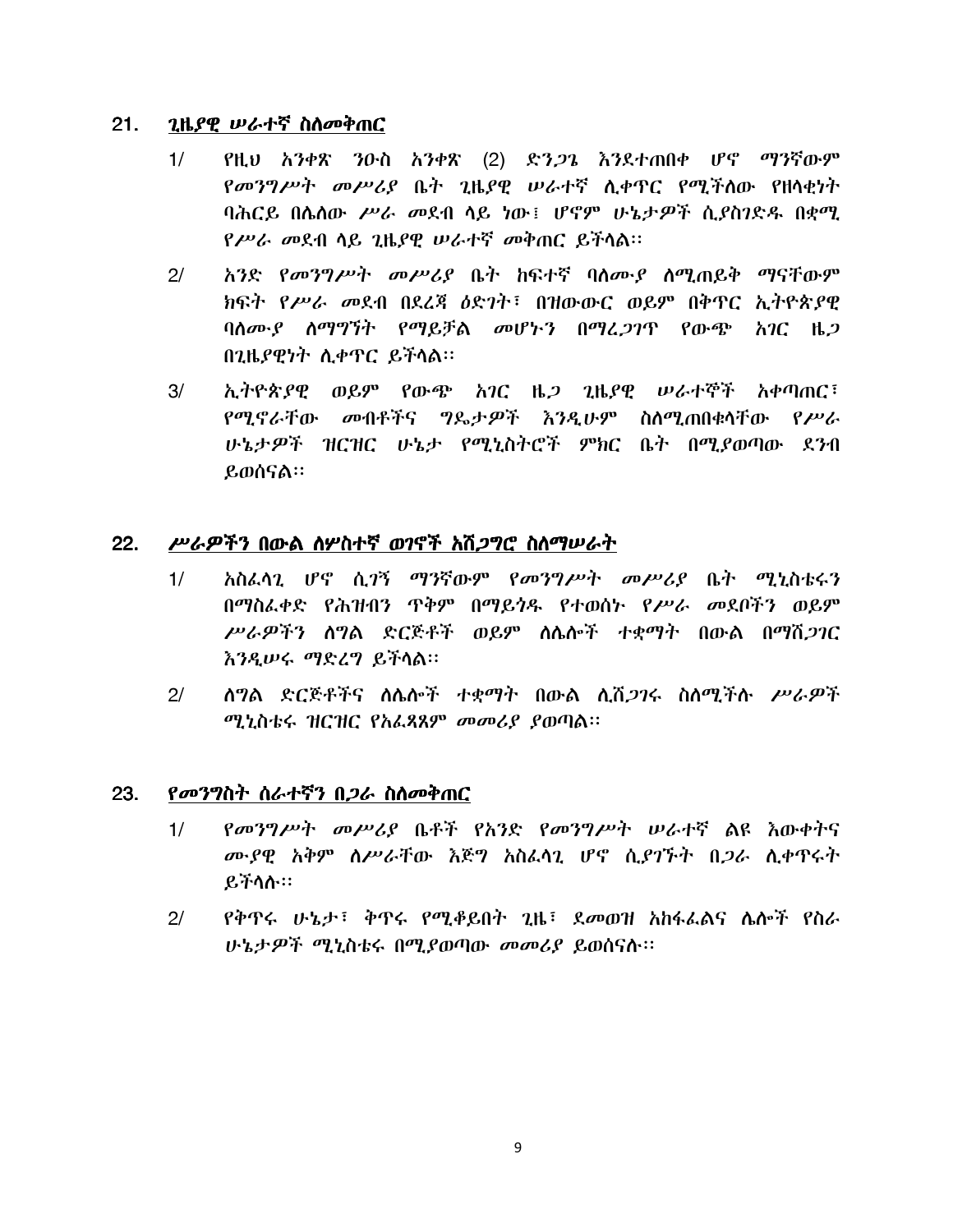# ንኩስ ክፍል ሁስት

## የደረጃ ዕድገት

#### የደረጃ ዕድገት ዓሳማ 24.

የደረጃ ዕድገት አሰጣዋ ዓላማ ሥራው ብቃት ባሰው ሠራተኛ እንዲከናወን ስማስቻል፤ የመሥሪያ ቤቱን የሥራ ውጤት ስማሻሻል እና ሠራተኛውን ስማበረታታት ነው።

#### *የደረጃ ዕድገት አ*ሰጣጥ 25.

- *ማን*ኛውም *የመንግ*ስት ሰራተኛ ለደረጃ እድንት ስመወዳደር በዚህ አዋጅ አንቀጽ  $1/$ 12(1) መሠረት የተሰጠ የብቃት ማሪ*ጋገጫ ማ*ስረጃ ማቅረብ አስበት፡፡
- የሙከራ ጊዜውን ያጠናቀቀ የመንግሥት ሠራተኛ በደረጃ ዕድንት ዝርዝር  $2<sup>1</sup>$ አፌጻጸም መመሪያ ውስጥ ሰውድድር የማያበቁት ሁኔታዎች ከሴሱ በስተቀር በመንግሥት መሥሪያ ቤቱ ውስጥ ስወጣ ክፍት የሥራ መደብ በደረጃ እድገት በማመልከት ስመወዳደር ይችላል።
- የደረጃ ዕድገት ስስሚሰጥበት ሌሎች ዝርዝር ሁኔታዎች ሚኒስቴሩ በሚያወጣው  $3/$ መመሪያ ይወሰናል።

# ንኡስ ክፍል ሦስት ዝውውርና ድልድል

#### 26. የውስጥ ዝ<u>ውውር</u>

- $1/$ አንድ የመንግሥት መሥሪያ ቤት ስሥራው አስፈሳጊ ሆኖ ሲያገኘው ግልጽ የሆነ አሠራርን በመከተል አንድ የመንግሥት ሠራተኛን በዚያው በመስሪያ ቤት ውስዋ እኩል በሆነ የሥራ ደረጃና ደመወዝ ወደ ሴሳ የሥራ መደብ ወይም ከአንድ የሥራ ቦታ ወደ ሴሳ ሥራ ቦታ በማዛወር ሲያሠራ ይችሳል።
- $2/$ በዚህ አንቀጽ ንዑስ አንቀጽ (1) የተደነገገው ቢኖርም በመሥሪያ ቤቱ ሳይ አደ*ጋ* እንዳይደርስ ስመከሳከል ወይም አደ*ጋ*ው ያደረሰውን ንዳት ስማስተካከል ሲባል አንድን የመንግሥት ሠራተኛ ደመወዙ ሳይቀነስ፤ ደረጀው ወይም የሥራው ዓይነት ሳይጠበቅ ከአንድ *ዓመት* ሳልበሰጠ 2ዜ በ2ዜ*ያ*ዊነት አዛውሮ *ማሠራት* ይችሳል።
- $3/$ *የመንግሥት ሠራተኛ* በጤና *መታወክ ምክንያት ቢያ*ዘው የ*ሥራ መ*ደብ ወይም ባለበት የሥራ ቦታ ሳይ ሲሥራ አስመቻሉ በሐኪም ማስረጃ ሲፈ*ጋገ*ጥ፣
	- በተመሳሳይ ደረጃ ሲመደብበት የሚችል ክፍት የሥራ መደብ ካለ በያዘው  $U$ ) ደረጃ፣ ወይም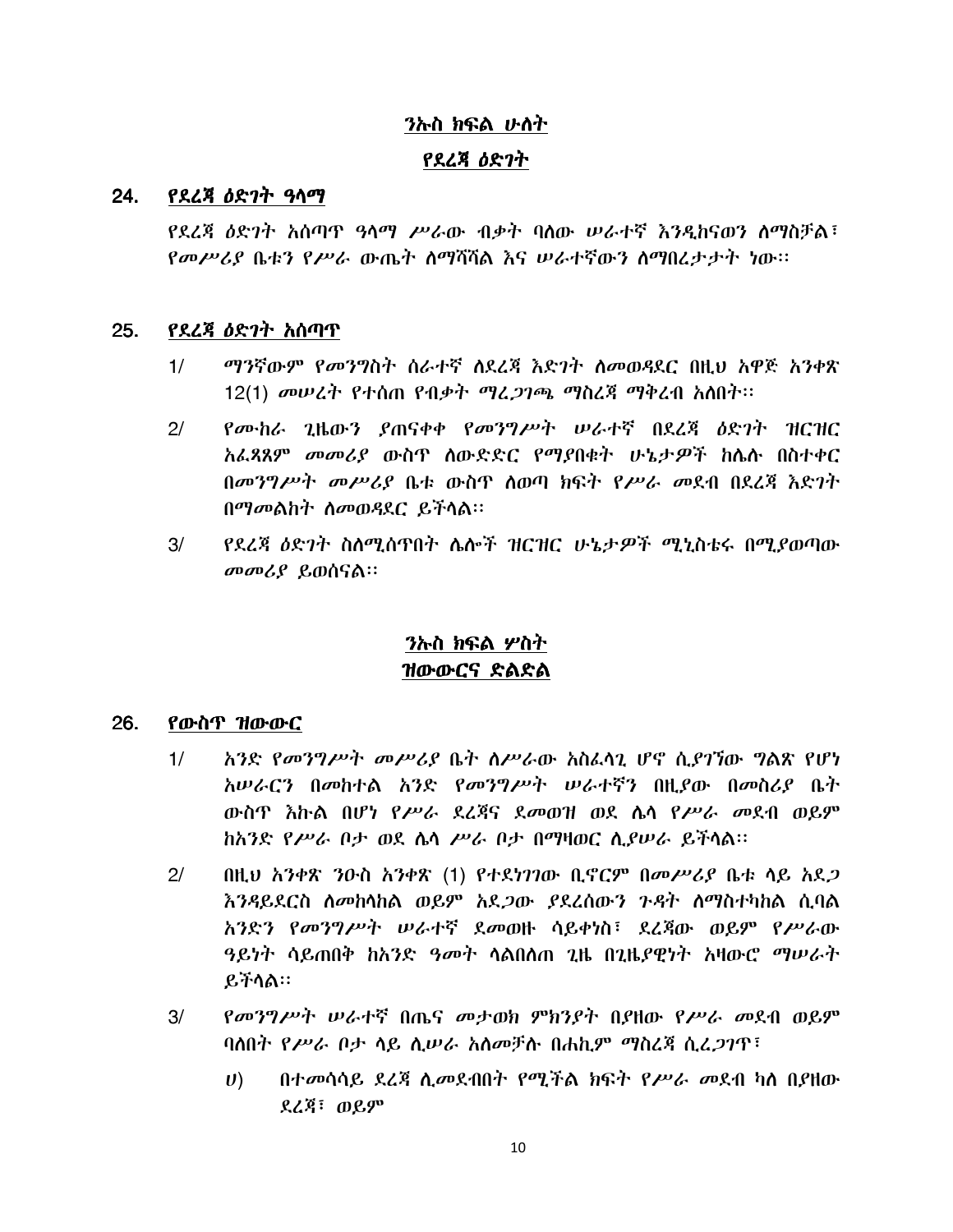በተመሳሳይ ደረጃ ሲመደብ የሚችልበት ክፍት የሥራ መደብ ከሴስና ስ) *ሠ*ራተኛው ዝቅ ባለ ደረጃ ሳይ ስመሥራት ፌቃደኛ ከሆነ ደረጃው ተቀንሶ፣

ወደ ሚስማማው የሥራ መደብ ወይም የሥራ ቦታ ይዛወራል።

*የአንድ የመንግሥት ሠራተኛ የሥራ መ*ደብ የተሰረዘ *እን*ደሆነ በመሥሪያ ቤቱ  $4/$ ውስጥ ተመሳሳይ ደረጃ ወዳስው የሥራ መደብ ይዛወራል።

#### $27.$ በተጠባባቂነት ማሠራት

- $1/$ <u>ሁኔታዎች ሲያስገድዱ አንድን የመንግሥት ሠራተኛ ከአንድ ዓመት ሳልበለጠ</u> 2ዜ ከፍ *ያ*ለ ደረጃ ባለው የ*ሥራ መ*ደብ ላይ በተጠባባቂነት እንዲሠራ ማድረግ ይቻሳል።
- $2/$ የዚህ አንቀጽ ንዑስ አንቀጽ (1) ድን*ጋ*ጌ ቢኖርም ከአንድ ዓመት በላይ ሰሚፌጅ ትምህርት ወይም ስልጠና የሄደን የመንግሥት ሠራተኛ ስመተካት ትምህርቱ ወይም ሥልጠናው ሰሚፌጀው ጊዜ ድረስ የሥራ መደቡን ግልጽ በሆነ መስፌርት በውድድር በተጠባባቂ ሠራተኛ ማሠራት ይቻላል፡፡
- ማንኛውም የመንግሥት ሠራተኛ በተጠባባቂነት እንዲሠራ ሲደረግ የተጠባባቂነት  $3/$ አበል ይከፌለዋል።
- ሚኒስቴሩ የመንግሥት ሠራተኛ በተጠባባቂነት ስለሚመደብበት ሁኔታና  $4/$ ስለሚከፌለው የተጠባባቂነት አበል መጠን ዝርዝር መመሪያ ያወጣል፡፡

#### 28. *ከሴሳ መሥሪያ* ቤት የሚደረግ ዝውውር

- አንድ የመንግሥት መሥሪያ ቤት ስሥራው አስፌሳጊ ሆኖ ሲያገኘውና ሳኪና  $1/$ ተቀባይ መሥሪያ ቤቶች እንዲሁም ሠራተኛው ሲስማሙ አንድን የመንግሥት ሥራተኛ እኩል በሆነ ደረጃና ደመወዝ ሚኒስቴሩን በማሳወቅ አዛውሮ ማሠራት ይችሳል።
- የሚመስከተው መንግሥት ሠራተኛ፣ የክልሱ የመንግሥት መሥሪያ ቤት እና  $2<sup>1</sup>$ የፌዴራል መንግሥት መሥሪያ ቤት ሲሰማሙ እንዲሁም በክልሱ ዝውውርን ለማጽደቅ ስልጣን የተሰጠው አካል ሲ*ያ*ጸድቀው አንድን የ*መንግሥት ሠራተ*ኛ ከክልል ወደ ፌዴራል የመንግሥት መሥሪያ ቤት እኩል በሆነ ደረጃና ደመወዝ አዛውሮ *ማሠራት* ይቻሳል።
- $3/$ በተመሳሳይ ደረጃ ስመቀጠር አመልክቶ በውድድሩ የተመረጠ የመንግስት ሠራተኛ በዝውውር ሥርዓት እንዲመደብ ይደረጋል።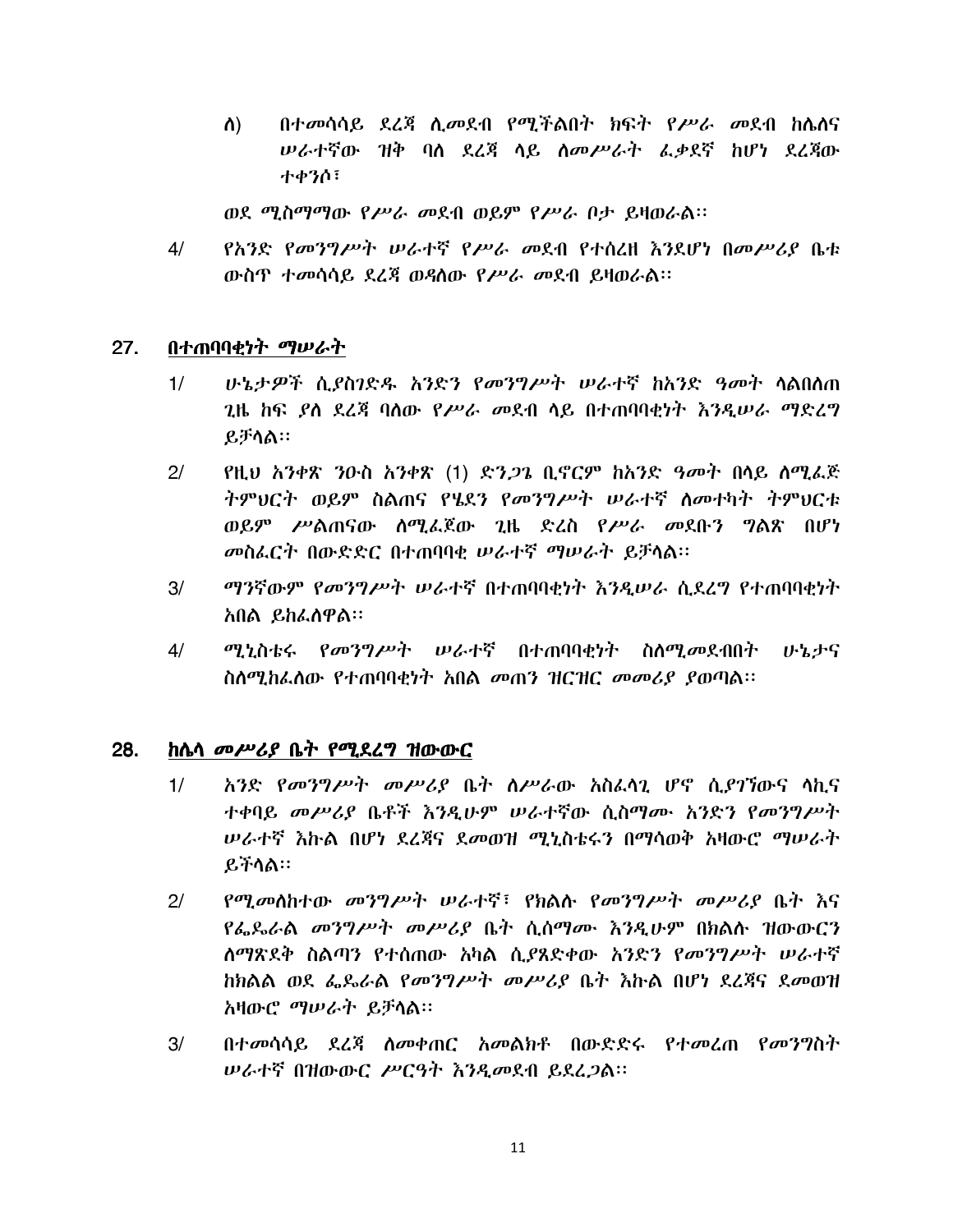- $4/$ የዚህ አንቀጽ ንዑስ አንቀጽ (5) እንደተጠበቀ ሆኖ፣ በዚህ አንቀጽ መሠረት የሚዛወር ሠራተኛ የፌዴራል መንግሥት ሠራተኞች ሕግ በሚያዘው መሠረት በያዘው የሥራ ደረጃና በአንልግሎት ዘመኑ ምክንያት ያገኝ የነበረው ደመወዝና መብቶቹ አይቀነሱበትም።
- የትዳር አጋሮችን ስማገናኘት ሲባል አንድን የመንግስት ሠራተኛ በተመሳሳይ  $5/$ ደረጃና ደመወዝ፣ ተመሳሳይ ደረጃና ደመወዝ ካልተገኘ በሠራተኛው ስምምነት ዝቅ ባለ ደረጃ አዛውሮ ማሰራት ይቻላል፡፡

#### የትውስት ዝውውር  $29.$

- አስፌሳጊ ሆኖ ሲ*ገ*ኝ ሳኪው *የመንግሥት መሥሪያ* ቤትና ሠራተኛው ሲስማሙ  $1/$ አንድን የመንግሥት ሠራተኛ በሴሳ የመንግሥት መሥሪያ ቤት ወይም የክልል መንግሥት መሥሪያ ቤት ወይም የመንግሥት የልማት ድርጅት ወይም መንግሥታዊ ወዳልሆኑ ድርጅቶች ከአንድ ዓመት ስማይበልጥ ጊዜ በትውስት ተዛውሮ እንዲሠራ ማድረግ ይቻሳል።
- ማንኛውም የመንግሥት መሥሪያ ቤት አስፈላጊ ሆኖ ሲያገኘው ከመንግሥት  $2<sup>1</sup>$ ልማት ድርጅት ወይም ከክልል መንግሥት መሥሪያ ቤት ወይም መንግሥታዊ ካልሆነ ድርጅት አንድን ሠራተኛ ከአንድ ዓመት ስማይበልጥ ጊዜ በትውስት አዛውሮ ማሠራት ይችላል።
- በዚህ አንቀጽ ንዑስ አንቀጽ (1) የተደነገገው ቢኖርም የፌዶራሱ መንግሥት  $3/$ በሀገር ወይም በሕዝብ ሳይ የሚደርስ ድንገተኛ አደ*ጋን* ሰመከሳከል ወይም አደ*ጋ*ው *ያ*ደረሰውን ጉዳት ስማስተካከል ሲባል አንድን የመንግሥት ሠራተኛ በያዘው ደመወዝ ከአንድ የፌጼራል የመንግሥት መሥሪያ ቤት ወደ ሴሳ የፌዶራል መንግሥት መሥሪያ ቤት ወይም በክልሱ መንግሥት ጥያቄ መሠረት ወደ ክልል *መንግሥት መሥሪያ* ቤት ክአንድ <del>ዓመ</del>ት ለማይበልጥ ጊዜ በትውስት አዛውሮ *ማሠራት* ይችሳል።
- በዚህ አንቀጽ ንዑስ አንቀጽ (1) መሠረት በትውስት የተዛወረ ሠራተኛ፣  $4/$ 
	- ደመወዝና ማንኛውም ዋቅሙ በዝውውሩ ምክንያት ሳይጓደል በትውስት  $\boldsymbol{U}$ አዛውሮ በሚያሰራው መስሪያ ቤት ይፌጸምስታል፤
	- $P^{\nu}$ ራ አፌጻጸም ምዘና ውጤቱ በትውስት አዛውሮ በሚያሰራው መስሪያ ስ) ቤት ተሞልቶ ስቀጣሪው *መሥሪያ* ቤት ይተሳስፋል፤
	- የዲሲፕሊን ዋፋት የፌጸመ እንደሆነ በትውስት ተቀባዩ መስሪያ ቤት  $\mathbf{d}$ ለቀጣሪ መሥሪያ ቤቱ ከዝርዝር ማስረጃ ጋር ያሳውቃል፣ ቀጣሪ መሥሪያ ቤቱም ጉዳዩን አጣርቶ እንደ አስራሳጊነቱ ተገቢውን እርምጃ ይወስዳል፡፡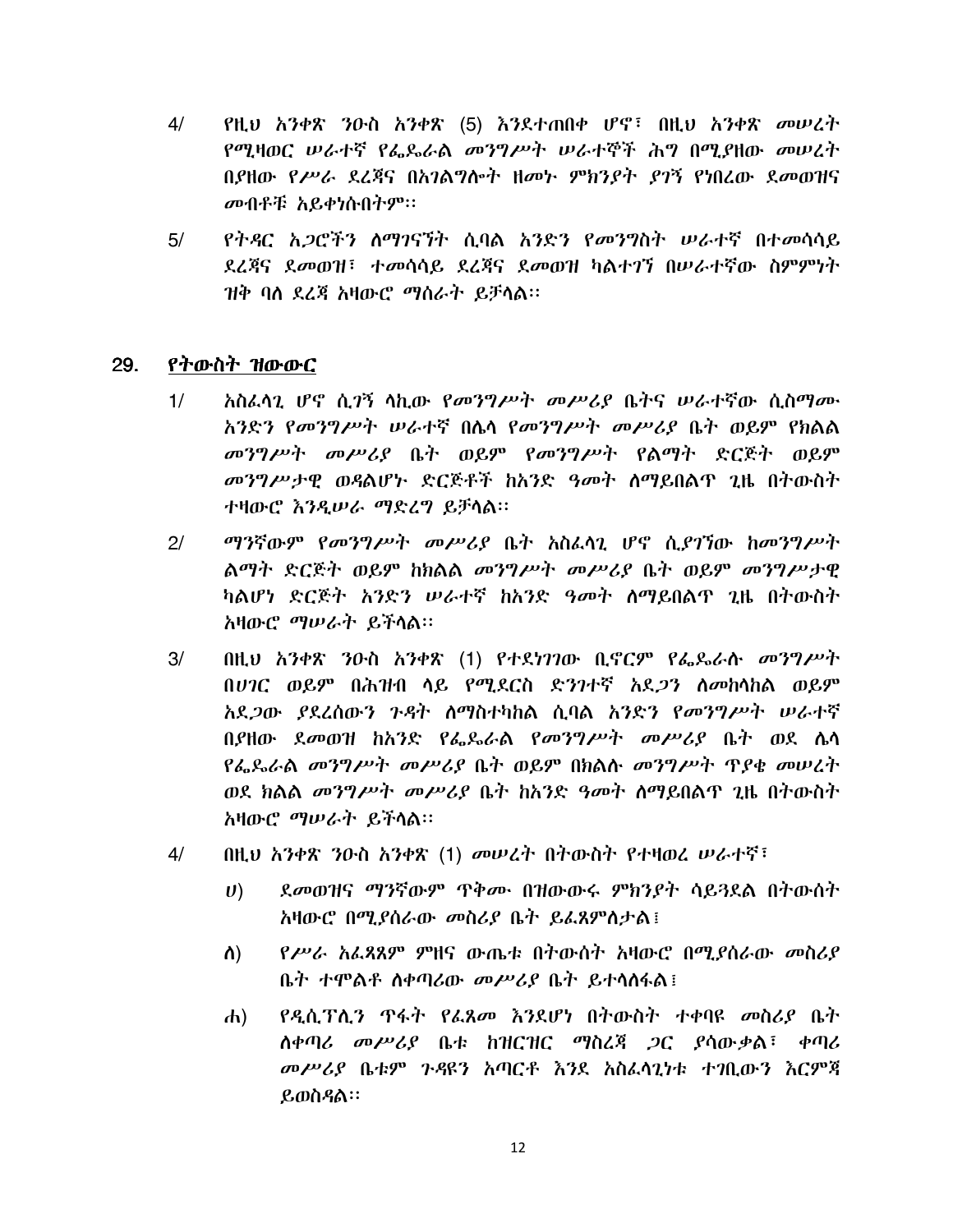#### $30.$ ድልድል

- የመንግሥት መሥሪያ ቤት አዲስ አደረጃጀት አጥንቶ ተግባራዊ ሲያደርግ  $1/$ ሠራተኞቹን በማወዳደር ደልድሎ ማሠራት አለበት፡፡
- በማንኛውም የመንግሥት መሥሪያ ቤት የሚገኝ ክፍት የሥራ መደብ ከሴሳ  $2<sup>1</sup>$ የመንግሥት መሥሪያ ቤት በሚደስደል የመንግሥት ሠራተኛ እንዲያዝ የሚደረገው መሥሪያ ቤቱ የተዘጋ ወይም ትርፍ የሰው ኃይል ሲኖረው ወይም *የሥራ መ*ደቡ የተሰረዘ ከሆነና ድልድሱን ሚኒስቴሩ ሲወስን ወይም ሚኒስቴሩ  $\theta$ መንግስት ሲታዘዝ ነው።
- በዚህ አንቀጽ መሠረት የሚደስደል ሠራተኛ ቀደም ሲል ይዞት በነበረው ደረጃና  $3/$ በአገልግሎት ዘመት ምክንያት ያገኝ የነበረው ደ*መ*ወዝና ጥቅሞቹ አይቀነሱበትም፡፡

## ንኩስ ክፍል አራት

### የሥራ አፌጻጸም

#### 31. *የሥራ አሌጻጸም ም*ዘና

- $1/$ የሥራ አፌጻጸም ምዘና ዓላማ በሥራ እቅድ ላይ የተመሠረተ ሆኖ፣
	- ማንኛውም የመንግሥት ሠራተኛ ሥራውን በሚጠበቀው መጠን፤  $\boldsymbol{U}$ ዋራት፣ \_ ጊዜ እና ወጪ በተሟሳ ሁኔታ እንዲያከናውን ስማድረግ፣
	- ተከታታይ የሥራ አፌጻጸም ምዘና በማካሄድ የመንግስት ሠራተኛውን  $\Lambda$ ) ጠንካራና ደካማ ጎኖች በመሰየት ቀጣዩ የሥራ አፌጻጸሙ እንዲሻሻል በማድረግ ውጤታማ እንዲሆን ስማብቃት፣
	- የመንግሥት ሠራተኛውን የሥልጠናና የመሻሻል ፍላጎት በትክክል ሰይቶ  $\mathbf{d}$ ስማወቅ ፣
	- $\mathbf{C}(\mathbf{D})$ በውጤት ሳይ የተመሠረተ ማትጊያ ስመስጠት፣
	- $\n \boldsymbol{\mu}$ ) *የመንግ*ስት መሥሪያ ቤቱ በተጨባጭ መረጃ ላይ ተመሥርቶ አስተዳደራዊ ውሳኔዎችን እንዲሰዋ ስማስቻል፣

ነው።

- $2/$ በመንግስት መስሪያ ቤት የሚከናወን የሥራ አፌጻጸም ምዘና ሥርዓት፣
	- *ግ*ልጽና በተጨባጭ *መ*ረጃ ሳይ የተመሠረተ የውጤት ምዘና ስማከናወን  $\boldsymbol{U}$ የሚያስችል፣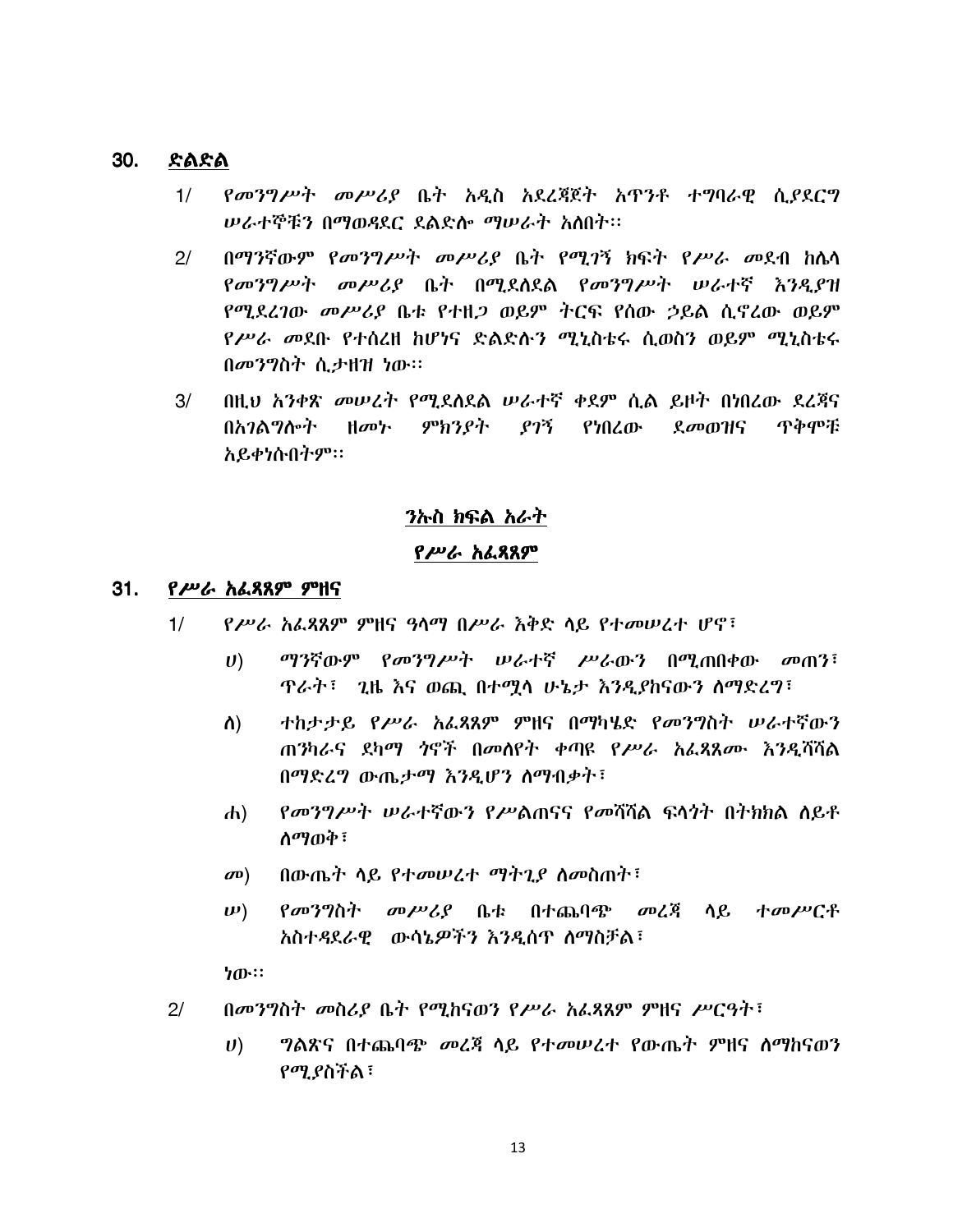- የተከናወነው ሥራ ከተመደበው በጀት፣ ጊዜ፣ መጠንና ጥራት ጋር ስ) በማነጻጸር ትክክለኛውን ውጤት ለመመዘን የሚያስችል፣
- <u>የቡድን አሠራርንና የ*ጋ*ራ ተነሳሽነትን የሚያ*ጎ*ልበት፣</u>  $\left| d \right|$
- በመንግሥት ሠራተኞች ወይም ቡድኖች መካከል ጤናማ የውድድር  $\mathbf{D}$ መንፌስን በመፍጠር ተቋማዊ ውጤትን ስማሻሻል የሚያግዝ፣
- በአፌጸጸም ተከታታይነትና ተመጋጋቢነት ባላቸው ሥራዎች መካከል  $\n \boldsymbol{\nu}$ ) አንዱ በሴሳኛው ውጤት ሳይ የሚያሳድረውን ተፅዕኖ ስመገምገም የሚያስችል፣

 $\omega$ ህሮን አስበት።

#### 32. <u>የደመወዝ ጭማሪና ማበረታቻ አወሳሰን</u>

- የመንግሥት ሠራተኛ የደመወዝ እርከን ጭማሪ የሚያገኘው በሥራ አፌጻጸም  $1/$ ምዘና ውጤት ሳይ በመመስረት በየሁለት ዓመቱ ይሆናል።
- የዚህ አንቀጽ ንዑስ አንቀጽ (1) ድን*ጋጌ* እንደተጠበቀ ሆኖ የሥራ አፌጻጸም  $2/$ ውጤትን መሰረት በማድረግ ስመንግስት ሠራተኛ ማበረታቻ ይሰጣል፡፡
- $3/$ ሚኒስቴሩ የሥራ አፌጻጸም ምዘና ስለሚከናወንበት ሥርዓት፣ የእርከን ጭማሪ እና ማበረታቻ ስስሚሰጥበት ሁኔታ ዝርዝር የአፌጻጸም መመሪያ ያወጣል፡፡

# ክፍል አራት የሥራ ሰዓትና ፍቃድ ንኩስ ክፍል አንድ የሥራ ሰዓት

### 33. መደበኛ የሥራ ሰዓት

የመንግሥት ሠራተኞች መደበኛ የሥራ ሰዓት እንደየሥራው ሁኔታ የሚወሰን ሆኖ በሳምንት ከ39 ሰዓት መብለጥ የለበትም።

### 34. የሥራ መግቢያና መውጫ ሰዓት

የመንግሥት ሠራተኞች የሥራ መግቢያና መውጫ ሰዓት የሚኒስትሮች ምክር ቤት በሚያወጣው ደንብ ይወሰናል።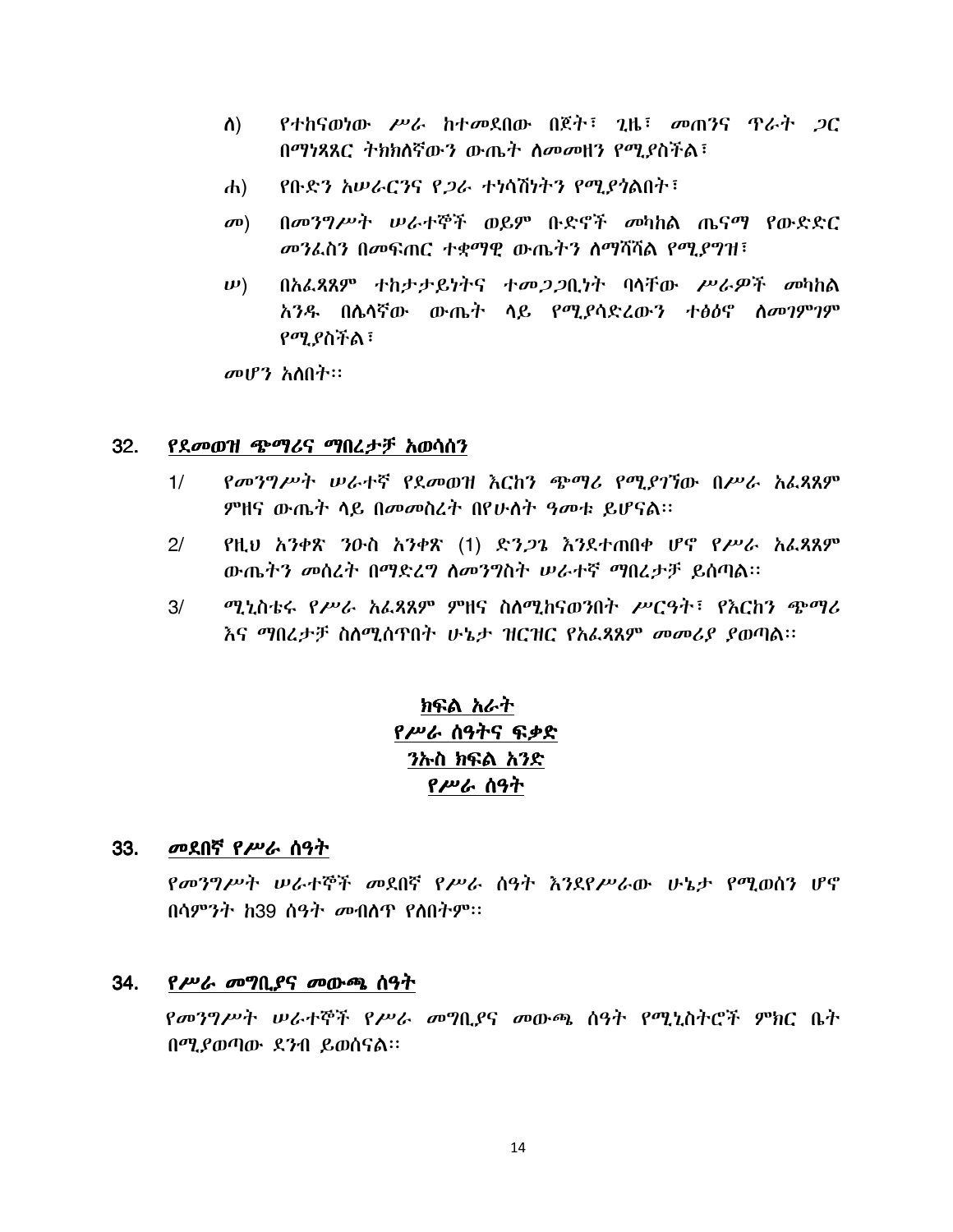#### 35. የትርፍ ሰዓት ሥራ

- የትርፍ ሰዓት ሥራ ስሠራ ማንኛውም የመንግሥት ሠራተኛ በሠራተኛው  $1/$ ምርጫ መሠረት የማካካሻ ዕረፍት ወይም የትርፍ ሰዓት ክፍያ ይሰጠዋል፡፡
- የትርፍ ሰዓት ሥራ ስለሚፌቀዱባቸው ሁኔታዎች፣ ስለክፍያው መጠንና  $2/$ የማካካሻ ዕረፍት ስለሚሰጥበት ሁኔታ ሚኒስቴሩ ዝርዝር መመሪያ ያወጣል፡፡

#### 36. የሕዝብ በዓላት እና የሳምንት የዕረፍት ቀናት

- $1/$ *ማን*ኛውም *የመንግሥት ሠራተ*ኛ በሕዝብ በዓል፣ በሳምንት የ*ዕ*ረፍት ቀናት ወይም በመንግሥት ውሳኔ መሥሪያ ቤቶች ዝግ ሆነው በሚውስብት ቀን ባስመሥራቱ መደበኛ የደመወዝ ክፍያ አይቀነስበትም፡፡
- የሥራው ሁኔታ አስገድዶ በሕዝብ በዓል ወይም በመንግሥት ውሳኔ መሥሪያ  $2/$ ቤቶች ዝግ ሆነው በሚውሉበት ቀን እንዲሠራ የታዘዘ የመንግሥት ሠራተኛ ምርጫውን መሠረት በማድረግ የትርፍ ስዓት ክፍያ ወይም የማካካሻ ዕረፍት ይሰጠዋል።
- $3/$ የዚህ አዋጅ አንቀጽ 35(1) ድን*ጋጌ* ቢኖርም የሥራው ሁኔታ አስንድዶ በሳምንት የዕረፍት ቀናት እንዲሠራ የታዘዘ የመንግሥት ሠራተኛ በተከታዩ ሳምንት የሥራ ቀናት ውስጥ የማካካሻ ዕረፍት እንዲሰጠው ይደረ*ጋ*ል፡፡

# ንኩስ ክፍል ሁስት ፌቃድ

#### የዓመት ዕረፍት ፌቃድ ዓላማ  $37.$

- *የዓመት ዕ*ረፍት *ፌቃ*ድ የሚሰጠው የመንግሥት ሠራተኛው ስተወሰነ ጊዜ  $1/$ በማረፍ አገልግሎቱን በታደሰ መንፌስ እንዲቀጥል ስማስቻል ነው፡፡
- $2/$ ማንኛውም አዲስ ተቀጣሪ የመንግሥት ሠራተኛ የአስራ አንድ ወራት አገልግሎት ከመስጠቱ በፊት የዓመት ዕረፍት ፌቃድ የማግኘት መብት የስውም።
- $3/$ የዓመት ዕረፍት ፌቃድ በንዝብ አይለወዋም፤ ሆኖም የሠራተኛው አገልግሎት በመቋረጡ ያልተወሰደ የዓመት ዕረፍት ፌቃድ በገንዘብ እንዲሰወዋ ይደረ*ጋ*ል።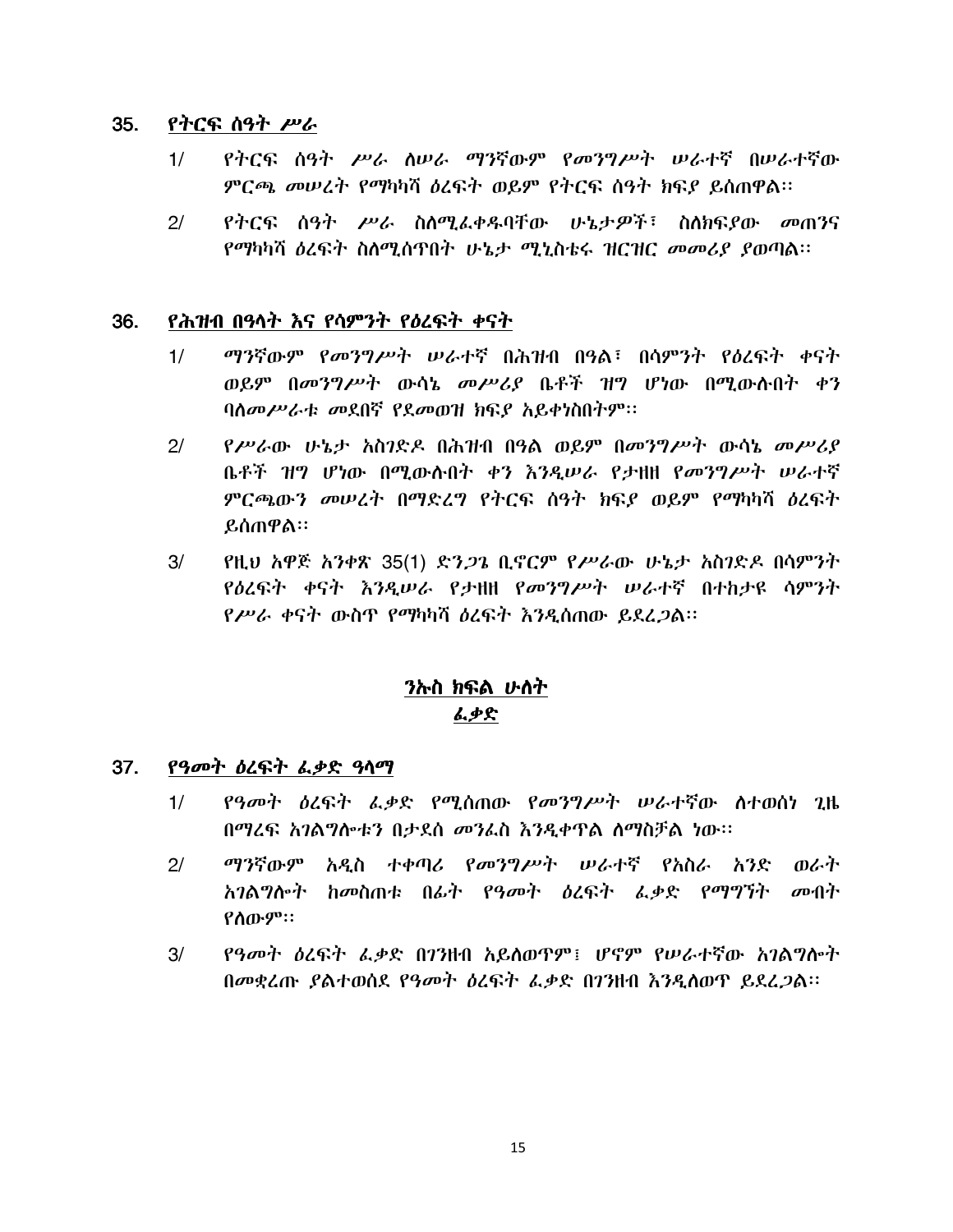#### 38. የዓመት ዕረፍት ፌቃድ ቀናት

- አንድ ዓመት ያገስገስ የመንግሥት ሠራተኛ 20 የሥራ ቀናት የዓመት ዕረፍት  $1/$ ፌቃድ ያገኛል።
- ከአንድ ዓመት በሳይ ያገስገስ ሠራተኛ ስእያንዳንዱ ተጨማሪ ዓመት አንድ  $2<sup>1</sup>$ የሥራ ቀን እየታከለበት የዓመት ዕረፍት ፌቃድ ያገኛል፣ ሆኖም የሚሰጠው የአንድ የዓመት ዕረፍት ፌቃድ ከ30 የሥራ ቀኖች መብሰዋ የሰበትም።
- በሌሳ የመንግሥት መሥሪያ ቤተ እና የክልል መንግሥት መሥሪያ ቤት ቀደም  $3/$ ሲል የተሰጠ አገልግሎት በዚህ አንቀጽ ንዑስ አንቀጽ (2) አፌጻጸም የሚታሰብ ይሆናል።

#### 39. *የዓመት ዕ*ረፍት *ሌቃ*ድ አሰጣጥ

- የዓመት ዕረፍትፌቃድ የመሥሪያ ቤቱን ዕቅድ መሠረት በማድረግና በተቻለ  $1/$ *መ*ጠን የሥራተኛውን ፍላጎት በማመዛዘን በሚዘ*ጋ*ጀውና ሥራተኛውም እንዲያውቀው በሚደረግ ፕሮግራም መሠረት በበጀት ዓመቱ ውስጥ ይሰጣል፡፡
- ሥራተኛው የዓመት *ዕ*ረፍት ፌቃዱን በሚወስድበት ጊዜ በዕረፍት ሳይ  $2<sup>1</sup>$ የሚቆይበትን የወር ደመወዙን በቅድሚያ ሲወስድ ይችላል፡፡
- $3/$ የዚህ አዋጅ አንቀጽ 37(2) እንደተጠበቀ ሆኖ አንድ የመንግሥት ሠራተኛ አስራ አንድ ወሩን ካጠናቀቀ በኂሳ ባንስንስበት በጀት ዓመት ስስጠው አንልግሎት *የዓመት ዕ*ረፍት ፌቃዱ በአ*ገ*ልግሎቱ መጠን ተሰልቶ እንዲሰጠው ይደረ*ጋ*ል።
- $4/$ በዚህ አንቀጽ ንዑስ አንቀጽ (1) መሠረት የበጀት ዓመቱ ከመጠናቀቁ በፊት የዕረፍት ፌቃድ ወስዶ አገልግሎቱን በራሱ ፌቃድ ያቋረጠ የመንግስት ስራተኛ አንልግሎት ያልሰጠበት ጊዜ ታስቦ በፌቃድ ላይ እያለ የተከፈለውን ደመወዝ <u>እንዲመልስ ይደረጋል።</u>

#### 40. *የዓመት ዕ*ረፍት *ፌቃ*ድ ማስተሳሰፍ

- $1/$ የዚህ አዋጅ አንቀጽ 39(1) ድን*ጋጌ* ቢኖርም የሥራው ሁኔታ በማስገደዱ ምክንያት መሥሪያ ቤቱ ስሠራተኛው የዓመት ዕረፍት ፌቃዱን በበጀት ዓመቱ ውስጥ ሲሰጠው ያልቻስ እንደሆነ የመሥሪያ ቤቱ የበሳይ ኃሳፊ ከሁስት የበጀት ዓመት ሳልበሰጠ ጊዜ ሲያስተሳልፌው ይችሳል፣ ሆኖም ያልተጠቀመበት የዓመት *ዕ*ረፍት ፌቃድ በሦስተኛው በጀት ዓመት ስሥራተኛው መሰጠት አስበት፡፡
- የዚህ አዋጅ አንቀጽ 37(3) ድን*ጋጌ* ቢኖርም ማንኛውም የመንግሥት መሥሪያ  $2/$ ቤት በዚህ አንቀጽ ንዑስ አንቀጽ (1) መሠረት የዓመት ዕረፍት ፌቃዱ ሰሚተሳሰፍበትና ፌቃዱ በ7ንዘብ ተሰውጦ እንዲሰጠው ሰሚጠይቅ ሠራተኛ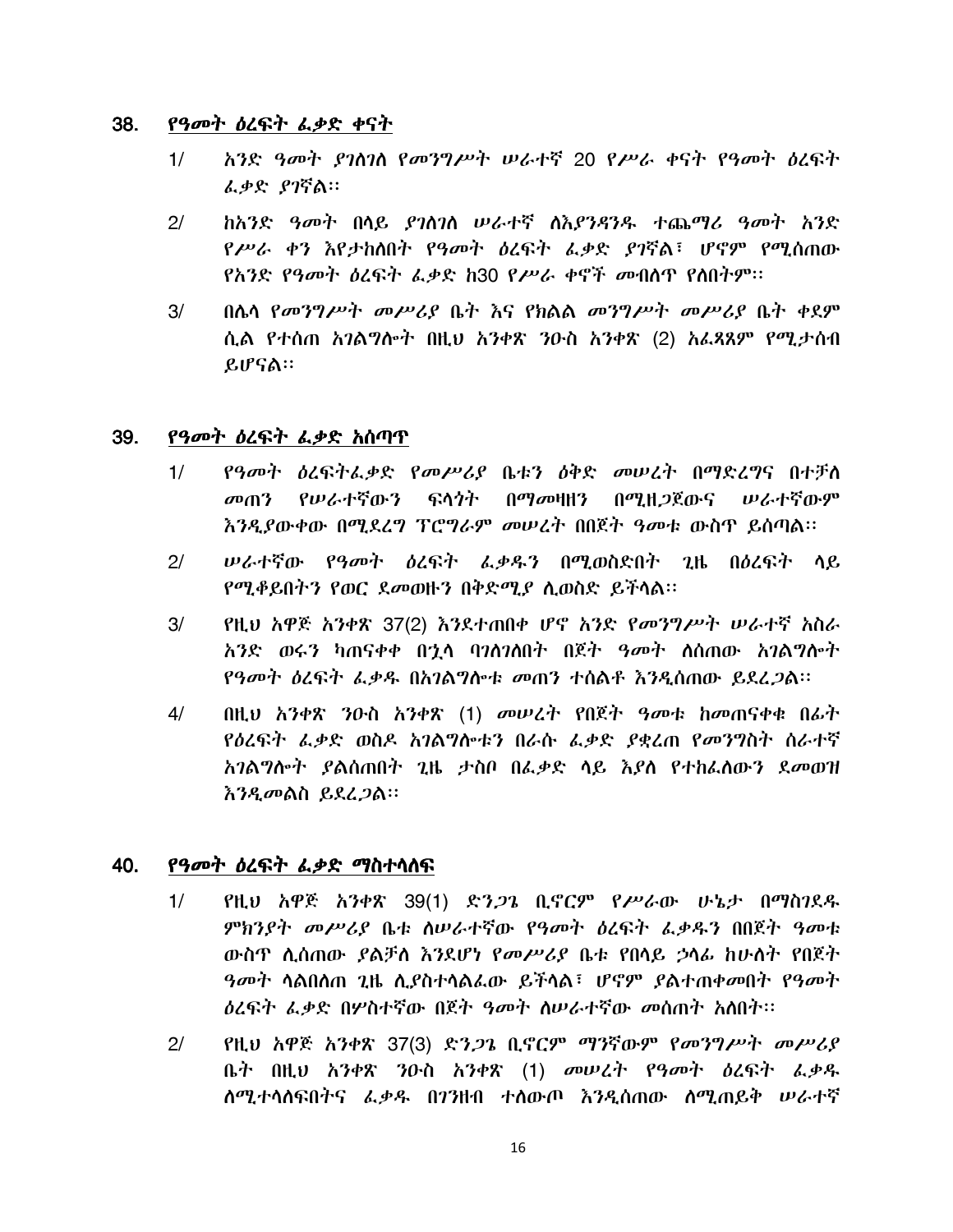በጀት በቅድሚያ በማስያዝ ከተሳሰፌው የዓመት ዕረፍት ፌቃድ ውስጥ የመጀመሪያውን የአንድ ዓመት ዕረፍት ፌቃድ ብቻ በገንዘብ ተስውጦ እንዲሰጠው ማድረግ አስበት።

*የአንድ መንግሥት ሠራተኛ የዓመት ዕ*ረፍት ፌቃድ በ7ንዘብ ሲለወጥ  $3/$ የሥራተኛው የአንድ ቀን ደመወዝ የሚታሰበው የወር ደመወዙን በ30 ቀናት በማካፌል ነው።

#### 41. *ያ*ልተወሰደ የዓመት ዕረፍት *ሌ*ቃድ

- $1/$ የመንግሥት ሠራተኛው አገልግሎት በመቋረጡ ያልተወሰደ የዓመት ዕረፍት ፌቃድ የሥራ ቀናቶች ብቻ ታስበው በገንዘብ ተስውጦ ይሰጠዋል።
- $2/$ የዚህ አንቀጽ ንዑስ አንቀጽ (1) ድን*ጋጌ* በዚህ አዋጅ አንቀጽ 28 መሠረት ስተዛወረ ወይም በአንቀጽ 30(2) መሠረት ስተደስደስ የመንግሥት ሠራተኛ ተፌየሚ አይሆንም፤ ሆኖም ሠራተኛው በነበረበት የመንግሥት መሥሪያ ቤት በዚህ አዋጅ አንቀጽ 40(1) መሠረት የተሳስፌስት የዓመት ዕረፍትፌቃድ ወደ ተዛወረበት ወይም ወደ ተደለደለበት የመንግሥት መሥሪያ ቤት ይተሳሰፍስታል።

#### 42. የወሲድ ፌቃድ

- $1/$ *ነ*ፍሰጡር የሆነች የመንግሥት ሠራተኛ፣
	- $U$ ከእርግዝናዋ *ጋ*ር የተያያዘ ምር*መራ* ስማድረግ ሐኪም በሚያዘው መሠረት ደመወዝ የሚከፌልበት ፌቃድ ይሰጣታል፤
	- ከመውሰዷ በፊት ዕረፍት እንድታደርግ ሐኪም ካዘዘ ደመወዝ ስ) የሚከፌልበት ዕረፍት ይሰጣታል፡፡
- $2/$ በዚህ አንቀጽ ንዑስ አንቀጽ (1) የተመሰከተው ፌቃድ እንደ ህመም ፌቃድ አይቆጠርም።
- <u>ነፍሰጡር የሆነች የመንግሥት ሠራተኛ መውስጀዋ ሲደርስ እወልዳስሁ ብሳ</u>  $3/$ ከገመተችበት ቀን በፊት 30 ተከታታይ ቀናት የቅድመ ወሲድ ፌቃድ፣ እንዲሁም ስትወልድ ከወለደችበት ቀን ጀምሮ 90 ተከታታይ ቀናት፣ በአጠቃላይ 120 ተከታታይ ቀናት ደመወዝ የሚከፌልበት የወሲድ ፌቃድ ይሰጣታል፡፡
- በዚህ አንቀጽ ንዑስ አንቀጽ (3) መሠረት ሠራተኛዋ የተሰጣት የቅድመ ወሲድ  $4/$ ፌቃድ ከማሰቁ በፊት ከወሰደች ያልተጠቀመችበትን ቀሪ የቅድመ ወሲድ ፌቃድ ከወሰደች በኂሳ እንድትጠቀምበት ይደረ*ጋ*ል።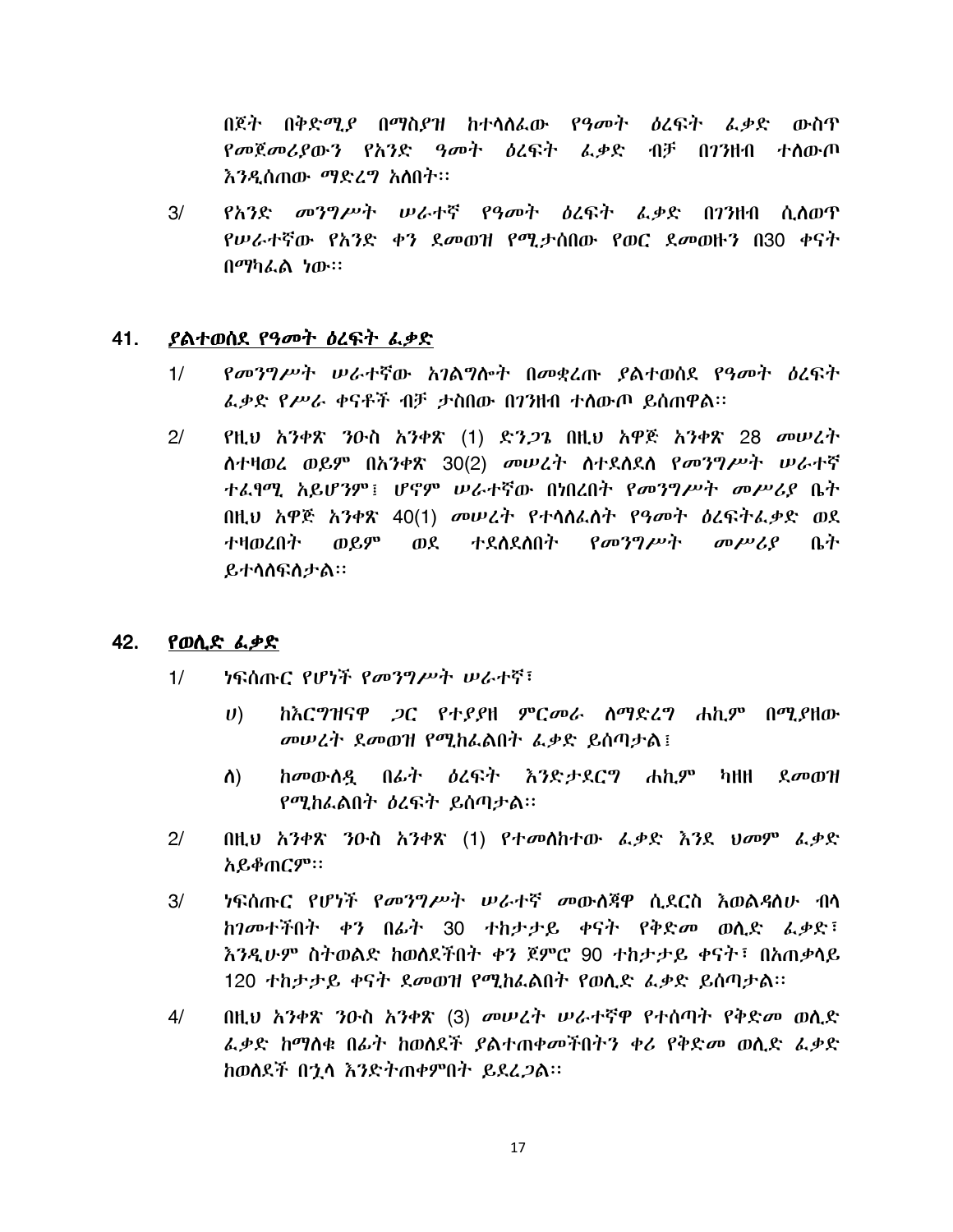- ሠራተኛዋ የወሰደችው የቅድመ ወሲድ ፌቃድ ሲያልቅ ያልወሰደች እንደሆነ  $5/$ እስከምትወልድበት ቀን ድረስ ባሉት የሥራ ቀናት የምትቆይበት ዕረፍት በበጀት ዓመቱ ካሳት የዓመት ዕረፍት ፌቃድ ወይም በበጀት ዓመቱ የዓመት ፌቃድ የሴሳት እንደሆነ ከሚቀጥሰው የበጀት ዓመት የዕረፍት ፌቃዷ ይተካል፡፡
- $6/$ ሥራተኛዋ በዚህ አንቀጽ ንዑስ አንቀጽ (3) የተወሰነውን የወሲድ *ፌቃ*ድ ከጨረሰች በኂሳ ብትታመምና ተጨማሪ ፌቃድ የሚያስፌል*ጋ*ት መሆኑ በሀኪም ከተፈ*ጋገ*ጠ በዚህ አዋጅ አንቀጽ 43(1) በተደነገገው መሠረት የሕመም ፌቃድ መውሰድ ትችላለች።
- ማንኛዋም ስድስት ወር የሞሳት ነፍሰጡር የሆነች የመንግስት ሠራተኛ የቅድመ  $7/$ ወሲድ ፌቃድ ከመውሰዳ በፊት ጽንሱ የተቋረጠባት ከሆነ ይህንት የሚደረጋግጥ የህክምና ማስረጃ ስታቀርብ የ60 ቀን የድህረ ወሲድ ፌቃድ ይሰጣታል።
- $8/$ የቅድመ ወሲድ ፌቃድ ከወሰደች በኂሳ የጽንስ መቋረዋ ካ*ጋ*ጠማት የወሰደችው የቅድመ ወሲድ ፌቃዷ ተቋርጦ በዚህ አንቀጽ ንኡስ አንቀጽ (3) የተመሰከተው የ90 ቀን የድህረ ወሲድ ፌቃድ ይሰጣታል፡፡
- ክሦስት እስከ ስድስት ወር ባለው የእርግዝና ገዜ ውስጥ የፅ3ስ *መ*ቋረጥ  $9/$ ያ ጋጠማት የመንግሥት ሠራተኛ ደመወዝ የሚከፌልበት 30 ተከታታይ ቀን ፌቃድ ይሰጣታል።
- *ማን*ኛውም የ*መንግሥት ሠራተኛ የትዳር ጓ*ደኛው ስትወልድ ደ*መ*ወዝ  $10/$ የሚከራልበት 10 የሥራ ቀን ፌቃድ ይሰጠዋል።

#### 43. የሕመም ፌቃድ

- $1/$ ማንኛውም የመንግሥት ሠራተኛ በሕመም ምክንያት ሥራ መሥራት ያልቻለ እንደሆነ ደመወዝ የሚከፌልበት የሕመም ፌቃድ ይሰጠዋል፡፡
- $2/$ በዚህ አንቀጽ ንዑስ አንቀጽ (1) መሠረት የሙከራ ጊዜውን ሳጠናቀቀ የመንግሥት ሠራተኛ የሚሰጥ የሕመም ፌቃድ በተከታታይ ወይም በተሰያየ ጊዜ በ.ወስድም ሕመሙ ከደረሰበት የመጀመሪያ ቀን አንስቶ ባሰው አስራ ሁስት ወር ጊዜ ውስጥ ከስምንት ወር ወይም በአራት ዓመት ውስጥ ከአሥራ ሁለት ወር አይበልጥም፡፡
- በዚህ አንቀጽ ንዑስ አንቀጽ (2) መሠረት የሚሰዋ የሕመም ፌቃድ  $3/$ ለመጀመሪያዎቹ ስድስት ወራት ከሙሉ ደመወዝ *ጋ*ር እና ለሚቀዋሱት ሁለት ወራት ከግማሽ ደመወዝ ጋር ይሆናል።
- $4/$ የሙከራ ጊዜውን ያሳጠናቀቀ የመንግሥት ሠራተኛ ከታመመ የህክምና ማስረጃ የሚቀርብበት የአንድ ወር የሕመም ፌቃድ ከደመወዝ ጋር ይሰጠዋል።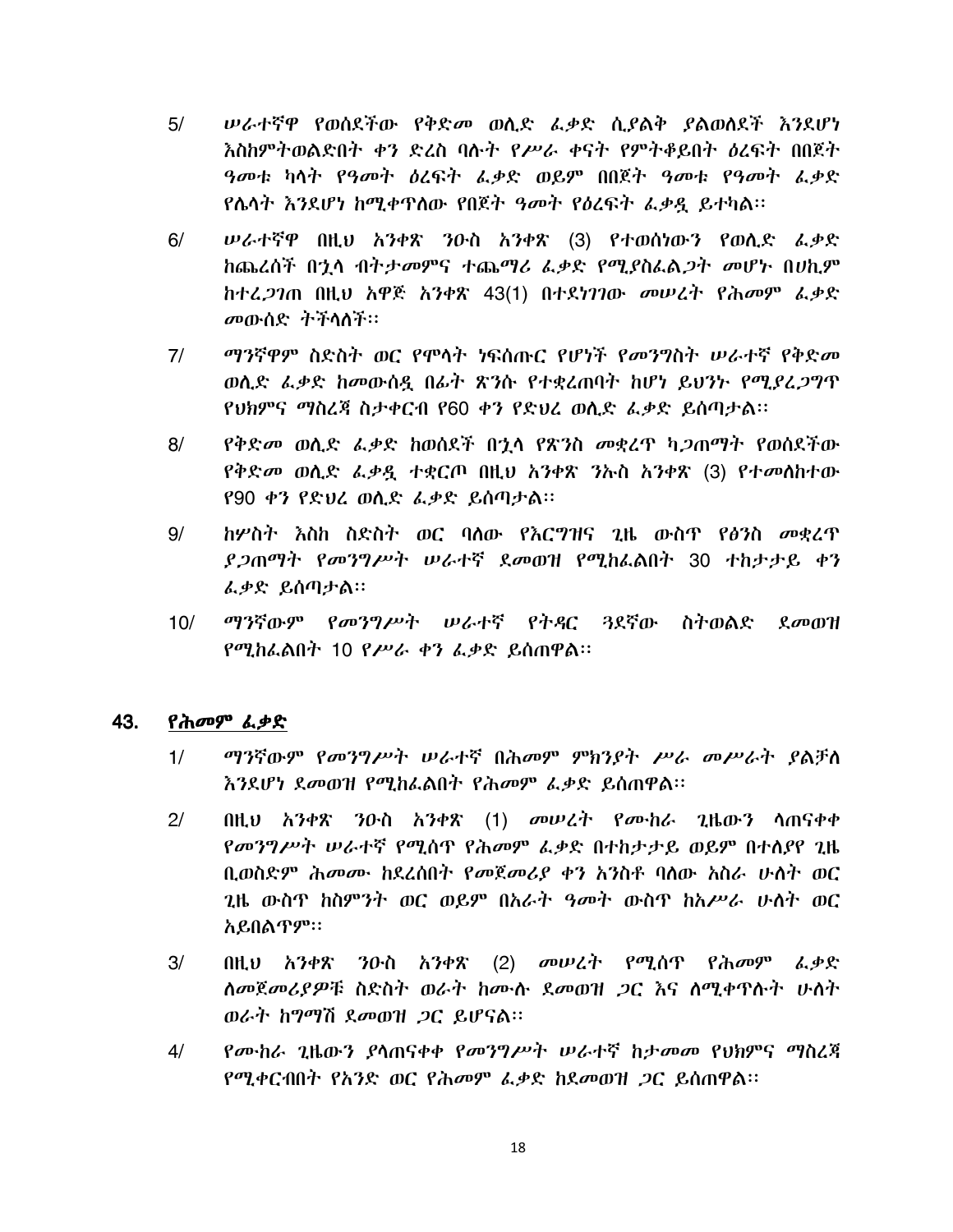- $5/$ ማንኛውም የመንግሥት ሠራተኛ ሲታመም፣
	- ከአቅም በላይ የሆነ ምክንያት ካላ*ጋ*ጠመው በስተቀር በተቻለ ፍጥነት  $\boldsymbol{U}$ መታመሙን ስመሥሪያ ቤቱ ማሳወቅ አስበት፣
	- ስ) በተከታታይ ከሦስት ቀናት ወይም በአንድ የበጀት ዓመት ውስጥ ከስድስት ቀናት በላይ በሕመሙ ምክንያት ከሥራ የቀረ እንደሆነ ለመታመሙ የሕክምና ማስረጃ ማቅረብ አለበት፡፡
- የሙከራ ጊዜውን ያጠናቀቀ የመንግስት ሠራተኛ በዓመት ፌቃድ ሳይ እያስ  $6/$ መታመሙን የሚያፈጋግጥ የህክምና ማስረጃ ካቀረበ የዓመት ፌቃዱ ተቋርጦ *የሕመም ፌቃ*ድ ይሰጠዋል።
- በዚህ አንቀጽ ንዑስ አንቀጽ (6) መሠረት የተቋረጠው የዓመት ፌቃድ የሕመም  $7/$ ፌቃዱ እንደተጠናቀቀ እንዲቀጥል ይደረ*ጋ*ል።

#### 44. የህክምና ማስረጃ

- "የሕክምና ማስረጃ" ማለት በሀገር ውስጥ አግባብ ባለው ባለሥልጣን ፌቃድ  $1/$ ከተሰጠው የግልም ሆነ የመንግሥት የሕክምና ተቋም የሚሰጥ ወይም ከሀገር ውጭ የተገኘና ስለትክክለኛነቱ አግባብ ባለው ባለሥልጣን የተፈ*ጋገ*ጠ የምስክር ወረቀት ነው።
- $2<sup>1</sup>$ የምስክር ወረቀቱ ስለመንግሥት ሠራተኛ የጤና ሁኔታና ስለሚሰጠው የሕመም ፌቃድ መግለጽ አለበት።

## <u>45. ሰግል *ጉዳ*ይ የሚሰጥ *ፌቃ*ድ</u>

*ማን*ኛውም *የመንግሥት ሠራተኛ* ስሐዘን፣ ስ*ጋ*ብቻ፣ ስፌተና እና ስመሳሰሱት በአንድ <u>የበጀት ዓመት ውስጥ ሰባት የሥራ ቀናት ፌቃድ ከደመወዝ *ጋ*ር ይሰጠዋል።</u>

#### 46. *ከደመወዝ ጋ*ር የሚሰጥ ልዩ *ሌቃ*ድ

ማንኛውም የመንግሥት ሠራተኛ፣

- <u>ከፍርድ ቤት ወይም ከሌሎች ሥልጣን ከተሰጣቸው አካሳት *መ*ዋሪያ ሲደርሰው</u>  $1/$ የተጠራበት ንዳይ ስሚጠይቀው ጊዜ፣
- $2<sup>1</sup>$ ከሕዝባዊ ምርጫ ጋር በተያያዘ ጉዳይ ሲሆን ምርጫው ሰሚወስድበት ጊዜ፣

ከደመወዝ *ጋ*ር ልዩ ፌቃድ ይሰጠዋል።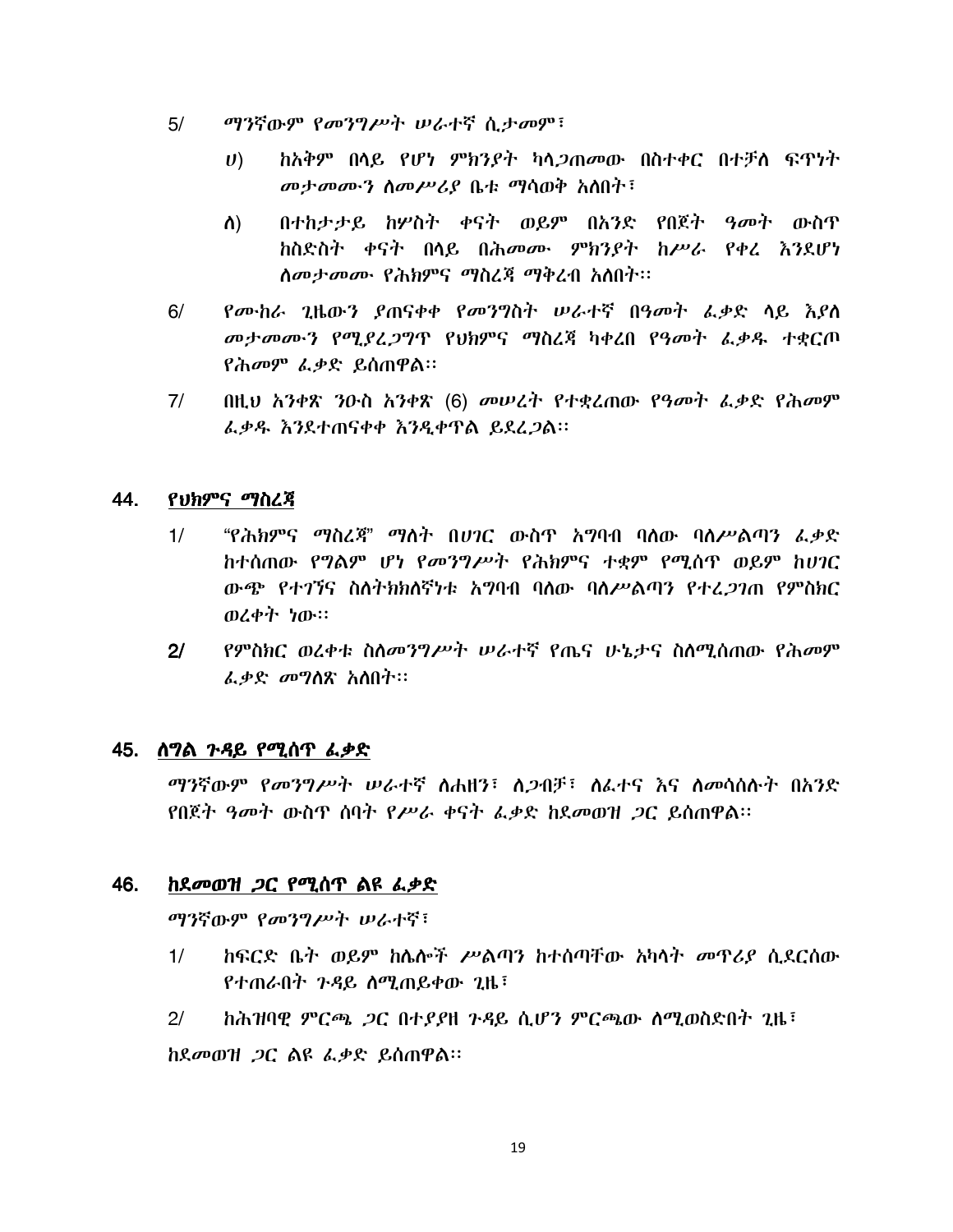#### 47. ያስደመወዝ የሚሰጥ ልዩ ፌቃድ

- የመንግሥት ሠራተኛ በበቂ ምክንያት ደመወዝ የማይከፌልበት ልዩ ፌቃድ  $1/$ <u>እንዲሰጠው ሲጠይቅና የመሥሪያ ቤቱን ጥቅም የማይጎዳ ሲሆን የመሥሪያ ቤቱ</u> <u>የበሳይ ኃሳፊ ከአንድ ዓመት ሰማይበልጥ ጊዜ ሲፌቅድስት ይችሳል፡፡</u>
- $2/$ *የመንግሥት ሠራተኛ* በሕዝብ ምርጫ ስመወዳደር ተወዳዳሪ ሆኖ ሲቀርብ *የምርጫ ቅ*ስቀሳ በሚካሄድበት ወቅት እና ምርጫው በሚከናወንበት ጊዜ ያለ ደመወዝ ፌቃድ እንዲሰጠው ይደረ*ጋ*ል፡፡
- $3/$ የዚህ አንቀጽ ንዑስ አንቀጽ (1) ቢኖርም የመንግሥት ሠራተኛው ያለደመወዝ ልዩ ፌቃድ እንዲሰጠው የጠየቀው የመንግሥት መሥሪያ ቤትን በሚመስከት የፕሮጀክት ሥራ ሳይ በመመደቡ ወይም በትዳር 3ደኛው ሰዲፕሎማቲክ ሚሲዮን ሥራ በውጭ ሀገር መመደብ ምክንያት ከሆነ ልዩ ፌቃዱ የፕሮጀክት ወይም የዲፕሎማቲክ ሚሲዮን ሥራው እስከሚጠናቀቅ ሳስው ጊዜ ሲሰጠው ይችላል።

# ክፍል አምስት ተጨማሪ የድ*ጋ*ፍ እርምጃ የሚስራል*ጋ*ቸው የኅብረተሰብ ክፍሎች የሥራ ሁኔታ

#### 48. <u>ስሴት ሠራተኞች የሚጠበቁ የሥራ ሁኔታዎች</u>

- $1/$ ማንኛውም የመንግስት መሥሪያ ቤት ሴት የመንግሥት ሠራተኞችን ለማብቃትና በውሳኔ ሰጪ *የሥራ በታዎች* ላይ *እንዲ*መደቡ ለማድረግ የሚያስችሉ የተጨማሪ ድ*ጋ*ፍ እርምጃዎችን መውሰድ አስበት።
- $2<sup>1</sup>$ ሴቶች በቅጥር፣ በደረጃ እድንት፣ በዝውውር፣ በድልድል፣ በትምህርትና ሥልጠና አፌጻጸም የተጨማሪ ድጋፍ እርምጃ ተጠቃሚ መሆን አስባቸው።
- <u>ነፍሰ ጡር የሆነችን የመንግሥት ሠራተኛ በቅጥር ወይም በደረጃ ዕድገት</u>  $3/$ ከተመደበችበት የሥራ መደብ ወደ ሴሳ የሥራ መደብ መደቦ ማስራት የተከሰከሰ ነው፤ ሆኖም ስራሷ ጤንነት ወይም ስፅንሱ አደገኛ መሆኑ በሕክምና ማስረጃ ሲፈ*ጋገ*ጥ ተስማሚ ወደ ሆነ የሥራ መደብ ወይም የሥራ ቦታ ተመድባ እንድትስራ መደረግ አስበት።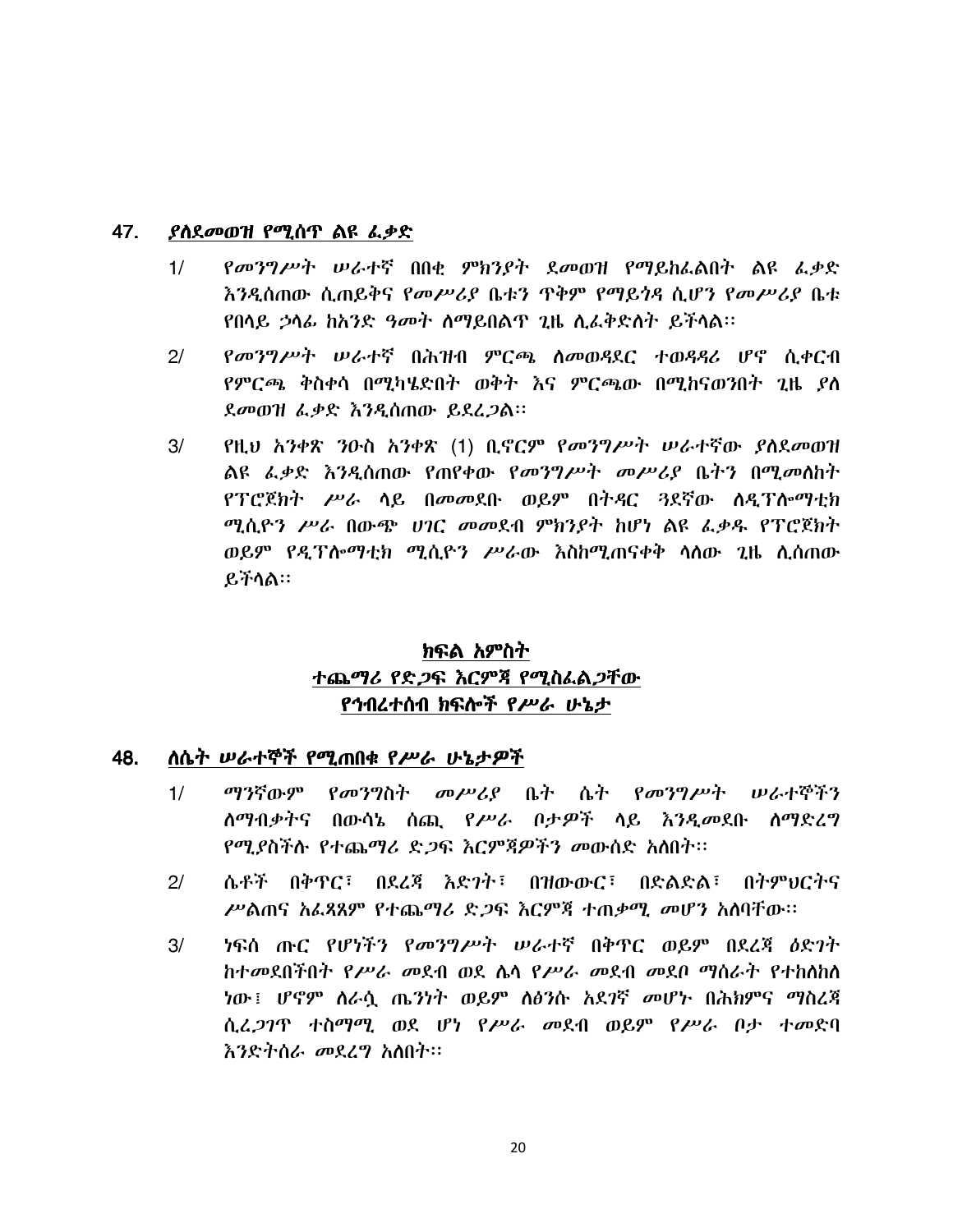- ማንኛውም የመንግስት መስሪያ ቤት ሴት የመንግስት ሠራተኛ ነፍሰጡር  $4/$ በሆነችበት ጊዜና ከወሰደችበት ቀን ጀምሮ በአራት ወር ጊዜ ውስጥ በዚህ አዋጅ አንቀጽ 87 መሠረት በሚያደርገው የሠራተኛ ቅነሳ ከሥራ ሲያሰናብታት አይችልም።
- ማንኛዋም ሴት የመንግሥት ሠራተኛ አንድ ዓመት ያልሞሳውን ሕጻን ልጇን  $5/$ ለማሳከም በህክምና ማስረጃ ለተረ*ጋገ*ጠ ጊዜ ደመወዝ የሚከፌልበት *ሌቃ*ድ ይሰጣታል።
- ማንኛውም የመንግስት መስሪያ ቤት ሴት የመንግስት ሠራተኞች ህጻናት  $6/$ ልጆቻቸውን የሚያጠቡበትና ህጻናቱን የሚንከባከቡበት የህጻናት ማቆያ ማቋቋም አለበት ፡ ዝርዝር አፈጸጸ*ሙ የማ* መለከተው *የመንግ*ስት መስሪ*የ* ቤት በሚያወጣው መመሪያ ይወሰናል።

#### 49. ለአካል *ጉዳ*ተኞች የሚጠበቁ የ*ሥራ* ሁኔታ*ዎች*

- አካል ንዳተኞች በቅጥር፣ በደረጃ ዕድንት፣ በዝውውር፣ በድልድል፣ በትምህርትና  $1/$ ሥልጠና አፌጻጸም የተጨማሪ ድጋፍ እርምጃ ተጠቃሚ መሆን አስባቸው።
- ማንኛውም የመንግስት መስሪያ ቤት የሥራ አካባቢው ስአካል ጉዳተኛ  $2<sup>1</sup>$ ሠራተኞቹ ምቹ መሆኑን ማሬጋገዋ፣ ስሥራ የሚያስፌልጉ መሣሪያዎችንና ቁሳቁሶችን ማማሳትና ስለአጠቃቀማቸው አስፌሳጊውን ሥልጠና እንዲያገኙ *ማድረግ አ*ስበት፡፡
- ማንኛውም የመንግስት መስሪያ ቤት ሬዳት ስሚያስፌልገው የአካል ጉዳተኛ የሆነ  $3/$ የመንግስት ሠራተኛ ሬዳት እንዲመደብስት የማድረግ ኃሳፊነት አስበት፡፡
- በሌሎች ሕጎች ስአካል ንዳተኞች የተሰጡ መብቶች ስዚህ አዋጅ አፌጻጻም  $4/$ ተግባራዊ ይሆናሉ።

#### <u>አነስተኛ ብሔራዊ ተዋጽኦ ስሳሳቸው ብሔርና ብሔረሰቦች የሚጠበቁ የሥራ ሁኔታዎች</u> 50.

- በመንግስት መስሪያ ቤት ውስጥ የሚፌጸም የሠራተኛ ስምሪት የብሔር  $1/$ ብሔረሰቦችን ሚዛናዊ ተዋጽኦ ግንዛቤ ውስጥ ያስገባ መሆን አስበት፡፡
- $2<sup>1</sup>$ በመንግስት መስሪያ ቤቱ ውስጥ አነስተኛ ብሔራዊ ተዋፅኦ ያሳቸው ብሔር ብሔረሰቦች በቅጥር፣ በደረጃ ዕድንት፣ በዝውውር፣ በድልድል፣ በትምህርትና ሥልጠና አፌጻጸም የተጨማሪ ድ*ጋ*ፍ እርምጃ ተጠቃሚ መሆን አስባቸው።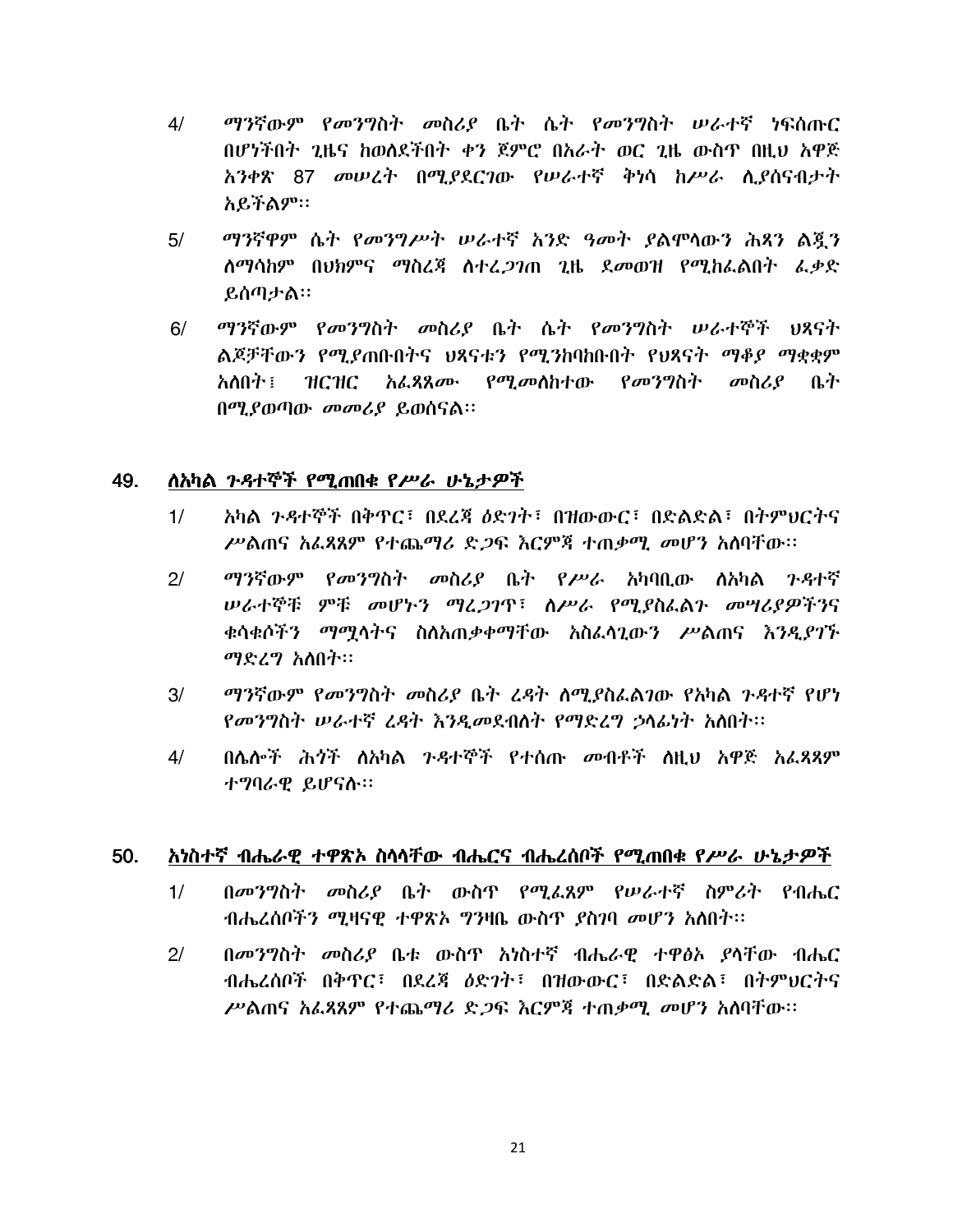### 51. *መመሪያ* ስለማውጣት

በዚህ ክፍል ለተመለከቱት የተጨማሪ የድጋፍ እርምጃዎች አፌጻጸም ሚኒስቴሩ ዝርዝር መመሪያ ያወጣል።

## <u>ክፍል ስድስት</u>

## የሥራ አካባቢ ደህንነትና ጤንነት

#### $52.$ *ዓ*ላማና ተ*ልጻሚነ*ት

- $P$ ሥራ አካባቢ ደህንነትና ጤንነት ዓላማ፤  $1/$ 
	- የመንግሥት ሠራተኞችን ደህንነትና ጤንነት በመጠበቅ የሥራ ብቃትን  $\boldsymbol{U}$ ማን•ልበት፣
	- የሥራ ቦታን ስመንግሥት ሠራተኞች ደህንነትና ጤንነት በሚስማማ ለ) መልኩ ማዘጋጀት፤ ማሻሻልና መጠበቅ፤ እና
	- $\ell$ መንግሥት መሥሪያ ቤት በ $\nu$  በሆነ ማህበራዊ ሕይወት ላይ  $\mathbf{d}$ ተመሥርቶ አመርቂ የሥራ ውጤተ እንዲያስመዘግብ ማብቃት ይሆናል።
- $2/$ የዚህ ክፍል ድን*ጋጌዎች ስጊ*ዜያዊ ሠራተኞችም ተፈጸሚ ይሆናሉ።

#### 53. በሥራ ሳይ ስስሚደርስ ጉዳት

- $1/$ "በሥራ ሳይ የሚደርስ ንዳት" ማስት በሥራ ሳይ የሚደርስ አደ*ጋ* ወይም በሥራ *ምክንያት የሚመ*ጣ በሽታ *ነ*ው።
- "በሥራ ሳይ የሚደርስ አደ*ጋ*" ማስት የመንግስት ሠራተኛው መደበኛ ሥራውን  $2<sup>1</sup>$ በማከናወን ላይ እንዳለ ወይም ከሥራው *ጋ*ር በተያያዘ ምክንያት በአካሉ ወይም በአካሱ የተፌዋሮ ተግባር ላይ በድንገት የሚደርስ ጉዳት ሲሆን የሚከተሱትን ይጨምራል !
	- የመንግሥት ሠራተኛው ከመደበኛ ሥራው፣የሥራ ቦታው ወይም የሥራ  $\boldsymbol{U}$ ሰዓቱ ውጭ ሥልጣኑ በሚፌቅድስት ሰው የተሰጠውን ትዕዛዝ በመፌጸም ሳይ እያስ የደረሰን ጉዳት !
	- ሥልጣኑ በሚፌቅድስት ሰው የተሰጠው ትዕዛዝ ባይኖርም የመንግሥት ስ) *ሠራተ*ኛው በመሥሪያ ቤቱ ውስዋ የደረሰን ድንገተኛ አደ*ጋ* ወይም ዋፋት ስመከሳከል በሥራ ሰዓት ወይም ከሥራ ሰዓት ውጭ በሚፌጽመው ተግባር ምክንያት የደረሰን ጉዳት !
	- የመንግሥት ሠራተኛው ወደ ሥራ በታው ወይም ከሥራ በታው  $\mathbf{d}$ መሥሪያ ቤቱ ወይም መንግስት ስሠራተኞች አገልግሎት እንዲሰጥ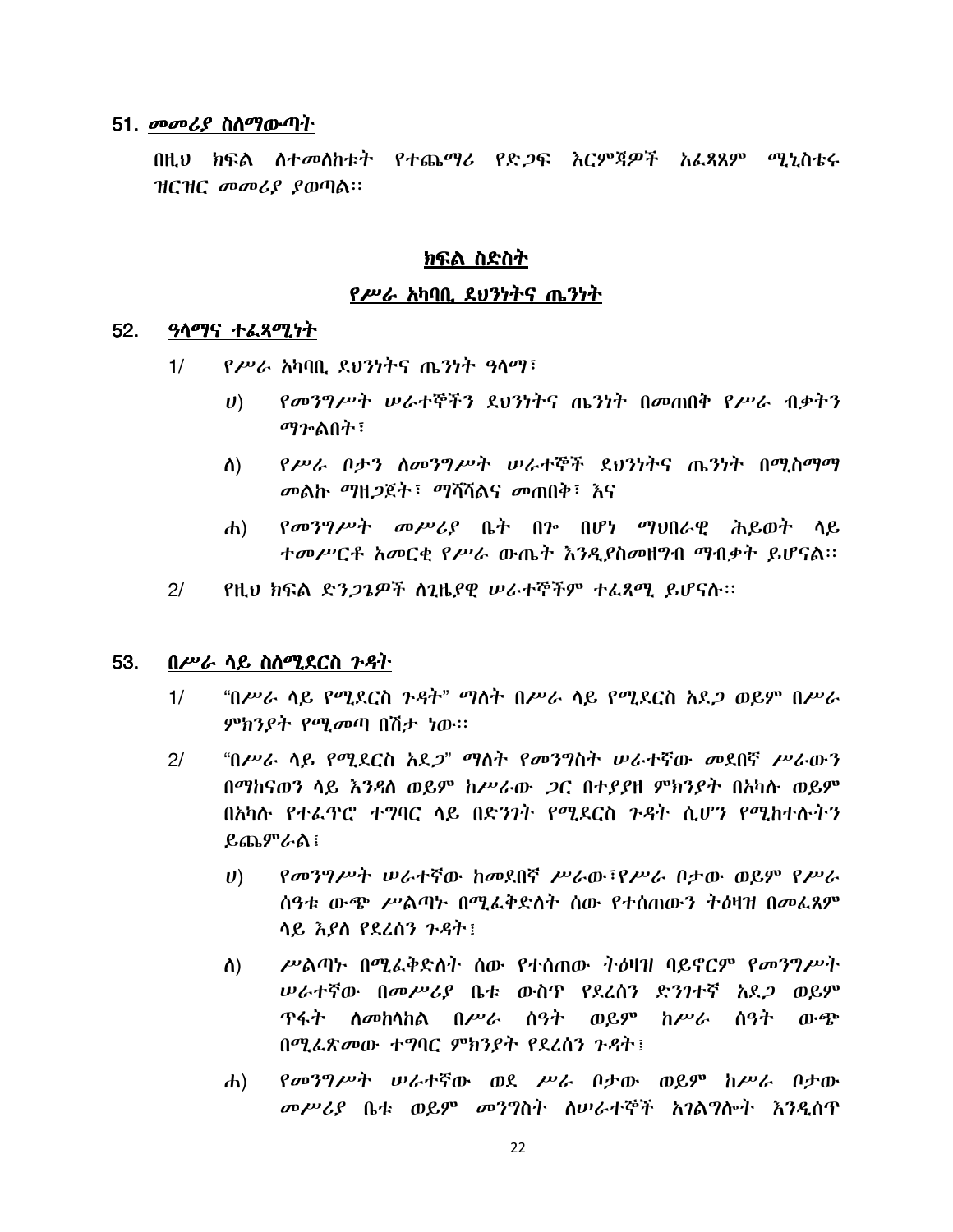በመደበው የመጓጓዣ አገልግሎት ወይም መሥሪያ ቤቱ ስዚህ ተግባር በተከራየውና በግልጽ በመደበው የመጓጓዣ አገልግሎት በመጓዝ ላይ በነበረበት ጊዜ የደረሰን  $\mathcal{P}$ ዳት ፤

- *የመንግሥት ሠራተ*ኛው ከሥራው *ጋ*ር በተያያዘ ተግባሩ ምክንያት  $\mathbf{C}(\mathbf{D})$ ከሥራው በፊት ወይም በኋላ ወይም ሥራው ስጊዜው ተቋርጦ በነበረበት 211 በሥራው ቦታ ወይም በመሥሪያ ቤቱ ግቢ ውስጥ በመገኘት የደረሰበትን ማንኛውንም ጉዳት !
- የመንግሥት ሠራተኛው ሥራውን በማከናወን ላይ ባለበት ጊዜ  $\n \boldsymbol{\nu}$ በመንግሥት መሥሪያ ቤቱ ወይም በሦስተኛ ወገን ድርጊት ምክንያት የደረሰበትን ጉዳት።
- "በሥራ ምክንያት የሚመጣ በሽታ" ማስት የመንግሥት ሠራተኛው  $3/$ ከሚሠራው የሥራ ዓይነት ወይም ሥራውን ከሚያከናውንበት አካባቢ የተነሳ በሽታን ለሚያስከትሉ ሁኔታዎች ተጋልጦ በመቆየቱ ምክንያት የደረሰ የጤና መታወክ ሲሆን፣ ሥራውን በሚያከናውንበት ቦታ የሚዛመቱና የሚይዙ ነዋሪ ወይም ተሳሳፊ በሽታዎችን አይጨምርም።
- $4/$ በዚህ አንቀጽ ንኡስ አንቀጽ (3) የተመሰከተው ቢኖርም በመደበኛ ሥራው ምክንያት ተሳሳፊ ወይም ነዋሪ በሽታዎችን በማጥፋት ሳይ የተሰማራ የመንግስት ሠራተኛ በዚሁ በሽታ ከተያዘ በሥራ ምክንያት የመጣ በሽታ እንደያዘው ይቆጠራል።
- $5/$ በሥራ ሳይ በሚደርስ ጉዳት ምክንያት የሚከሰት የአካል ጉዳት መጠን አግባብ ባለው የመንግሥት ሠራተኞች ጡረታ ሕግ ድንጋጌዎች መሠረት ይወስናል።
- $6/$ በዚህ አንቀጽ ንዑስ አንቀጽ (1) የተመሰከተው ቢኖርም ሠራተኛው ሆነ ብሎ በተለይም በመሥሪያ ቤቱ አስቀድሞ በግልጽ የተሰጡትን የደህንነት መጠበቂያ *መመሪያዎች* በመጣስ ወይም በመጠዋ ወይም በአደ*ን*ዛዥ *ዕ*ፅ ሰክሮ በሥራ ሳይ በመገኘቱ የደፈሰበት ጉዳት በሥራ ምክንያት እንደደፈሰ ጉዳት አይቆጠርም።

#### 54. *የአደጋ መከ*ሳስ*ያ እርምጃዎች*

- ማንኛውም የመንግሥት መሥሪያ ቤት፣  $1/$ 
	- የሥራ ቦታው በሠራተኞች ደሀንነትና ጤንነት ላይ አደ*ጋ* የማያስከትል  $\boldsymbol{U}$ መሆኑን ማረጋገጥ፣
	- የአደ*ጋ መከ*ሳከ*ያ መሣሪያዎችን*ና ቁሳቁሶችን ስሠራተኞች የማቅረብና ስ) ስስአጠቃቀማቸው መመሪያ የመስጠት፣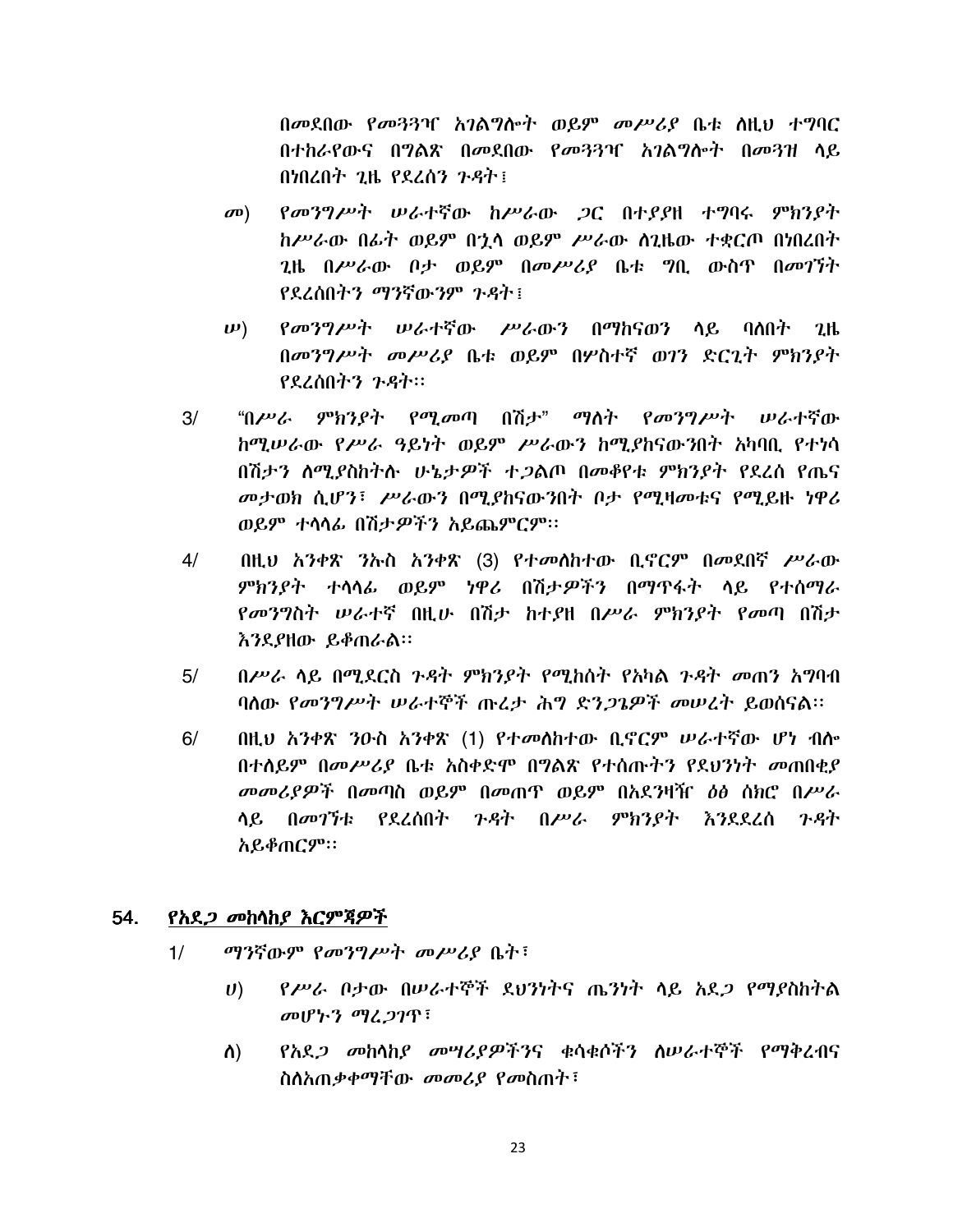ኃሳፊነት አስበት።

- $2/$ ማንኛውም የመንግሥት ሠራተኛ፣
	- ደህንነትና ጤንነትን ስመጠበቅ የወጡ መመሪያዎችን የማክበር፣  $\boldsymbol{U}$ )
	- የተሰጡትን የአደ*ጋ መ*ከሳከ*ያ መሣሪያዎችን*ና ቁሳቁሳችን በአግባቡ ስ) *የመ*ጠቀም፣ እና
	- አደ*ጋ* ሲያስከትሉ የሚችሉ ሁኔታ*ዎ*ች መኖራቸውን ሲ*ገ*ምት  $\mathbf{d}$ *ስሚመስከተው የመሥሪያ* ቤቱ ኃሳፊ ወዲያው*ኑ የ*ማሳወቅ፣

*ግ*ዶታ አስበት።

- ሚኒስቴሩ የሥራ አካባቢ ደህንነትና ጤንነት የመጠበቂያና የመከሳከያ  $3/$ ዘዴዎችን ያጠናል፤ የመንግሥት መሥሪያ ቤቶች ሥራ ሳይ እንዲያውሱት ሥልጠና ስስሚሰጥበት ሁኔታ ያመቻቻል።
- ሚኒስቴሩ በመንግሥት መሥሪያ ቤቶች ውስዋ የሥራ አካባቢ ደህንነትና  $4/$ ጤንነት ተግባራዊ መሆኑን ይቆጣጠራል፤ የአደጋ መከሳከያ እርምጃዎችን በተመሰከተ በመመሪያ ይወሰናል።

#### 55. የአካል *ጉዳ*ት

- "የአካል ጉዳት" ማለት የመሥራት ችሎታ መቀነስን ወይም ማጣትን  $1/$ በሚያስከትል ሁኔታ በሥራ ሳይ የሚደርስ ጉዳት ነው።
- $0$ ሥራ ሳይ የደረሰ የአካል ጉዳት ጊዜያዊ የአካል ጉዳት፣ ዘሳቂ ከራል የአካል  $2/$ ንዳት፤ ዘሳቂ ሙሉ የአካል ንዳት ወይም ሞትን የሚያስከትል ውጤት ይኖረዋል።

#### 56. *ጊ*ዜ*ያዊ የአ*ካል *ጉዳ*ት

"ጊዜያዊ የአካል ጉዳት" ማስት ስተወሰነ ጊዜ በሙስ ወይም በከፊል የመሥራት ችሎታን *ማ*ጣት ነው።

#### 57. in *hሌ*ል የአካል *ጉዳ*ት

"ዘሳቂ ከፊል የአካል *ጉዳት" ማ*ስት የመሥራት ችሎታ የሚቀንስ የማይድን በሥራ ሳይ የሚደርስ ጉዳት ነው።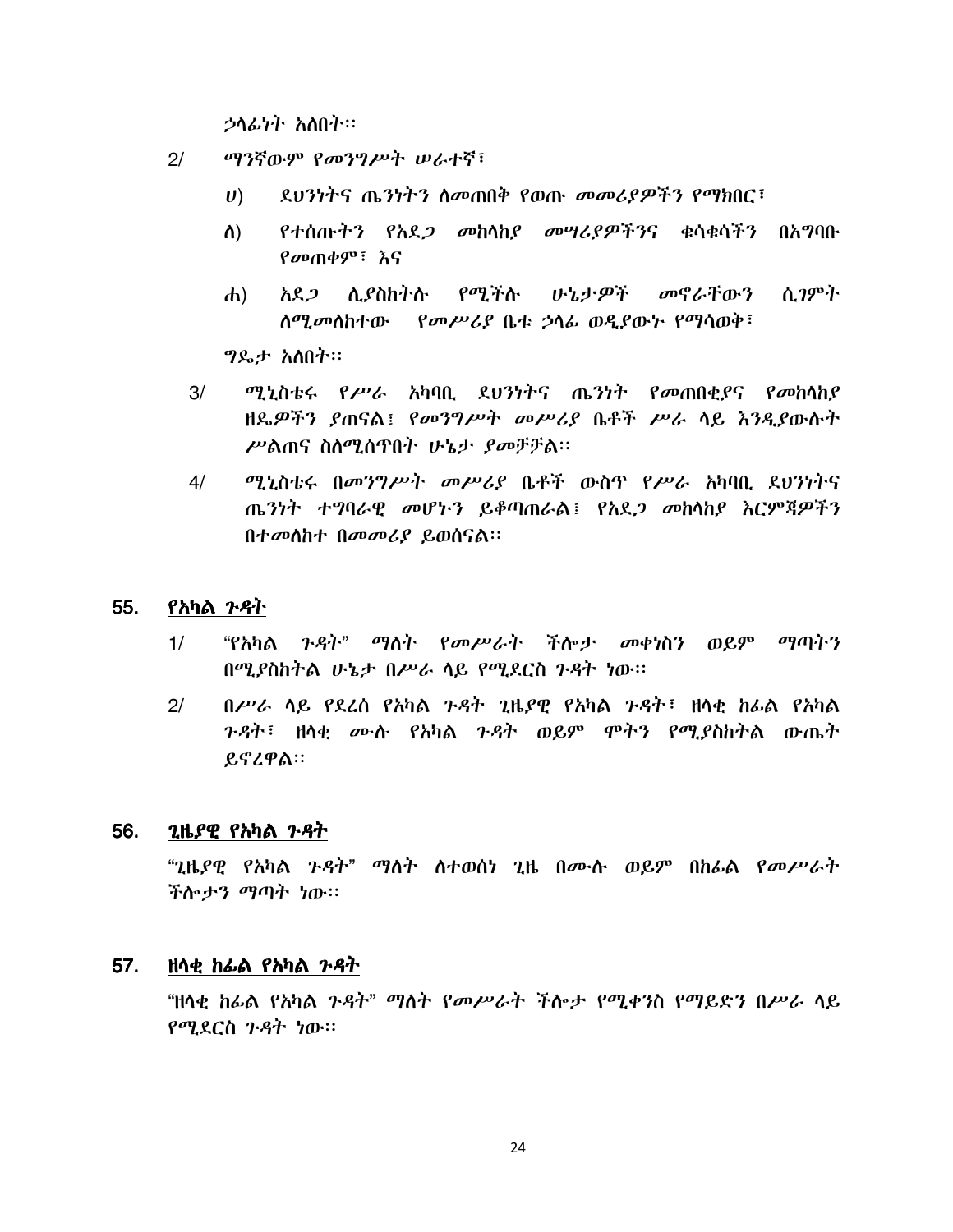#### 58. ዘሳቂ *መ*•ሱ የአካል *ጉዳ*ት

"ዘላቂ *ሙ*ሉ የአካል ን*ዳት" ማ*ለት ን*ዳት የ*ደረሰበትን የመንግሥት ሠራተኛ ማናቸውንም ደመወዝ የሚያስገኝ ሥራ ስመሥራት የሚከስክስው የማይድን በሥራ ሳይ የሚደርስ ጉዳት ነው።

#### 59. ከሥራ በመጣ ጉዳት ምክንያት የሚሰጥ ህክምና እና ፌቃድ

- በሥራው ምክንያት ጉዳት ስደረሰበት የመንግሥት ሠራተኛ በሀገር ውስጥ  $1/$ <u>ለሚሰጡ ለሚከተሱት የሕክምና አገልግሎቶች የሚያስፌልገው ወጪ በመሥሪያ</u> ቤቱ ይሽፌናል፤
	- የጠቅሳሳና የልዩ ሕክምና እንዲሁም የቀዶ ሕክምና ወጪዎች፤  $\boldsymbol{U}$
	- የሆስፒታልና የመድኃኒት ወጪዎች፤ ለ)
	- የማንኛውም አስፈሳጊ ሰው ሰራሽ ምትክ ወይም ተጨማሪ አካሎችና  $\mathbf{d}$ የአዋንት ዋንና ወጪዎች።
- $2/$ ንዳት ስደረሰበት የመንግሥት ሠራተኛ በዚህ አንቀጽ ንዑስ አንቀጽ (1) መሠረት የሚሰጠው የህክምና አንልግሎት በግል የህክምና ተቋም እንዲሰጠው የሚደረገው አገልግሎቱ በመንግሥት የሕክምና ተቋማት ሊሰጠው የማይችል ሲሆን ብቻ ነው።
- $3/$ በሥራ ምክንያት ጉዳት የደረሰበት ማንኛውም የመንግሥት ሠራተኛ ከጉዳቱ ድኖ ወደ ሥራው እስከሚመለስ ወይም በንዳቱ ምክንያት ለዘለቂታ መሥራት የማይችል መሆኑ በሕክምና ማስረጃ እስከሚረ*ጋገ*ጥ ድረስ የሕመም ፌቃድ ከሙሉ ደመወዝ *ጋ*ር ይሰጠዋል። የመንግሥት ሠራተኛው ስዘስቂታው መሥራት ያስመቻሉ በሕክምና ማስረጃ ከተፈ*ጋገ*ጠ በዚህ አዋጅ አንቀጽ 60 የተደነገጉት ዋቅሞች ይጠበቁስታል፡፡
- $4/$ ሥራተኛው ሕክምናውን በአግባቡ ባለመከታተሱ ወይም በሐኪም የተሰጠውን ትዕዛዝ ባለማክበሩ ሕክምናውን ደጓተተ እንደሆነ በዚህ አንቀጽ ንዑስ አንቀጽ (1) እና (2) መሠረት የሚሰጠው ሕክምና እና ፌቃድ ይቋረጥበታል፡፡
- $5/$ ሚኒስቴሩ በዚህ አንቀጽ ንዑስ አንቀጽ (1) ስስተመስከተው የህክምና ወጪ አከፋፌል የአፌጻጸም መመሪያ ሲያወጣ ይችሳል፡፡

#### 60. የንዳት ጡረታ አበል እና የንዳት ዳረንት

ከሥራ በመጣ የአካል ጉዳት ምክንያት ዘላቂ ሙሉ ወይም ከፊል የመሥራት  $1/$ ችሎታውን ያጣ ማንኛውም የመንግሥት ሠራተኛ በመንግሥት ሠራተኞች የጡረታ ሕግ የተሰጡት መብቶችና ጥቅሞች ይጠበቁስታል፡፡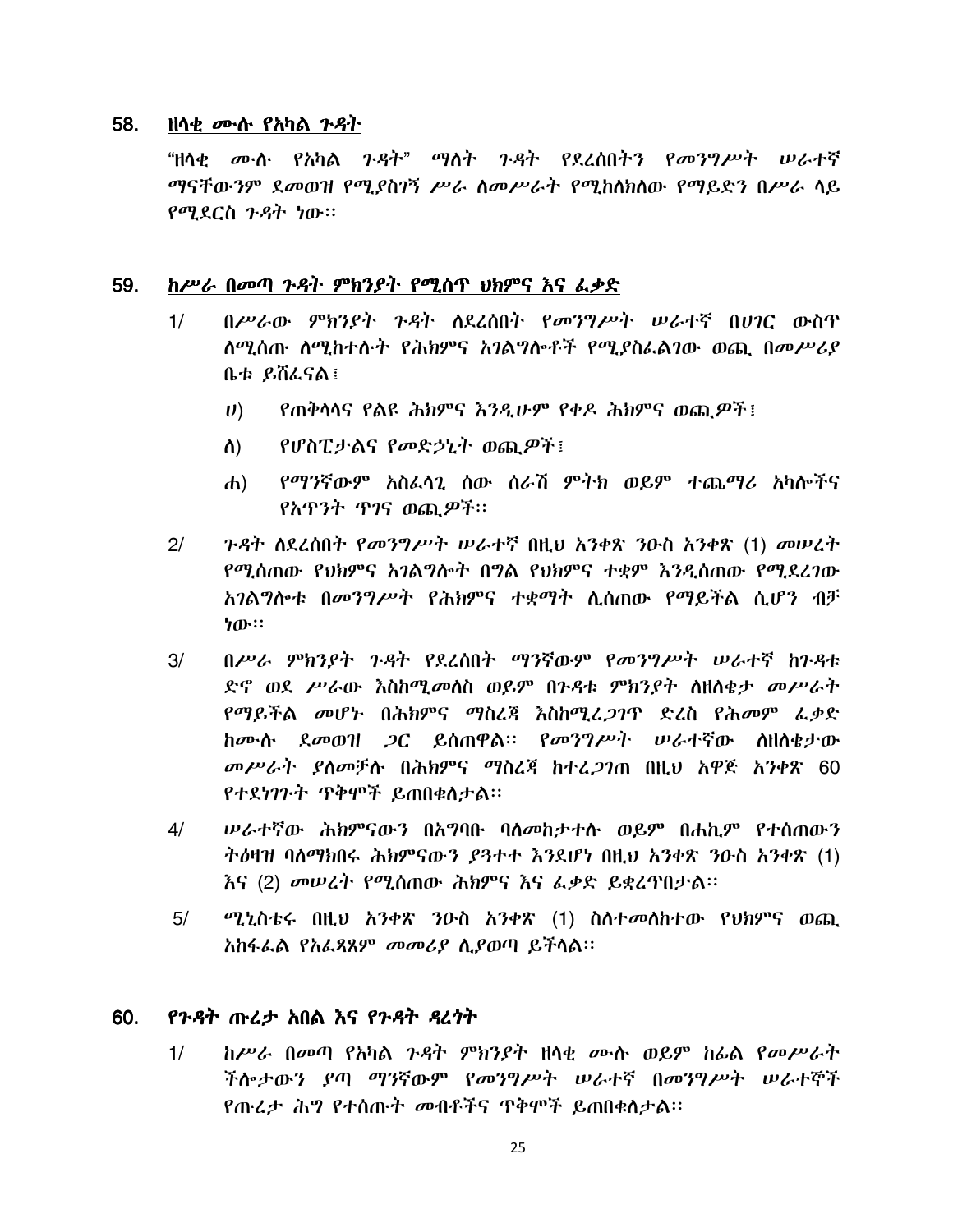- $2/$ ከባድ የአካል ወይም ከባድ የመልክ መበሳሽትን ያስከተለ ጉዳት የመሥራት ችሎታ ማጣትን ባያስከትልም ሰንዳት ካሣ አከፋፌልና ለሴሎች ጥቅማጥቅሞች አሰጣጥ ሲባል እንደ ዘሳቂ ከፊል የአካል *ጉዳ*ት ይቆጠራል፡፡
- $3/$ በመንግሥት ሠራተኞች የጡረታ ሕግ የተደነገገው የአካል ንዳት መጠን አወሳሰን ስዚህ አንቀጽ ንዑስ አንቀጽ (2) አፌጻጸም ተግባራዊ ይሆናል፡፡
- $4/$ የመንግሥት ሠራተኛ በደረሰበት ጉዳት ምክንያት የሞተ እንደሆነ፣ በመንግሥት ሠራተኞች የጡረታ ሕግ መሠረት የጡረታ አበል ስተተከዎቹ ይከፈሳል፡፡

#### 61. <u>ከማብር ነፃ ስለመሆን</u>

በዚህ አዋጅ አንቀጽ 60 መሠረት የሚደረግ ክፍደ ከግብር ነፃ ይሆናል፤ እንዲሁም በዕዳ ምክንያት ሲያዝ ወይም ማቻቻያ ሲደረግ ወይም ባሰመብቱ ሲያስተሳልፌው አይችልም፡፡

#### 62. ከሦስተኛ ወገን ስስሚጠየቅ የካሣ ክፍያ

- በሥራተኛው ሳይ የደረሰው ንዳት በሦስተኛ ወገን ጥፋት ምክንያት የደረሰ  $1/$ እንደሆነ የመንግሥት መሥሪያ ቤቱ በንዳቱ ምክንያት ስሠራተኛው ባወጣው ወጪ መጠን ጉዳቱን ካደረሰው ወገን ካሣ የመጠየቅ መብት ይኖረዋል፡፡
- ሥራተኛው *ጉዳ*ቱን ካደረሰበት ወገን ካሣ የተቀበሰ እንደሆነ መሥሪያ ቤቱ በዚህ  $2/$ አዋጅ አንቀጽ 59(1) እና (3) መሠረት ያወጣውን ወጪ ከሠራተኛው ደመወዝ ሳይ ይቀንሳል፤ *ሡራተኛ*ው የተቀበሰው የካሣ *መ*ጠን *መሥሪ*ያ ቤቱ ካወጣው ወጪ. ያነስ ከሆነ ልዩነቱን መሥሪያ ቤቱ ከሦስተኛው ወገን መጠየቅ ይችላል።

### ክፍል ሰባት

### የመንግሥት ሠራተኞች የመረጃ አያያዝ

#### 63. የግል ማኅደር

- $1/$ *ማን*ኛውም *የመንግሥት መሥሪያ* ቤት እና ሚኒስቴሩ ስለእያንዳንዱ የመንግሥት ሠራተኛ ወይም ጊዜያዊ ሠራተኛ አግባብነት ያሳቸውን መረጃዎች በዘመናዊ ሁኔታ አደራጅተው ይይዛሉ።
- $2/$ *ሚኒ*ስቴሩ በዚህ አንቀጽ ንዑስ አንቀጽ (1) መሠረተ የሚሳኩስተ የሰው ሀብተ መረጃዎች ይህን አዋጅና አዋጁን ስማስፌጸም የወጡ መመሪያዎችን የተከተሱ መሆናቸውን በማፈ*ጋጋ*ጥ ይመዘግባል።
- ማንኛውም የመንግሥት ሠራተኛ በግል ማህደሩ ውስጥ የሚገኙትን ማስረጃዎች  $3/$ *የመመ*ልከት ወይም ቅጀውን የመውሰድ መብት አስው።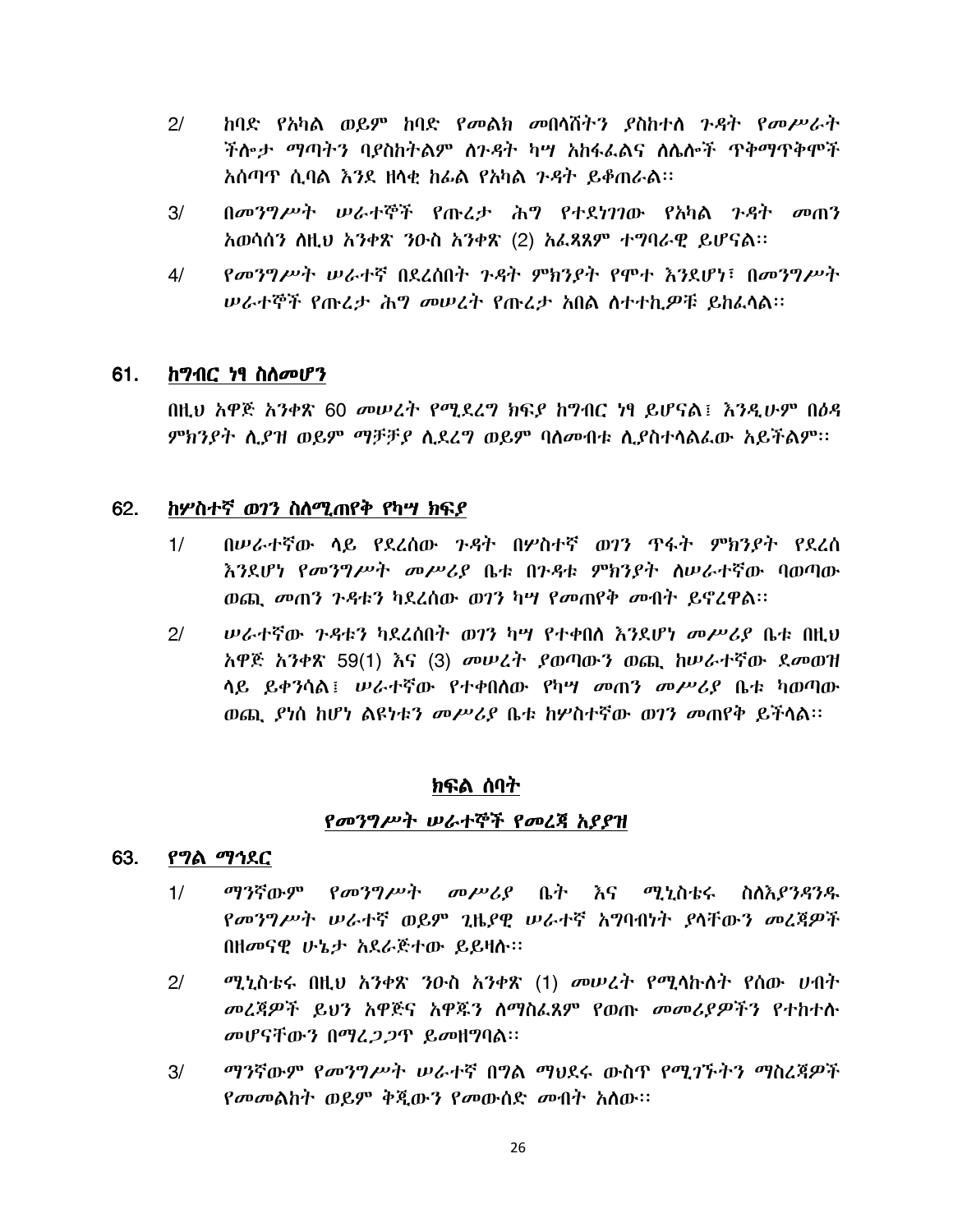- $4/$ ከሚመለከታቸው የአስተዳደር ሠራተኞች በስተቀር፣ ያስሠራተኛው ስምምነት፣ የፍርድ ቤት ትዕዛዝ ወይም በሕግ በተደነገገው መሠረት ካልሆነ በስተቀር ማንኛውም ሰው የመንግሥት ሠራተኛውን የግል ማህደር ማየት አይችልም።
- $5/$ የመንግሥተ ሠራተኛው እንዲያውቀው ያልተደረገ ወይም ያልተገለጸለተን የጽሁፍ ማስረጃ በግል ማህደሩ ውስጥ ማስቀመጥ ክልክል ነው።

#### 64. የመንግሥት ሠራተኞችን መረጃ የማደራጀት ኃሳፊነት

- $1/$ ሚኒስቴሩ፣
	- $\boldsymbol{U}$ በአገር አቀፍ ደረጃ የሰው ሀብት ሥራ አመራር መረጃ ሥርዓት በወዋነት እንዲተገበር የማድረግ፣
	- ሀገራዊ የመንግሥት ሠራተኞችን መረጃ ቋት የማደራጀት፣  $\Lambda$
	- *የመንግሥት ሠራተኞችን የሚመ*ልክቱ ስታተስተካዊ መረጃዎችን  $\mathbf{d}$ የመሰብሰብ፣ የማጠናቀር እና የማሰራጨት

ኃሳፊነት አስበት።

- ማንኛውም የመንግሥት መሥሪያ ቤት በማነስቴሩ ስማደራጀው የሰው ሀብት  $2<sup>1</sup>$ መረጃ ቋት መረጃዎችን ወቅቱን ጠብቆ የመሳክ ግዴታ አለበት፡፡
- $3/$ ማንኛውም የመንግሥት መሥሪያ ቤት የእያንዳንዱን ሠራተኛ መረጃ *ስሚኒስቴሩ መ*ሳክ አስበት።

### ክፍል ስምንት

### መብቶችና ግዴታዎች

#### 65. *የመንግ*ስት *መሥሪያ* ቤቶች ኃሳፊነት

በዚህ አዎጅ በሌሎች ድን*ጋጌዎች የተመ*ለከቱት ኃላፊ<del>ነቶች እንደተጠበ</del>ቂ ሆነው፤ ማንኛውም የመንግሥት መሥሪያ ቤት የሚከተሱት ኃሳፊነቶች ይኖሩታል፤

- የመንግስት ሠራተኞች በመንግስት ፖሊሲዎች፣ ስትራቴጂዎችና ሕጎች ላይ በቂ  $1/$ ግንዛቤ እንዲኖራቸው የማድረግ፤
- የመሥሪያ ቤቱ የሥራ አካባቢ ከማንኛውም ዓይነት ኃይማኖታዊ ተግባራት ነጻ  $2<sup>1</sup>$ መሆኑን የማፈጋገጥ፤
- ለእያንዳንዱ የመንግሥት ሠራተኛ የሥራ ዝርዝር መግለጫ የመስጠትና በሥራ  $3/$ *ለቅድ ላይ ተመሥርቶ የሠራተኛ*ው*ን የሥራ አፌጻጸ*ም ውጤት *የመስ*ካት !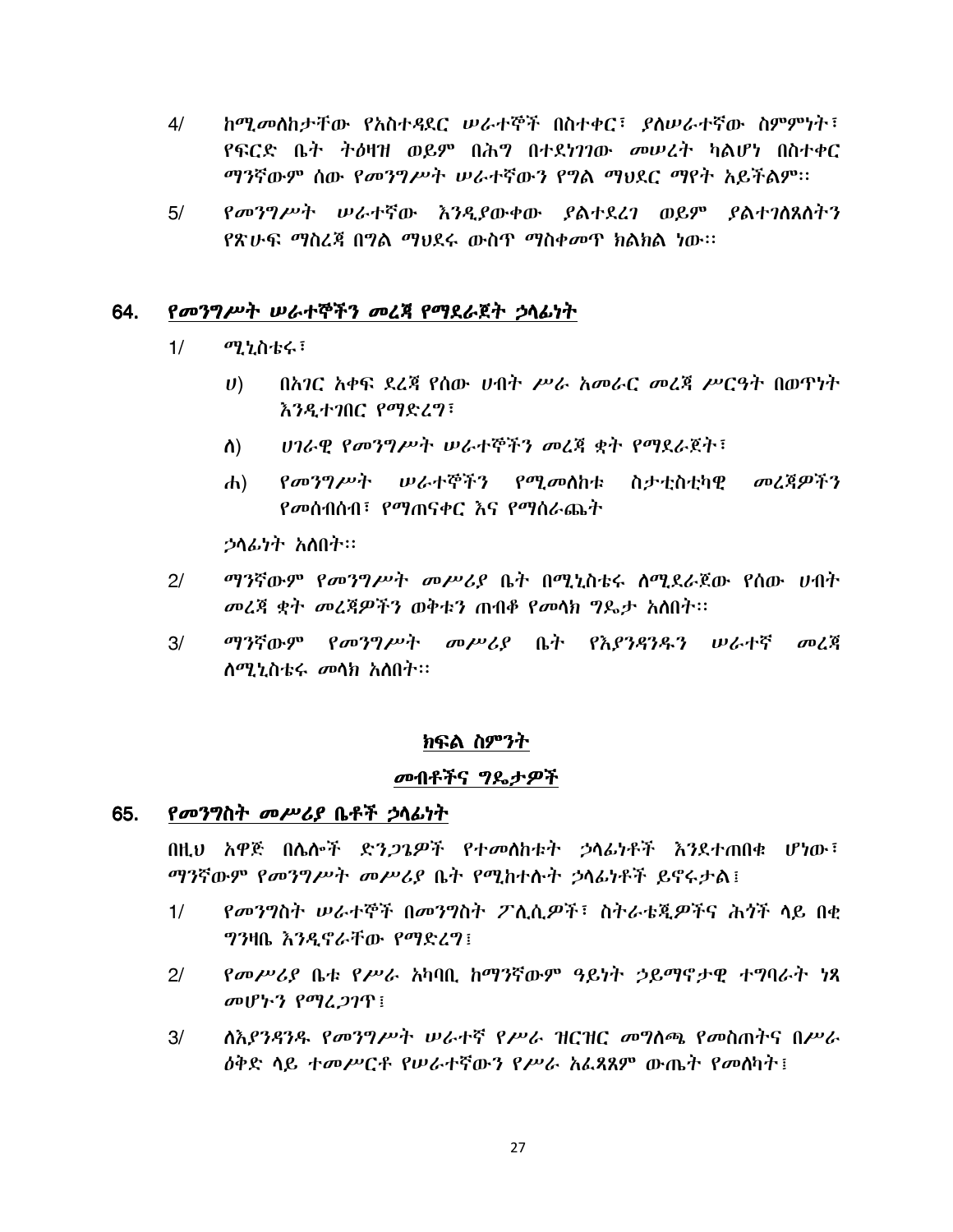- $4/$ ስመንግሥት ሠራተኞች ስሥራ የሚያስፌልጓቸውን መሣያዎች የማቅረብና አጠቃቀማቸውን የማሳወቅ፤
- $5/$ *የሥራ አ*ካባቢው*ን ስመንግሥት ሠራተ*ኞች ጤንነትና ደህንነት *አመቺ*  $\rho$ ማድረማ።

#### 66. የመንግሥት ሠራተኞች ግጼታዎች

ማንኛውም የመንግስት ሠራተኛ የሚከተሱት ግዴታዎች ይኖሩበታል፤

- ለሕዝብና ለሕ*ገ መንግሥቱ ታማኝ መሆን*ና የሕግ የበላይነትን የማክበር፤  $1/$
- መንግሥት የሚያወጣቸውን ሕጎችና ፖሊሲዎችን በብቃት የመፌጸም፤  $2/$
- በማናቸውም ሁኔታ ሕዝብንና ሀገርን ያስአድልዎ የማገልገል፤  $3/$
- መሳ ዕውቀቱንና ችሎታውን ለሕዝብ አገልግሎት የማዋል፤  $4/$
- በሥራ ዝርዝሩ የተመሰከቱትንና በቅርብ ኃሳፊው የሚሰጠውን ሕጋዊ ትዕዛዝ  $5/$  $\mathbf{p}$   $\mathbf{p}$   $\mathbf{p}$   $\mathbf{p}$   $\mathbf{p}$   $\mathbf{p}$   $\mathbf{p}$
- $6/$ በማናቸውም ሁኔታ በሥራ ቦታ ሳይ የግል እምንነቱን ወይም ኃይማኖቱን የሚያንጸባርቅ ተግባር አስመፌጸም !
- $7/$ ሚስጢር ተብለው የተለዩና በሥራው አጋጣሚ ያወቃቸውን የመሥሪያ ቤቱን ምስጢሮች የመጠበቅ፤
- $8/$ በተገል*ጋ*ዮች መካከል በፆታ፣ በቋንቋ፣ በዘር፣ በሃይማኖት፣ インマントカ *አመ*ለካከት፣ በአካል *ጉዳ*ት ወይም በሌሎች ልዩነት በሚፌዋሩ ሁኔ*ታዎ*ች መድሎ ያስመፌጸም፤
- ሰመስሪያ ቤቱ የሚሰጠውን አገልግሎት የሚያጓድል ወይም በማናቸውም  $9/$ <u>አካ*ኂን* ከተመደበበት ሥራ *ጋ*ር የሚቃሪን ወይም ከመንግስት ሠራተኝነቱ *ጋ*ር</u> የማይጣጣም ማናቸውንም ሴሳ ሥራ ያስመስራት፡
- $10/$ ሥራውን ስፖስቲካ ዋቅሙ ያስማዋልና በዚህም ምክንያት አድሎ ያስመፌጸም፤
- በመንግስት ሠራተኝነቱ ስሰጠው ወይም እንዲሰዋ ስሚጠበቀው አገልግሎት  $11/$ ማንኛውንም ዓይነት ስጦታ ወይም ዋ*ጋ ያ*ላቸው ነገሮች ያስመጠየቅ ወይም  $\ell \Lambda \sigma \Phi \Pi \Lambda$  ፤
- $12/$ ለሥራ ማከናወኛ የተሰጡትን መሣሪያዎችና መገልገያዎች በአግባቡ የመጠቀምና  $\ell$ መጠበቅ ፣
- ክኤች አይ ቪ/ኤድስ በስተቀር ከሥራው *ጋ*ራ በተያያዘ በበቂ ምክንያት የህክምና  $13/$ ምርመራ እንዳ የደርግ በመንግስት መሥሪያ ቤቱ ስጠየቅ ስምርመራ የመቅረብ፤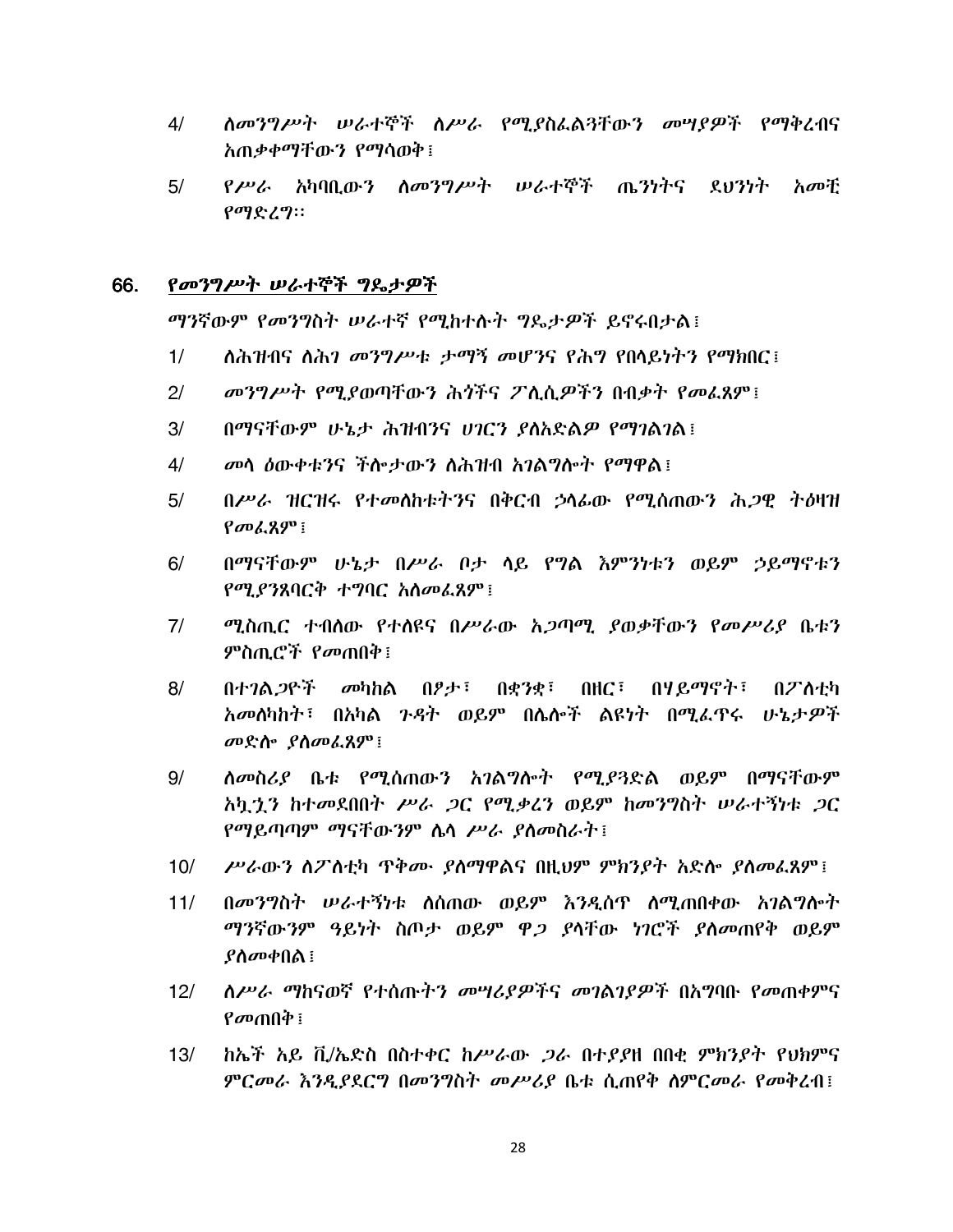14/  $\Delta$  ስለሥራ አካባቢ ደህንነትና ጤንነት ጥበቃ የወጡ መመሪያዎችን የማክበር፡፡

#### 67. <u>በዕዳ የመጠየቅ ኃላፊነት</u>

ማንኛውም የመንግስት ሠራተኛ ስሥራው ማከናወኛ በተሰጡት መሣሪያዎችና መገልገያዎች ላይ በሚደርስ ጉዳት ወይም ጥፋት በዕዳ ተጠያቂ የሚሆነው ጉዳቱ ወይም ጥፋቱ በሥራተኛው ቸልተኝነት ወይም ሆነ ተብሎ በተፌፀመ ድርጊት ምክንያት የደረሰ እንደሆነ ነው።

# ክፍል ዘጠኝ የዲስፕሊን እርምጃዎች እና የቅሬታ አፌታት ንኩስ ክፍል አንድ የዲስፕሊን እርምጃዎች

### 68. የዲስፕሊን ቅጣት ዓላማ

የዲስፕሊን ቅጣት ዓላማ የመንግሥት ሠራተኛው በፌጸመው የዲስፕሊን ንድለት ተፀፅቶ በአመለካከቱና በሥነ-ምግባሩ እንዲታረምና ብቁ ሥራተኛ እንዲሆን ለማስቻል ወይም የማይታረም ሆኖ ሲገኝ ስማሰናበት ነው።

#### 69. *የዲ*ስፕሊን ቅጣት ዓይነቶችና *አመዳ*ደብ

- የዳስፕለን ጉድለት የፈጸመ የመንግሥት ሠራተኛ እንደዋፋቱ ክብደት  $1/$ ከሚከተሉት ቅጣቶች አንዱ ሲወሰንበት ይችላል፤
	- $\ket{U}$  የቃል ማስጠንቀቂያ፤
	- *የጽሑፍ ማ*ስጠንቀቂያ፤ ስ)
	- $\mathbf{d}$ እስከ አሥራ አምስት ቀን ደመወዝ የሚደርስ መቀጮ፤
	- እስከ ሦስት ወር ደመወዝ የሚደርስ መቀጮ ፡  $\mathbf{C}(\mathbf{D})$
	- እስከ ሁለት *ዓመት* ለሚደርስ ጊዜ በሥራ ደረጃ እና ደመወዝ ዝቅ  $(\boldsymbol{\nu})$ ማድረግ፤
	- $\mathcal{L}$ ) *ከሥራ ማ*ሰናበት።
- $2/$ በዚህ አንቀጽ ንውስ አንቀጽ  $(1)(U)$  እስከ  $(d_1)$  የተዘረዘሩት ቅጣቶች ቀሳል የዲሲፕሲን ቅጣቶች ተብሰው ይመደባስ፡፡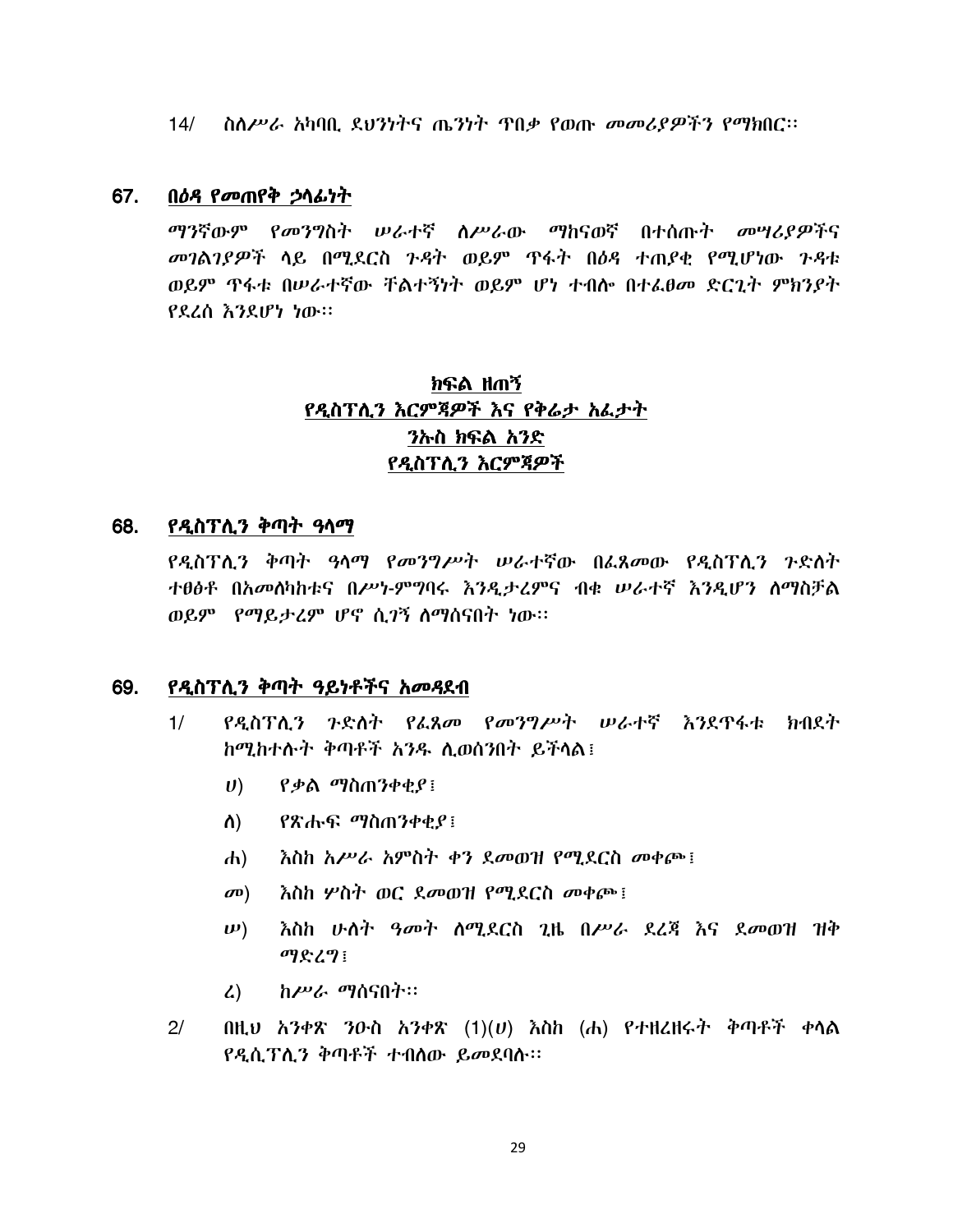- በዚህ አንቀጽ ንውስ አንቀጽ  $(1)(\sigma$  እስከ  $(2)$  የተዘረዘሩት ቅጣቶች ከባድ  $3/$ የዲሲፕሊን ቅጣቶች ተብለው ይመደባሉ፡፡
- 4/ በዚህ አንቀጽ ንዑስ አንቀጽ  $(1)(\nu)$  መሠረት ከሥራ ደረጃና ደመወዝ ዝቅ በማድረግ የተቀጣ የመንግሥት ሠራተኛ የቅጣት ጊዜውን ሲያጠናቅቅ፣
	- ከመቀጣቱ በፊት ይዞት ከነበረው የሥራ መደብ *ጋ*ር ተመሳሳይ ክፍት  $\boldsymbol{U}$ የሥራ መደብ ካስ ያስምንም ተጨማሪ የደረጃ ስድገት ሥነ-ሥርዓት፣
	- ከመቀጣቱ በፊት ይዞት ከነበረው የሥራ መደብ ጋር ተመሳሳይ የሆነ ስ) ክፍት የሥራ መደብ ካልተገኘ ከፍት የሥራ መደቡ በተገኘ ጊዜ ያስምንም ተጨማሪ የደረጃ ዕድገት ሥነ-ሥርዓት፣

በሥራ መደቡ ሳይ እንዲመደብ ይደረጋል።

- አንድ የመንግሥት ሠራተኛ በዲስፕሊን ከተቀጣ በኋላ ቅጣቱ በሪከርድነት  $5/$ ሊቆይና ሊጠቀስበት የሚችሰው፣
	- ቀሳል የዲስፕሊን ቅጣት ከሆነ ቅጣቱ ከተወሰነበት ቀን ጀምሮ ሰሁሰት  $U$ ) ዓመት፡
	- ከባድ የዲስፕሊን ቅጣት ከሆነ ቅጣቱ ከተወሰነበት ቀን ጀምሮ ለአምስት ስ) ዓመት፡

ይሆናል።

#### 70. ከባድ የዲስፕሊን ቅጣት የሚያስከትሱ ጥፋቶች

<u>የሚከተሱት ጥፋቶች ከባድ የዲስፕሊን ቅጣት የሚያስከትሱ ጥፋቶች ናቸው፤</u>

- ሕ*ጋዊ* ትእዛዝን ባለማክበር፤ በቸልተኝነት፤ በመለገም፤ ወይም ሆነ ብሎ  $1/$ የአሠራር ሥነ-ሥርዓት ወይም የመንግስትን ፖሊሲ ባሰመከተል በሥራ ሳይ በደል ማድረስ፤
- ንዳዮችን ሆን ብሎ ማዘማየት ወይም ባስንዳዮችን ማንሳሳት !  $2<sup>1</sup>$
- $3/$ ሥራ እንዳይሠራ ሆን ብሎ ማወክ ወይም ከሚያውኩት ጋር መተባበር !
- በቀላል የዳስፕለ*ን* ቅጣት እርምጃዎች ባለመታረም ያለበቂ ምክንያት  $4/$ በተደ*ጋጋ*ሚ ከሥራ መቅረት ወይም የሥራ ሰዓት አስማክበር !
- $5/$  $0$ ሥራ ቦታ በጠብ አጫሪነት መደባደብ $\overline{\mathbf{r}}$
- $6/$ በልማዳዊ ስካር ወይም በአደንዛዥ *ዕ*ፅ ሱስ በመመረዝ ሥራን መበደል፤
- $7/$ ንብ መቀበል ወይም እንዲሰጠው መጠየቅ፤
- $8/$ በሥራ ቦታ ስሕዝብ ሞራል ተቃራኒ የሆነ ድርጊት መፌጸም፤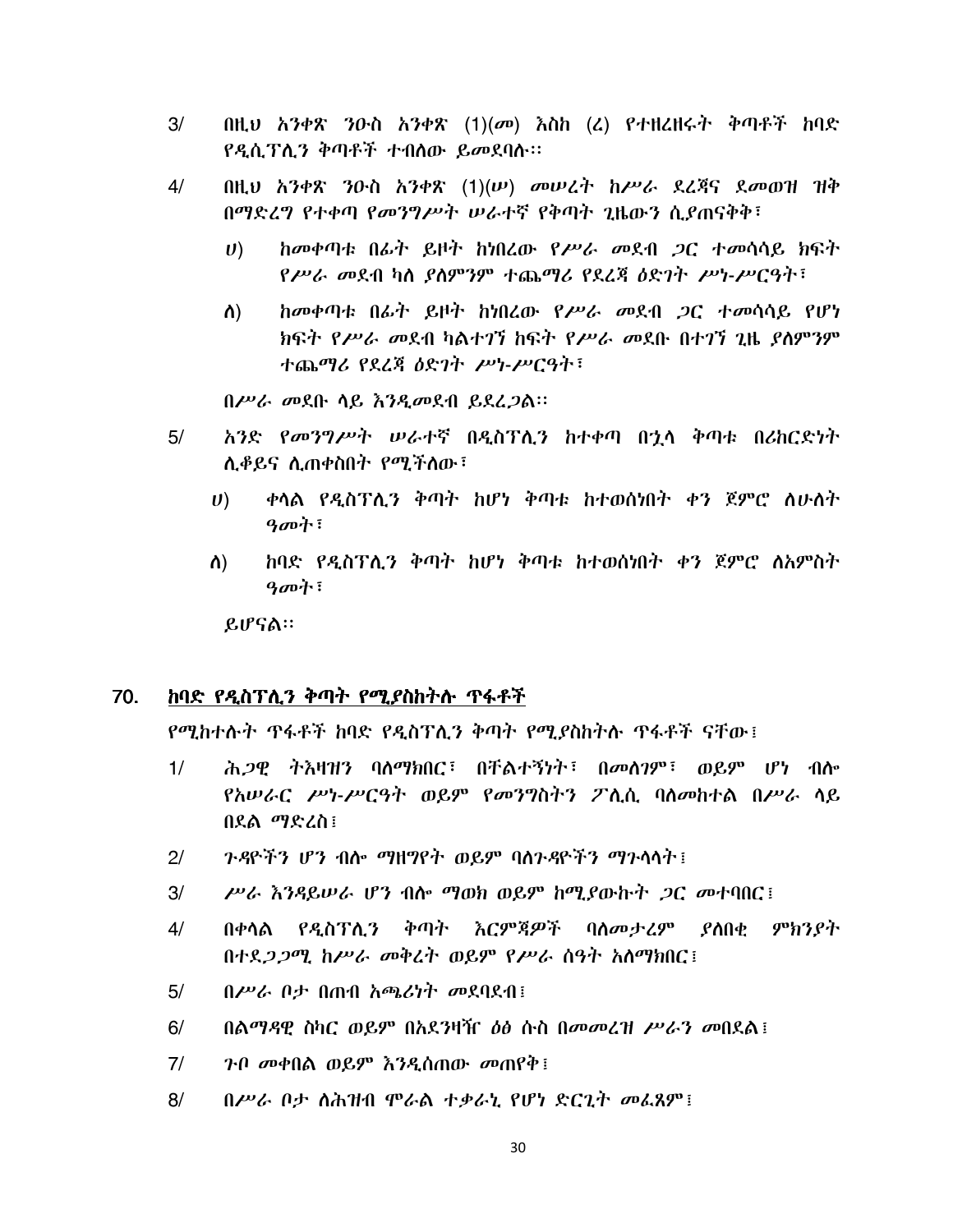- $9/$ <u>የሴብነት ወይም የእምነት ማጉደል ድርጊት መፌጸም፤</u>
- የማታሰል ወይም የማጭበርበር ድርጊት መፌጸም፤  $10/$
- $11/$ በመሥሪያ ቤቱ ንብረት ላይ ሆን ብሎ ወይም በቸልተኝነት ጉዳት ማድረስ፤
- $12/$ በሥልጣን አለአማባብ መጠቀም፤
- በሥራ ቦታ ሳይ ፆታዊ ትንኮሳ ወይም ጥቃት መፌፀም፤  $13/$
- በዚህ አንቀጽ ከተዘረዘሩት *ጋ*ር ተመሳሳይ ክብደት ያለው ሌሳ የዲሲፕሊን  $14/$ ንድስት መፈጸም።

#### 71. የዲስፕሊን እርምጃ አወሳሰድ

- ማንኛውም የመንግሥት መሥሪያ ቤት መደበኛ የዲስፕሲን ምርመራ  $1/$ *የሚያካሂድና የ*ውሳኔ *ሀ*ሳብ *ስመሥሪያ* ቤቱ የበላይ ኃላፊ የሚያቀርብ የዲስፐሊን *ከሚቴ ማቋቋ*ም አስበት፡፡
- $2<sup>1</sup>$ የዲስፐሊን ቅጣት የማንኛውንም ፍርድ ቤት ውሳኔ ሳይጠብቅ ወይም ሳይከተል ሊወሰን ይችላል።

#### 72. *ሠራተኛን ከሥራ አግዶ ስስማቆየት*

- ማንኛውንም የመንግሥት ሠራተኛ ከሥራ አግዶ ማቆየት የሚቻለው፤  $1/$ 
	- ከተጠረጠረበት ጉዳይ ጋር አግባብነት ያላቸውን ማስረጃዎች በማበሳሽት፣  $\boldsymbol{U}$ በመደበቅ ወይም በማዋፋት ምርመራውን ያሰናክሳል፣
	- በመንግሥት ንብረት ሳይ ተጨማሪ ጉዳት ያደርሳል፣  $\Lambda$ )
	- ከተከሰሰበት ጥፋት ክብደት አንጻር የሌሎችን ሠራተኞች ሞራል የሚነካ  $\mathbf{d}$ ወይም የተገል*ጋ*ዩ ሕዝብ በመሥሪያ ቤቱ ሳይ ሲኖረው የሚገባውን እምነት ያዛባል፣ወይም
	- ተፌጸመ የሚባስው ዋፋት ከሥራ ያስወጣል፣  $\mathbf{C}(\mathbf{D})$

ተብሎ ሲ*ገመት ነ*ው።

- $2/$ በዚህ አንቀጽ ንዑስ አንቀጽ (1) መሠረት አንድ ሠራተኛ ከሥራና ከደመወዝ ታግዶ ሲቆይ የሚችስው ከሁስት ወር ስማይበልጥ ጊዜ ይሆናል፡፡
- በዚህ አንቀጽ ንዑስ አንቀጽ (2) መሠረት ከሥራና ከደመወዝ ታግዶ እንዲቆይ  $3/$ የሚደረግ የመንግሥት ሠራተኛ ከመደበኛ ሥራው ታግዶ የሚቆይበት ጊዜና ከሥራ የታገደበት ምክንያት በመሥሪያ ቤቱ የበሳይ ኃሳፊ ወይም በተወካዩ በጽሑፍ እንዲገስጽስትና ሚኒስቴሩም በግልባጭ እንዲያውቀው ይደረ*ጋ*ል፡፡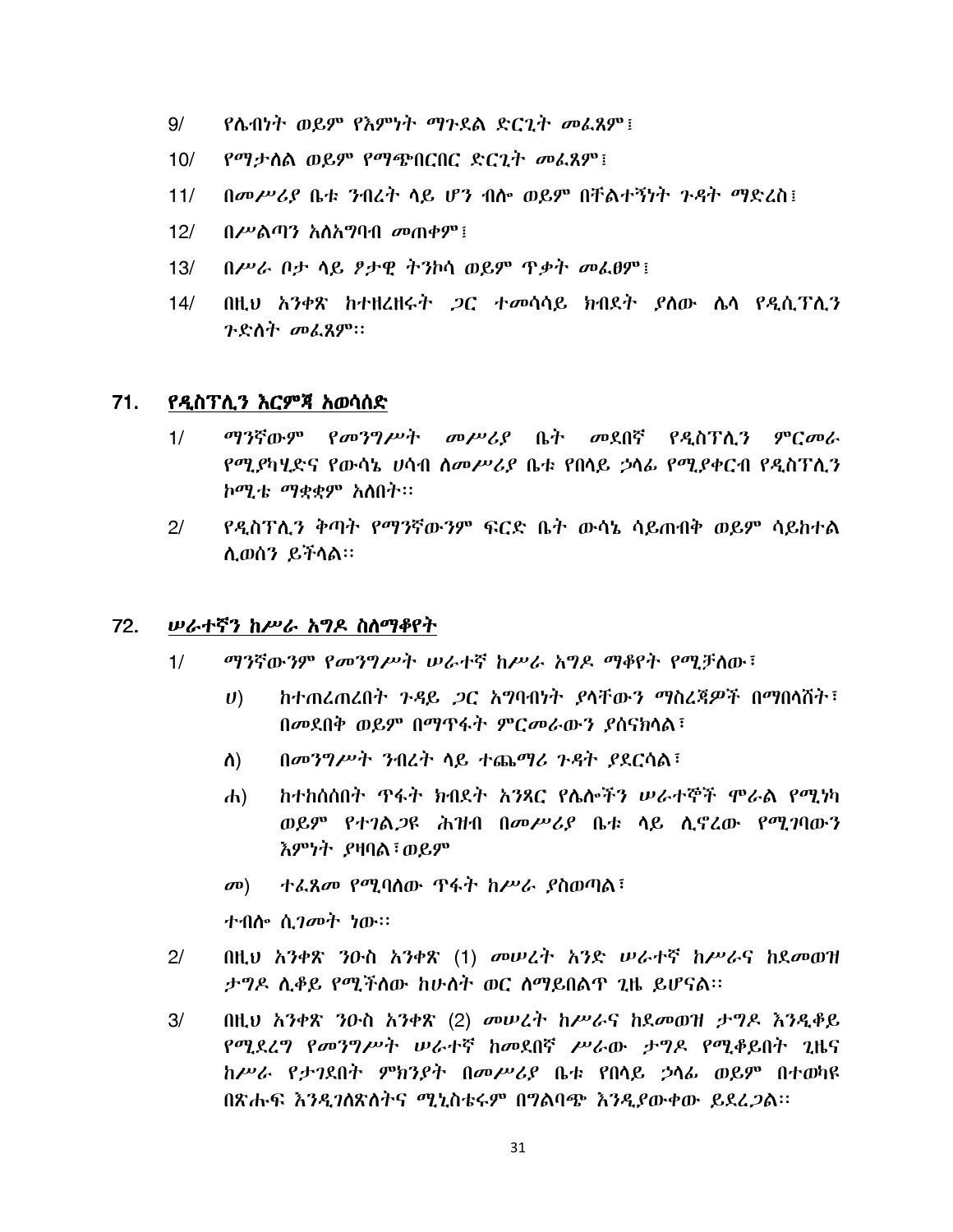- $4/$ የመንግሥት ሠራተኛው በተከሰሰበት የዲስፕሊን ጥፋት ምክንያት ከሥራ እንዲሰናበት ካልተወሰነበት በስተቀር በእግዱ ወቅት ሳይከፌሰው የቀረው ደመወዝ ያስወሰድ ይከፌስዋል።
- የመንግሥት ሠራተኛው ከሥራ በመታገዱ ምክንያት ከዕግዱ ጋር ያልተያያዙ  $5/$ ሌሎች መብቶቹንና ግዴታዎቹን ተፈጻሚነት አያስቀርም፡፡
- $6/$ የዚህ አንቀጽ ንዑስ አንቀጽ (2) ድን*ጋ*ጌ ቢኖርም ከሥራና ደመወዝ ታግዶ የቆየ *ሠራተኛ ከሥራ እንዲ*ሰናበት ወይም በዚህ አንቀጽ በንዑስ አንቀጽ (4) መሠረት ደመወዙ እንዲከፌስውና ወደ ሥራው እንዲመስስ ሳይደረግ የዕግዱ ጊዜ ካበቃ፣
	- *የመ*ዘማየቱ *ምክንያት የዲ*ስፕሊ*ን ክ*ሱን የማጣራቱ ሃደት ውስብስብነት  $\boldsymbol{U}$ ከሆነ የመንግሥት ሠራተኛው ግማሽ ደመወዙ እየተከፈሰው፣ ወይም
	- *ስመ*ዘግየቱ ምክንያት የሆነው የመንግሥት ሠራተኛው ራሱ ከሆነ ስ)  $P$ <sub>0</sub> $R$ <sub>*a*<sup>0</sup> $P$ <sup>1</sup> $R$ <sup>1</sup> $R$ <sup>1</sup> $R$ <sup>1</sup> $R$ <sup>1</sup> $R$ <sup>1</sup> $R$ <sub>1</sub> $R$ <sup>1</sup> $R$ <sub>1</sub> $R$ <sub>1</sub> $R$ <sub>1</sub> $R$ <sub>1</sub> $R$ <sub>1</sub> $R$ <sub>1</sub> $R$ <sub>1</sub> $R$ <sub>1</sub> $R$ <sub>1</sub> $R$ <sub>1</sub> $R$ <sub>1</sub> $R$ <sub>1</sub> $R$ <sub>1</sub> $R$ <sub>1</sub> $R$ <sub>1</sub> $R$ <sub>1</sub> $R$ <sub>1</sub> $R$ <sub>1</sub> $R$ <sub>1</sub> $R$ <sub>1</sub> $R$ <sub>1</sub> $R$ <sub>1</sub> $R$ <sub>1</sub> $R$ <sub>1</sub> $R$ <sub>1</sub> $R$ <sub>1</sub> $$

እግዱ እስከ አንድ ወር ድረስ እንዲራዘም የመሥሪያ ቤቱ የበሳይ ኃሳፊ ሲወስን ይችሳል።

 $7/$ ከሥራና ደመወዝ ታግዶ የቆየ የመንግሥት ሠራተኛ ከሥራ እንዳስናበት ወይም በዚህ አንቀጽ በንዑስ አንቀጽ (4) መሠረት ደመወዙ እንዲከፌሰውና ወደ ሥራው <u>እንዲመሰስ ሳይደረግ መደበኛውም ሆነ የተራዘመው የዕግድ ጊዜ ከተጠናቀቀ</u> የሥራና የደመወዝ እግዱ ተነስቶ የዲስፕሊን ክሱ መታየት ይቀጥለል፤ ሆኖም ለመዘግየቱ ምክንያት የሆኑ የኮሚቴ አባሳትና የሥራ ኃሳፊዎች በዲስፕሲን ዋፋት ተጠያቂ ይሆናሉ።

#### 73. <u>የይር*ጋ* ጊዜ</u>

- ቀሳል የዲስፕሊን ቅጣት የሚያስከትል ጥፋት የፌፀመ የመንግሥት ሠራተኛ  $1/$ የፌጸመው ዋፋት ከታወቀበት ቀን ጀምሮ እስከ ስድስት ወር እርምጃ ካልተወሰደበት በዲስፕሊን ተጠያቂ አይሆንም፤ ሆኖም በተቀመጠው የጊዜ ገደብ ውስጥ እርምጃ ያልወሰደው የሥራ ኃሳፊ ተጠያቂ ይሆናል።
- በወንጀል ጭምር የሚያስጠይቅ ከባድ የዲስፕሊን ቅጣት የሚያስከትል ጥፋት  $2<sup>1</sup>$ የፌጸመ የመንግሥት ሠራተኛ የወንጀሉን ክስ ስማቅረብ በወንጀል ሕን በተቀመጠው የይር*ጋ* ጊዜ ውስጥ በዲስፐሊን ካልተከሰሰ በጥፋቱ ተጠያቂ አይሆንም።
- በወንጀል የማያስጠይቅ ከባድ የዲስፕሲን ቅጣት የሚያስከትል ጥፋት የፌጸመ  $3/$ የመንግሥት ሠራተኛ የደንብ መተሳሰፍን ክስን ስማቅረብ በወንጀል ሕን በተደነገገው የይር*ጋ* ጊዜ ውስዋ በዲስፕሊን ካልተከሰሰ በጥፋቱ ተጠ*ያ*ቂ አይሆንም።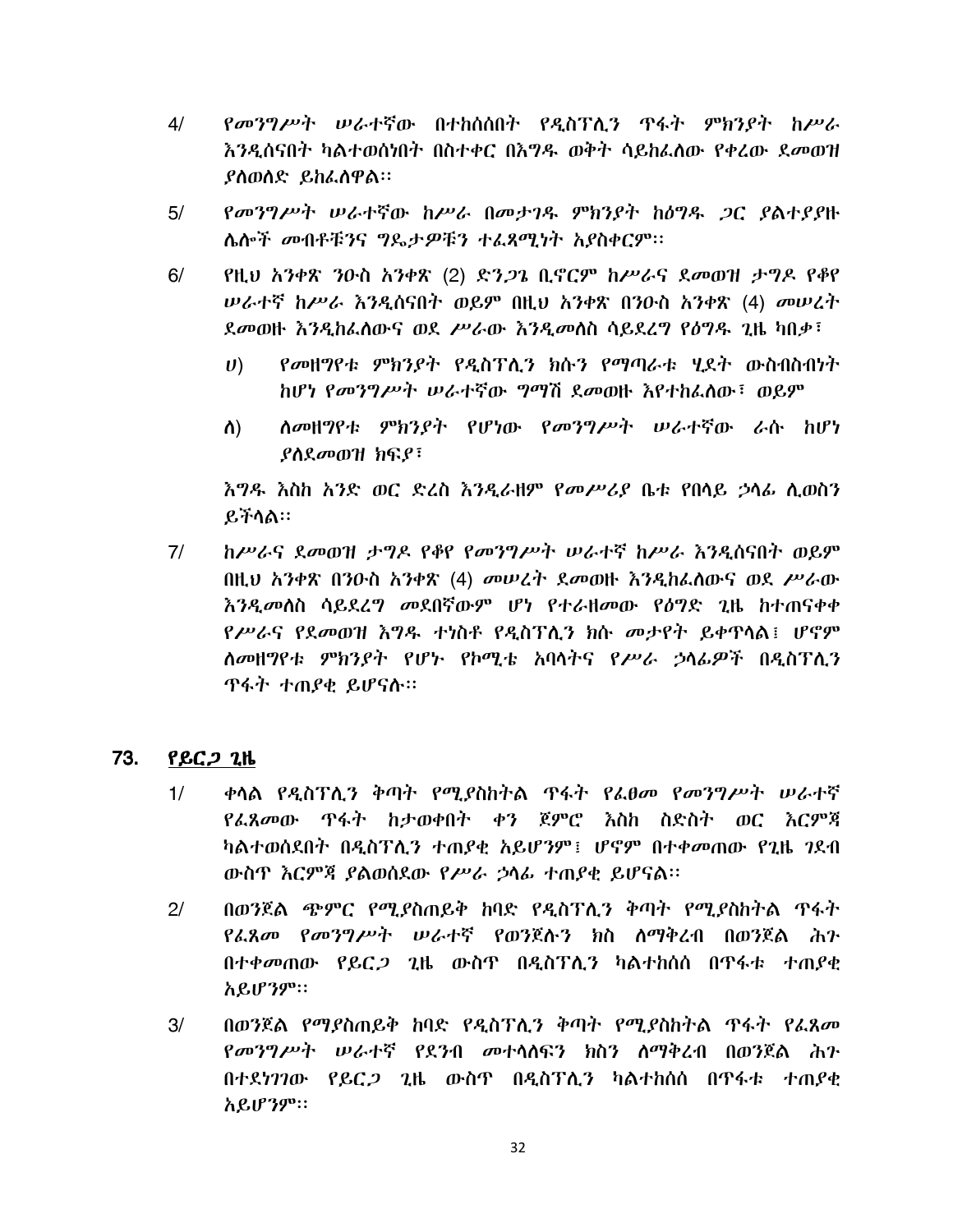- $4/$  $0$ ዚህ አንቀጽ ንኡስ አንቀጽ (2) እና (3) የተደነገጉት የዲስፕሊን ክስ ማቅረቢ $\ell$ የይር*ጋ ጊ*ዜደት ቢኖሩም የዲስፕሊን ክስ ስማቅረብ ኃሳፊነት ደስበት የሚመስከተው የሥራ ኃሳፊ ጥፋት መፈጸሙን ካወቀበት ቀን ጀምሮ በአንድ ዓመት ውስዋ ክሱን ካሳቀረበ በዲስፕሊን ዋፋት ተጠያቂ ይሆናል።
- ማንኛውም የመንግሥት ሠራተኛ ከገንዘብ ጋር የተያያዙ መብቶቹን  $5/$ ሰሚመስከተው አካል በስድስት ወር ውስጥ ካሳቀረበ በይር*ጋ* ይታገዳል፡፡

### *ን*ኩስ ክፍል ሁለት

### የቅሬታ አቀራረብና አፌታት

## 74. ቅሬታ

ስዚህ ንሎስ ክፍል አፌጻጸም "ቅሬታ" ማስት የመንግስት ሠራተኛ ከቅርብ ኃሳፊው ወይም ከሚመስከተው የሥራ ኃሳፊ ጋር በሚደረገው ውይይት ሲፌታ ያልቻስና በመደበኛ የማጣራት ሃደት ምላሽ ሊያገኝ የሚገባው አቤቱታ ነው።

### 75. የቅሬታ አቀራረብና አፌታት ዓላማ

የመንግሥት ሠራተኞች ቅሬታ አቀራረብና አፌታት የሚከተሱት ዓላማዎች ይኖሩታል፤

- $1/$ ለቅሬታዎች አፋጣኝ መፍትሔ የመስጠት !
- $2/$ ለቅሬታዎች መንስዔ ሲሆኑ የሚችሉ ስህተቶችንና ድክመቶችን የማሪም፤ እና
- <u>ሁሉንም የመንግሥት ሠራተኞች በእኩልነት ስማስተናገድ የሚደስችል እና</u>  $3/$ ፍትሐዊ የሆነ አሠራር በማስፌን የሰመረ የሥራ ግንኙነት የማዳበር፡፡

### 76. የቅሬታ አጣሪ ኮሚቴ ማቋቋም

ማንኛውም የመንግሥት መሥሪያ ቤት የመንግሥት ሠራተኞች የሚያቀርቡትን ቅሬታ እየተቀበሰ በማጣራት የውሳኔ ሀሳብ ስመሥሪያ ቤቱ የበሳይ ኃሳፊ የሚያቀርብ የቅሬታ አጣሪ ኮሚቴ ማቋቋም አስበት፡፡

#### 77. የቅሬታ አጣሪ ኮሚቴው ተግባር

የቅሬታ አጣሪ ኮሚቴ ከሚከተሱት *ጋ*ር በተያያዘ የመንግሥት ሠራተኛው የሚያቀርባቸውን ቅሬታዎች እያጣራ የውሣኔ ሆሣብ የማቅረብ ኃላፊነት አስበት፤

ከሕሳችና መመሪያዎች አተረጓጎም ወይም አፌጻጸም !  $1/$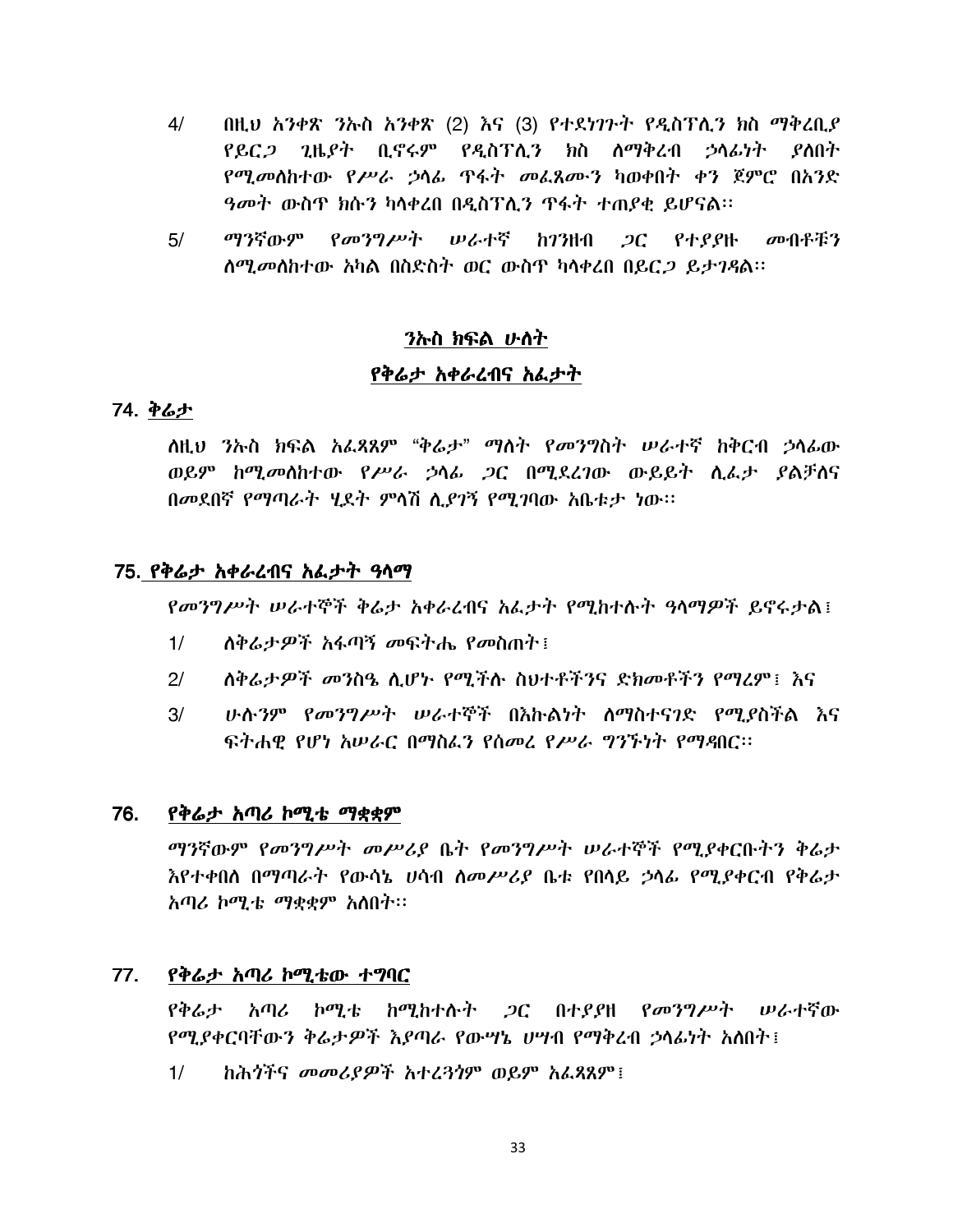- $2/$ ከመብቶችና ጥቅሞች አጠባበቅ፤
- $3/$ ከሥራ አካባቢ ጤንነትና ደህንነት ሁኔታዎች፤
- $4/$ ከሥራ ምደባና ደረጃ አሰጣጥ፤
- ከሥራ አፌጻጸም ምዘና፤  $5/$
- በሥራ ኃሳፊ ከሚፌጸሙ ተገቢ ያልሆኑ ተፅዕኖዎች !  $6/$
- $7/$ በዚህ አዋጅ አንቀጽ 69 ንዑስ አንቀጽ  $(1)(v)$  እና  $($ ስ) በተመሰከቱት መሠረት ከሚወሰዱ የዲስፕሊን እርምጃዎች፤
- የሥራ ሁኔታዎችን ከሚመስከቱ ሴሎች ጉዳዮች። 8/

#### 78. አስተዳደራዊ ውሳኔ

- $1/$ "አስተዳደራዊ ውሳኔ" ማሰት የመንግሥት መሥሪያ ቤት የበሳይ ኃሳፊ በዚህ ክፍል የተደነገጉትን ጉዳዮች በሚመለከት በቅሬታ ሰሚ ኮሚቴ ወይም በዲስፕሊን ኮሚቴ ተጣርተው በቀረቡ ንዳዮች ወይም በቀዋታ በሕግ በተሰጡት ሌሎች *ጉዳ*ዮች ሳይ በጽሁፍ የሚሰጠው ውሳኔ ነው።
- $2/$ የዚህ አንቀጽ ንኡስ አንቀጽ (1) ድን*ጋጌ* ቢኖርም የመንግስት መስሪያ ቤቱ የበሳይ ኃሳራ ሥነ-ሥርዓቱን ሳይጠብቅም ሆነ በቃል የሚሰጠው ውሳኔ እንደ አስተዳደር ውሳኔ ይቆጠራል።

### ክፍል አስር

### የመንግሥት ሠራተኞች አስተዳደር ፍርድ ቤት

#### 79. መቋቋም

- $1/$ *የመንግሥት ሠራተኞች አ*ስተዳደር ፍርድ ቤት (ከዚህ በኋላ "የአስተዳደር ፍርድ ቤት" እየተባሰ የሚጠራ) በዚህ አዋጅ ተቋቁሟል፡፡
- የአስተዳደር ፍርድ ቤቱ የሚቀርቡለትን ይግባኞች መርምረው ውሳኔ የሚሰጡ  $2<sup>1</sup>$ ችሎቶች ይኖሩታል።
- እያንዳንዱ ችሎት በሚኒስትሩ የሚሰየሙ አንድ ስብሳቢና ሁለት አባላት ያሉት  $3/$ ዳኞች ይኖሩታል።
- $4/$ የአስተዳደር ፍርድ ቤት ዳኞች ሥራቸውን ስለሚሥሩበት ሁኔታ፣ መጠበቅ ስለሚገባቸው ሥነ-ምግባር፣ እና ሌሎች ሁኔታዎች በሚኒስቴሩ በሚወጣ መመሪያ ይወሰናል።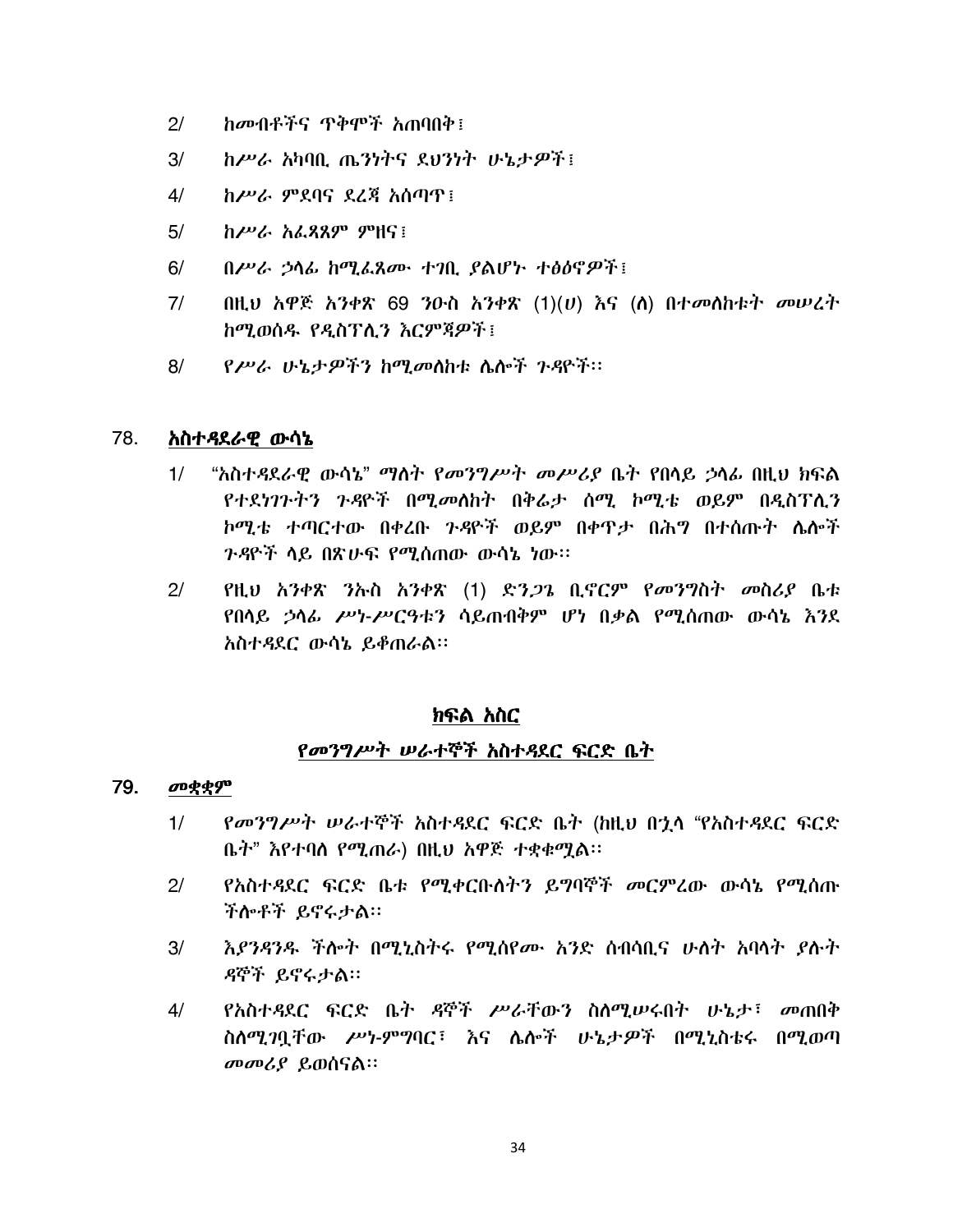#### 80. የአስተዳደር ፍርድ ቤት ሥልጣንና አሠራር

- $1/$ የአስተዳደር ፍርድ ቤቱ፣
	- $\boldsymbol{U}$ ) <u>የሚቀርቡስትን ጉዳዮች በዳኝነት የማየትና ትዕዛዝና ውሳኔ የመስጠት፣</u>
	- *የመንግሥት ሠራተ*ኛ ውሳኔ ተሰዋቷል ብሎ በ*ቃ*ስ መሃሳ አስደግፎ ስ) የሚያቀርበውን ይግባኝ ተቀብሎ የማየት፣

የዳኝነት ስልጣን ይኖረዋል።

አስተዳደር ፍርድ ቤቱ የሚሰጣቸው ትዕዛዞችና ውሳኔዎች እንደ ማናቸውም  $2^{1}$ የፍትሐብሔር ፍርድ ቤት ትዕዛዞችና ውሳኔዎች ይቆጠራሱ።

#### በአስተዳደር ፍርድ ቤት ስለሚታዩ ጉዳዮች 81.

<u>የአስተዳደር ፍርድ ቤቱ የሚከተሱትን ንዳዮች አይቶ የመወሰን ሥልጣን ይኖረዋል፤</u>

- $1/$ *ከሚከተሱት ጋር በተያያ*ዘ በ*መንግሥት ሠራተኞች የሚቀር*ቡስትን ይግባኞች፤
	- $\boldsymbol{U}$ ከሕግ ውጪ ከሥራ መታገድ ወይም አገልግሎት መቋረጥ፤
	- ከከባድ የዲስፕሊን ቅጣት ውሳኔ፤ ስ)
	- ከሕግ ውጪ የደመወዝ ወይም ሴሎች ክፍያዎች መያዝ ወይም  $\mathbf{d}$ መቆረጥ ፤
	- $0$ ሥራ ምክንያት ከደረሰ ጉዳት የመነጨ መብት መንደል፤  $\mathbf{\sigma}$ <sup> $\mathbf{0}$ </sup>
	- $\n \boldsymbol{\nu}$ ) በዚህ አዋጅ አንቀጽ 77(7) ከተመለከተው በስተቀር በቅሬታ አጣሪ ኮሚቴ ታይተው ውሳኔ ከተሰጠባቸው ንዳዮች፤
	- *የሥራ መ*ልቀቂያና የአገልግሎት ማስረጃ ስማግኘት ከቀረበ ጥያቂ፤  $\mathcal{L}$
- $2/$ ጊዜያዊ ሠራተኞችና በማቋቋሚያ ሕጋቸው የመንግስት ሠራተኞች ሕግ መሠረታዊ ዓላማዎችን በመከተል በራሳቸው የውስዋ መመሪያ ሠራተኞቻቸውን እንዲያስተዳድሩ የተፈቀደሳቸው *መሥሪ*ያ ቤቶች ውስጥ ተቀጥረው የሚሰሩ *ሠራተኞች የሚያቀርባቸ*ውን ይግባኞች።
- $3/$ የአስተዳደር ፍርድ ቤቱ ይግባኝ የተባለበትን አስተዳደራዊ ውሳኔ ከመረመረ በኂሳ ውሳኔውን ስማጽናት፣ ስመሻር ወይም ስማሻሻል ይችላል።
- $4/$ <u>የአስተዳደር ፍርድ ቤቱ በፍሬ *ነገ*ር ክርክር የሚሰጠው ውሳኔ የመጨረሻ</u> ይሆናል፤ ሆኖም የአስተዳደር ፍርድ ቤቱ ውሳኔ የሕግ ስህተት አለበት ብሎ የሚከራከር ወገን ፍርድ ቤቱ ውሳኔ በሰጠ በ60 ቀን ውስጥ ይግባኙን ስፌጼራል ጠቅሳይ ፍርድ ቤት ማቅረብ ይችሳል።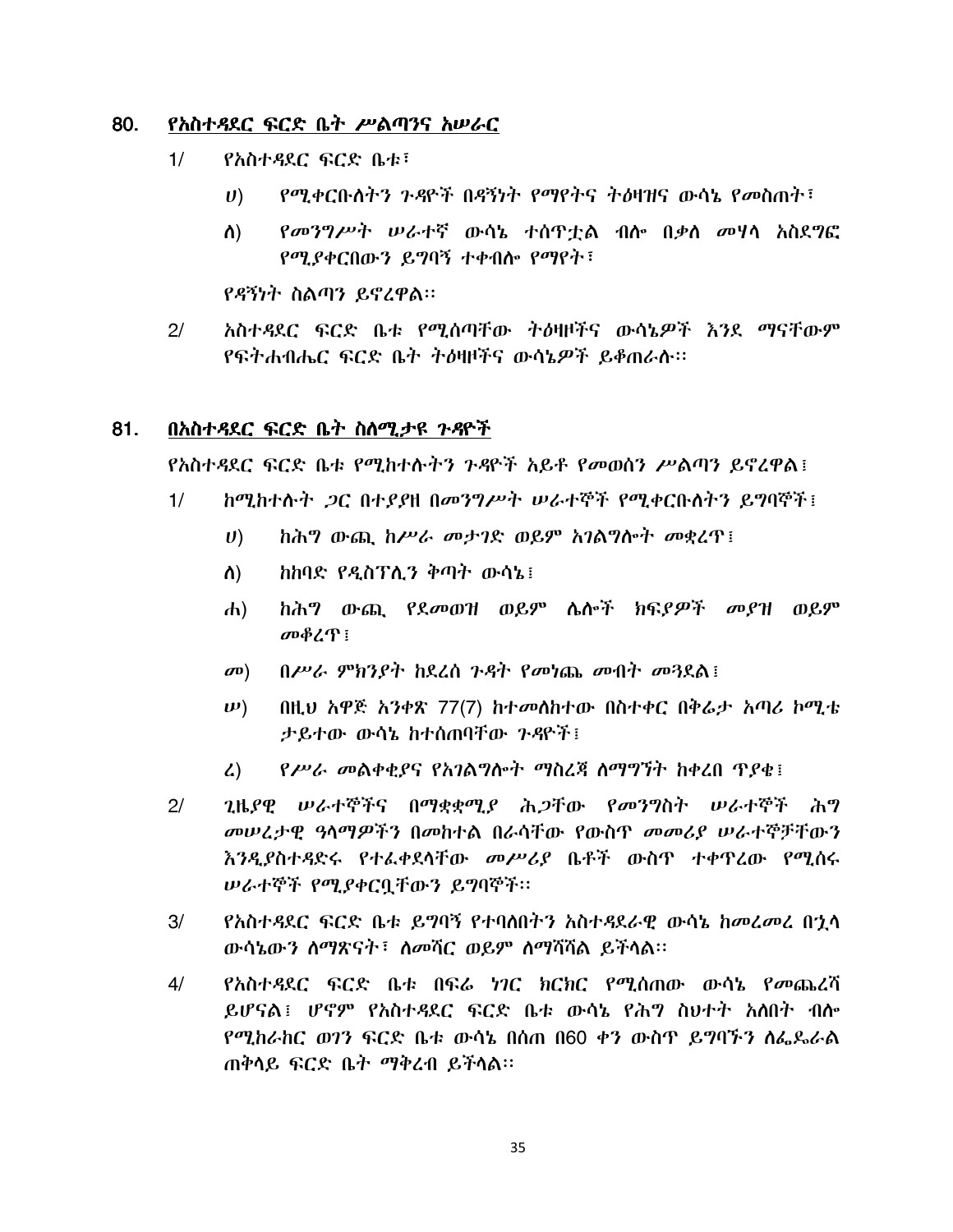#### 82. የውሳኔ አፌጻጸም

- ማንኛውም የመንግስት መስሪያ ቤት የአስተዳደር ፍርድ ቤቱ የሰጠውን ውሳኔ  $1/$ ወዲያውኑ መፌጸም አስበት፡፡
- $2/$ በዚህ አዋጅ አንቀጽ 81(3) እና (4) መሠረት ፍርድ ቤቱ የሰጠው ውሳኔ እስከ 30 ቀን ድረስ አልተራጸመልኝም በማሰት የውሳኔው ተጠቃሚ ሲያመለክት <u>የአስተዳደር ፍርድ ቤቱ ውሳኔውን እንዲያስፌጽምስት ስፌዴራል የመጀመሪያ</u> ደረጃ ፍርድ ቤት ይመራስታል።
- $3/$ የአስተዳደር ፍርድ ቤቱን ውሳኔ ያሳስፌጸመው የመስሪያ ቤቱ የበሳይ ኃሳፊ በመስሪያ ቤቱና በሠራተኛው ሳይ ስሚደርሰው ጉዳት ተጠያቂ ይሆናል፡፡

## ክፍል አስራ አንድ የሥራ ውል ማቋረጥና ማራዘም

#### 83. በራስ ፌቃድ የሥራ ውል ስስማቋረጥ

- ማንኛውም የመንግሥት ሠራተኛ በማንኛውም ጊዜ የአንድ ወር ቅድሚያ  $1/$ ማስጠንቀቂያ በመስጠት ሥራውን በፌቃዱ ሲሰቅ ይችሳል፤ ሆኖም መስሪያ ቤቱ *ሠራተኛ*ውን በቀሳሱ ሊተካው የሚችል ከሆነ የአንድ ወሩን ጊዜ ሳይጠብቅ ስንብቱን ሲፌቅድስት ይችሳል።
- $2/$ በዚህ አንቀጽ ንዑስ አንቀጽ (1) የተመሰከተውን የአንድ ወር የቅድሚያ *ማ*ስጠንቀቂያ ሳይሰዋ *አገ*ልግሎቱን ያቋረጠ የመንግሥት ሠራተኛ ግዴታውን ባለመወጣቱ ለማደርሰው ንዳት እንደተገበታቱ በፍትሐ ብሔር እና በወንጀል ሕግ መሠረት ተጠያቂ ይሆናል።
- የመንግሥት ሠራተኛው ስሥራው እጅግ አስፌሳጊና በቀሳሱ ስመተካት የማይቻል  $3/$ ሆኖ ሲገኝ ወደ ራት ከሚቀጠርበት መስሪያ ቤት *ጋ*ር በመስማማት የመልቀቂያውን ዋያቂ ሠራተኛው ካመለከተበት ቀን ጀምሮ ከሦስት ወር ሰማይበልጥ ጊዜ ሲራዘም ይችላል

#### 84. በሕመም ምክንያት አገልግሎት ስስማቋረጥ

ማንኛውም የመንግሥት ሠራተኛ በዚህ አዋጅ አንቀጽ 43(2) ወይም (4)  $1/$ በተመለከተው ጊዜ ውስዋ ወደ ሥራ ስመመለስ ካልቻስ በሕመም ምክንያት አገልግሎቱ ይቋረጣል።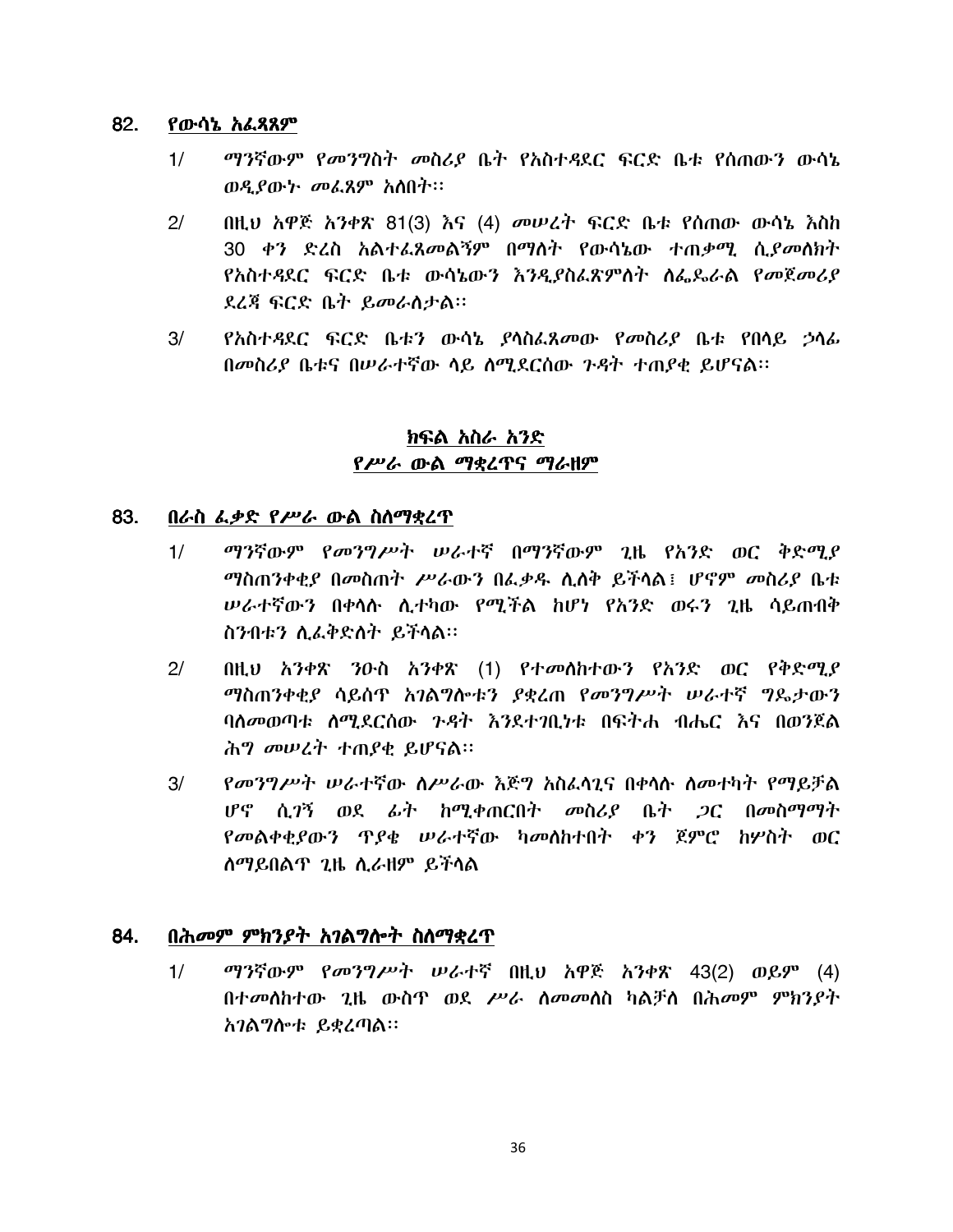- $2/$ የዚህ አዋጅ አንቀጽ 59(3) ድን*ጋ*ጌ እንደተጠበቀ ሆኖ በሥራው ምክንያት ጉዳት የደረሰበት የመንግሥት ሠራተኛ ስዘስቄታው መሥራት አስመቻሉ በሕክምና ማስረጃ ሲፈ*ጋገ*ጥ አ*ገ*ልግሎቱ ይቋረጣል፡፡
- በዚህ አዋጅ አንቀጽ 26 ንዑስ አንቀጽ (3)(ለ) መሠረት በሚፌጸመው ዝውውር  $3/$ ተስማምቶ ስመስራት ፌቃደኛ ያልሆነ የመንግሥት ሠራተኛ አገልግሎቱ ይቋረጣል።

#### በችሎታ ማነስ ምክንያት ከሥራ ማሰናበት 85.

- የሙከራው ጊዜውን ያጠናቀቀ የመንግስት ሠራተኛ በሥራ አፌጻጸም ውጤቱ  $1/$ የችሎታ ማነስ ከታየበት ተገበሙ የአቅም ማጎልበት ሥልጠናዎች ተሰጥተውት ካልተሻሻለ አ*ገ*ልግሎቱ ይቋረጣል።
- የመንግሥት ሠራተኛ ያስውን ዕውቀትና ችሎታ እየተጠቀመ በተመደበበት ሥራ  $2/$ ላይ የሥራ አፌጻጸም ውጤቱ በተከታታይ ለሶስት ጊዜ ከሚጠበቀው ውጤት በታች ከሆነ በችሎታ ማነስ አገልግሎቱ ይቋረጣል፡፡
- $3/$ የዚሀ አንቀጽ ንዑስ አንቀጽ (2) ድን*ጋ*ጌ ቢኖርም ስተከታታይ አምስት ዓመታት ከፍተኛ የሥራ አፌጻጸም ምዘና ውጤት ሲያገኝ የነበረ የመንግሥት ሠራተኛ የሥራ አፌጻጸም ምዘና ውጤቱ በተከታታይ ስአራት ጊዜ ከሚጠበቀው ውጤት በታች ካልሆነ በስተቀር ከሥራ አይሰናበትም፡፡
- በዚህ አንቀጽ ንዑስ አንቀጽ (2) እና (3) መሠረት የመንግሥት ሠራተኛውን  $4/$ ከሥራ ማሰናበት የሚቻለው እንደአስፈላጊነቱ በዚህ አዋጅ አንቀጽ 31 ላይ የተቀመጠውን የሥራ አፌጻጸም ምዘና ዓሳማ በመከተል ይሆናል።

#### 86. ከአቅም በሳይ በሆነ ምክንያት ከሥራ ማሰናበት

- $1/$ *የሙከራ ጊ*ዜው*ን ያ*ጠናቀቀ የ*መንግሥት ሠራተኛ ከአቅ*ም በላይ በሆነ ምክንደት በሥራ ገበታው ሳይ ካልተገኘ ምክንያቱን በአንድ ወር ጊዜ ውስጥ ስመሥሪያ ቤቱ ማሳወቅ አስበት።
- በዚህ አንቀጽ ንዑስ አንቀጽ (1) መሠረት ሪፖርት የተደረገስት የመንግሥት  $2/$ መሥሪያ ቤት የበሳይ ኃሳፊ ወይም ተወካዩ ሠራተኛው ከሥራ ገበታው ሳይ የተለየበት ምክንያት ከአቅም በላይ መሆኑን ካረ*ጋገ*ጠ የመንግሥት ሠራተኛው ይዞት የነበረውን የሥራ መደብ ስስድስት ወር ክፍት አድርጎ መጠበቅ አስበት። ሆኖም የመንግሥት ሠራተኛው በስድስት ወር ጊዜ ውስጥ ወደ ሥራው ካልተመሰሰ ከሥራ ማሰናበት ይቻሳል።
- $3/$ የዚህ አንቀጽ ንኡስ አንቀጽ (2) ድን*ጋጌ* ቢኖርም የ*መንግ*ስት ስራተኛው <u>ከስድስት ወር በላይ በሥራ ላይ ያልተገኘው በእስር ምክንያት ከሆነና</u>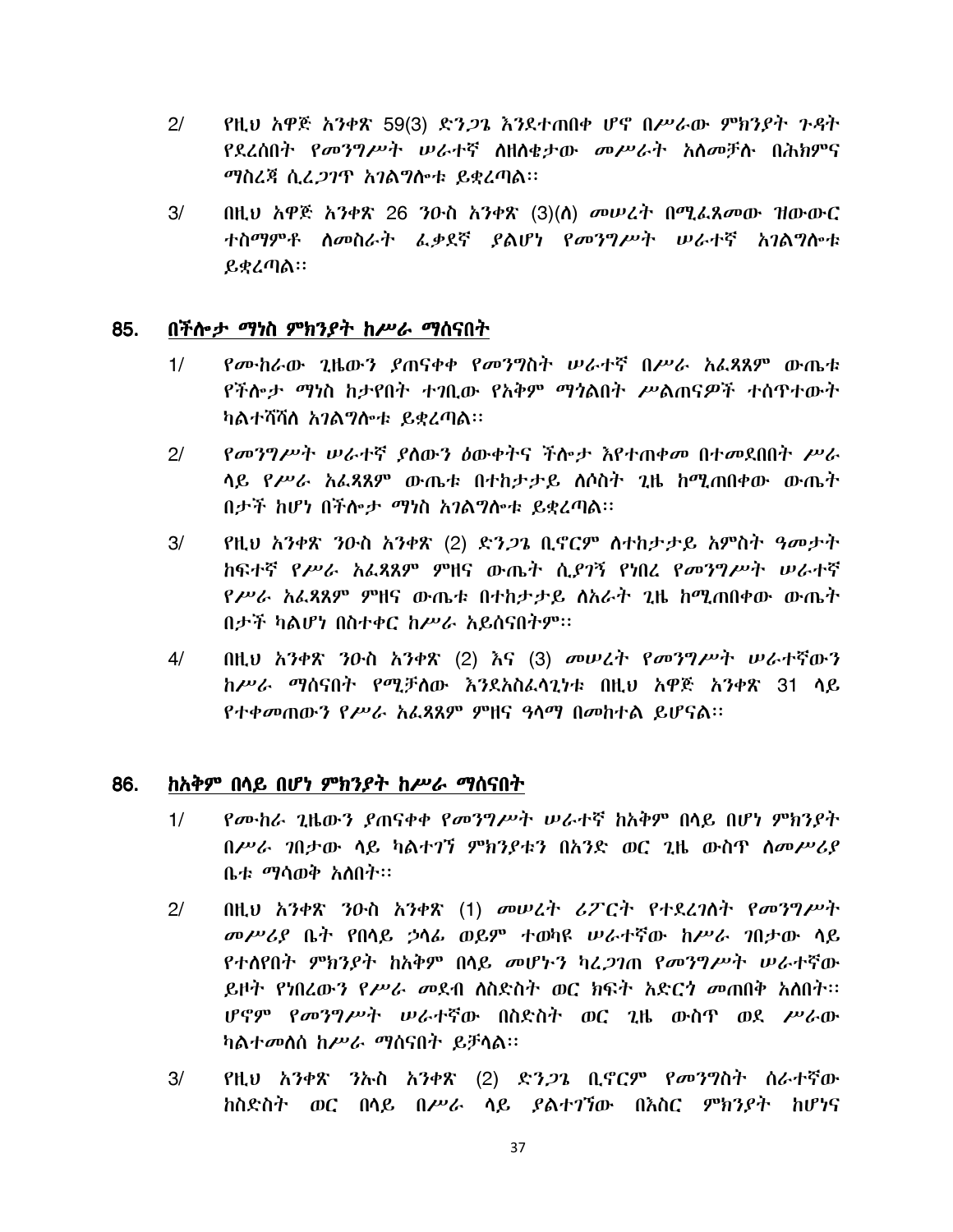ከተጠረጠረበት የወንጀል ድርጊት በነፃ ስለመለቀቁ ማስረጃ ካቀረበ የመንግስት መስሪያ ቤቱ ባሰው ክፍት የሥራ መደብ ቀደም ሲል ይከራሰው የነበረውን ደመወዝ እያገኘ ወደ ሥራ እንዲመስስ ማድረግ አስበት፡፡

- $4/$ የዚህ አንቀጽ ንዑስ አንቀጽ (1) ድን*ጋጌ* እንደተጠበቀ ሆኖ የሙከራ ጊዜውን ያጠናቀቀ የመንግሥት ሠራተኛ ባልታወቀ ምክንያት ስተከታታይ አሥር ቀናት ከመደበኛ የሥራ ቦታው ላይ ከተለየ በየአስር ቀናት ልዩነት በተከታታይ ሰሁለት ጊዜ በማስታወቂያ ተጠርቶ ስመንግስት መሥሪያ ቤቱ ሪፖርት ካሳደረገ ከሥራ ይሰናበታል።
- በዚህ አንቀጽ ንዑስ አንቀጽ (4) መሠረት በማስታወቂያ ዋሪ የተደረገለት  $5/$ የመንግሥት ሠራተኛ ከሥራ ከተሰየበት ቀን ጀምሮ አንድ ወር ከመሙሳቱ በፊት ወደ ሥራው ስመመስስ ስመንግስት መሥሪያ ቤቱ ሪፖርት ካደረገ የመሥሪያ ቤቱ የበሳይ ኃሳፊ ሠራተኛው ከሥራ የቀረበትን ምክንያት በመመርመር የሚወስደው አስተዳደራዊ እርምጃ እንደተጠበቀ ሆኖ ወደ ሥራው እንዲመስስ ይደረ*ጋ*ል።
- $6/$ የዚህ አንቀጽ ንዑስ አንቀጽ (4) ቢኖርም ከስራ የተሰናበተ ሰራተኛ ከሥራ ከቀረበት ቀን ጀምሮ በስድስት ወር ጊዜ ውስጥ ከሥራ የቀረበት ምክንያት ከአቅም በሳይ ሰመሆኑ ሰመሥሪያ ቤቱ ሪፖርት ካደረገና በቂ ማስረጃ ካቀረበ በመሥሪያ ቤቱ ውስዋ ተመሳሳይ የሆነ ክፍት የሥራ መደብ ከተገኘ የመሥሪያ ቤቱ የበሳይ ኃሳፊ ወይም ተወካዩ ሲፌቅድ ወደ ሥራ ሲመሰስ ይችሳል።
- $7/$ *የሙከራ ጊ*ዜውን ያሳጠናቀቀ የ*መንግሥት ሠራተ*ኛ ባልታወቀ ምክንያት ለአንድ ወር ጊዜ በሥራ ገበታው ሳይ ካልተገኘ ያስተጨማሪ ሥነ-ሥርዓት አገልግሎቱ ይቋረጣል፡፡

#### 87. የሠራተኛ ቅነሳ

- $1/$ ማንኛውንም የመንግሥት ሠራተኛ፣
	- $U$ ) የሥራ መደቡ ሲሰረዝ፣
	- ስ) -መሥሪያ ቤቱ ሲዘ*ጋ*፣
	- ተርፍ የሰው ኃይል ሲኖር፣  $\mathbf{d}$

በዚህ አዋጅ አንቀጽ 30(1) መሠረት ስመደልደል ካልተቻስ ወይም የመንግሥት *ሠ*ራተኛው ዝቅ ባስ የሥራ ደረጃ ሳይ ስመሥራት ፌቃደኛ ካልሆነ ከሥራ ይሰናበታል።

 $2/$  $0$ ዚህ አንቀጽ ንዑስ አንቀጽ  $(1)(d_1)$  መሠረት ቅነሳ የሚደረገው የመንግሥት *ሠራተኛ*ው በመሥሪያ ቤት ውስዋ በተመሳሳይ የሥራ መደብ ሳይ ካሱ ሴሎች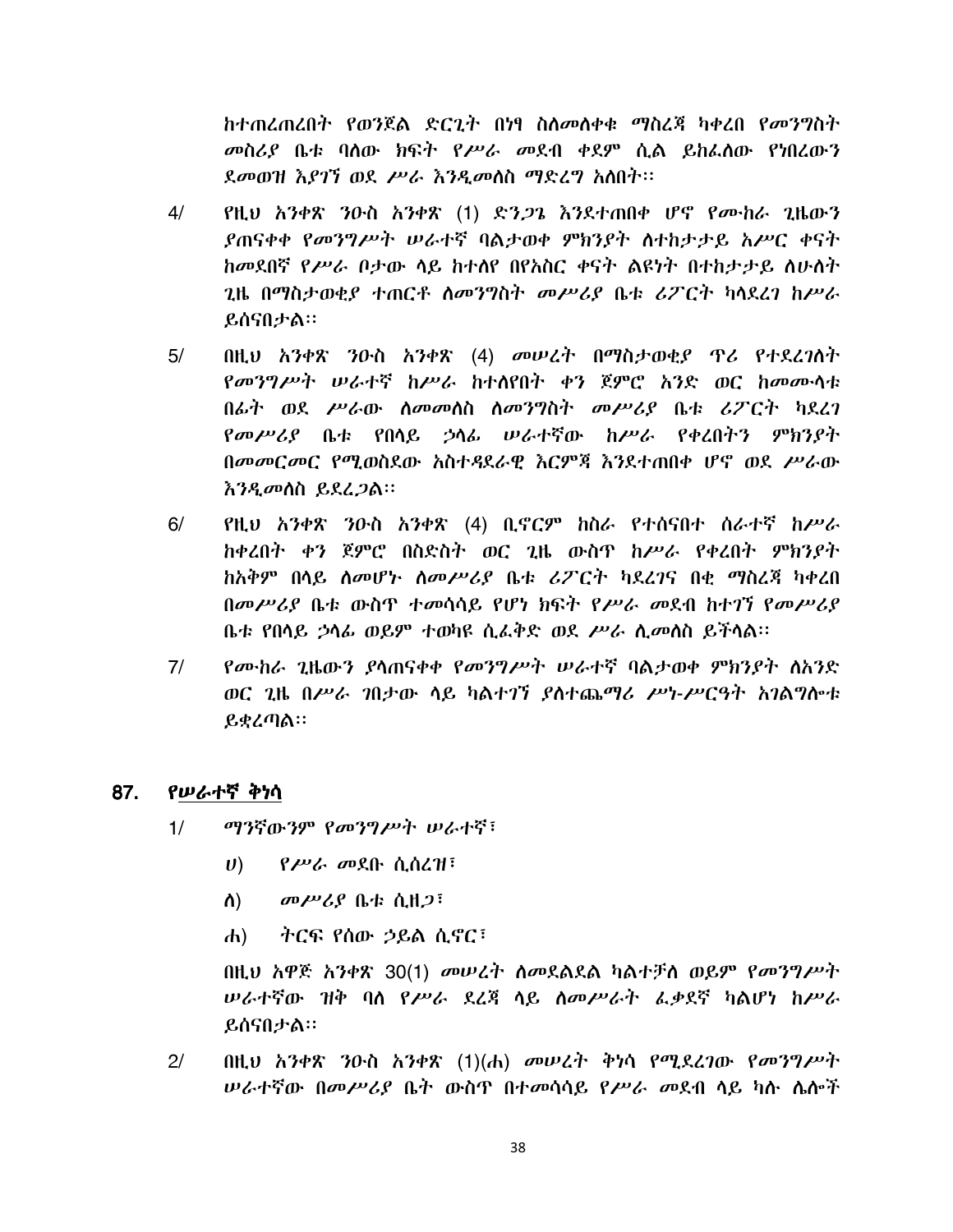*የመንግሥት ሠራተኞች ጋ*ር ሲወዳደር በሥራ ውጤቱና ባሰው ችሎታ ዝቅተኛ መሆኑ ሲፈ*ጋገ*ዋ ነው።

#### 88. በዲስፕሊን ምክንያት ከሥራ ማሰናበት

በዚህ አዋጅ አንቀጽ 69 ንዑስ አንቀጽ  $(1)(\nu)$  መሠረት በዲስፕሊን ቅጣት የተወሰነበትና በአስተዳደራዊ ይግባኝ ውሳኔው ያልተሰረዘሰት የመንግሥት ሠራተኛ አገልግሎቱ ይቋረጣል።

#### 89. በዕድሜ ምክንያት አገልግሎት ስስማቋረጥ

- ማንኛውም የመንግሥት ሠራተኛ በዚህ አዋጅ አንቀጽ 93 መሠረት አገልግሎቱ  $1/$ ካልተራዘመ በስተቀር በሕግ ከተወሰነው የመጦሪያ ዕድሜ ከደረሰበት የመጨረሻ ወር የመጨረሻ ቀን ጀምሮ አገልግሎቱ እንዲቋረጥ ይደረጋል፡፡
- በዚህ አንቀጽ ንዑስ አንቀጽ (1) መሠረት በጡረታ ሰሚሰናበት የመንግሥት  $2/$ *ሠ*ራተኛ ጡረታ ከመውጣቱ ከሶስት ወር በፊት በጽሑፍ እንዲያውቀው  $RLL2A$

#### በሞት ምክንያት አገልግሎት ስለማቋረጥ 90.

- ማንኛውም የመንግሥት ሠራተኛ ከሞተበት ቀን ጀምሮ አንልግሎቱ ይቋረጣል፡፡  $1/$
- አገልግሎቱ በሞት ምክንያት የተቋረጠ የመንግሥት ሠራተኛ የሞተበት ወር  $2/$ ሙሉ ደመወዙ እንዲሁም በዚህ አዋጅ አንቀጽ 41(1) መሠረት ሳልተወሰደ የዓመት ዕረፍት ፌቃድ የሚፌጸም ክፍያ ስትዳር ጓደኛው፣ የትዳር ጓደኛ ከሴስው ለሕ*ጋዊ ወራሾች ይከ*ፈሳል።
- $3/$ አግባብ ባለው የጡረታ ሕግ የተደነገገው እንደተጠበቀ ሆኖ ማንኛውም የመንግሥት ሠራተኛ በሞት ምክንያት አገልግሎቱ ሲቋረዋ ስሚሠራበት መሥሪያ ቤት በጽሑፍ ሳሳወቃቸው የትዳር 3ደኛው ወይም በስሩ ይተዳደሩ ለነበሩ ቤተሰቦች የሦስት ወር ደመወዝ በአንድ ጊዜ ይከፌሳል፤ ሆኖም የትዳር 3ደኛውን ወይም በሥሩ የማተዳደሩ ቤተሰቦቹን ሳየስመዘግብ የሞተ እንደሆነ ሥልጣን ካስው አካል ወይም ፍርድ ቤት በሚሰጥ ማስረጃ መሠረት ክፍያው ይፌጸማል።
- በዚህ አንቀጽ ንዑስ አንቀጽ (3) መሠረት የሚሰጠው ክፍያ ከግብርና ከጡረታ  $4/$ መዋጮ ነጻ ይሆናል፤ እንዲሁም በዕዳ ሲከበር ወይም በማቻቻይነት ሲያዝ አይችልም።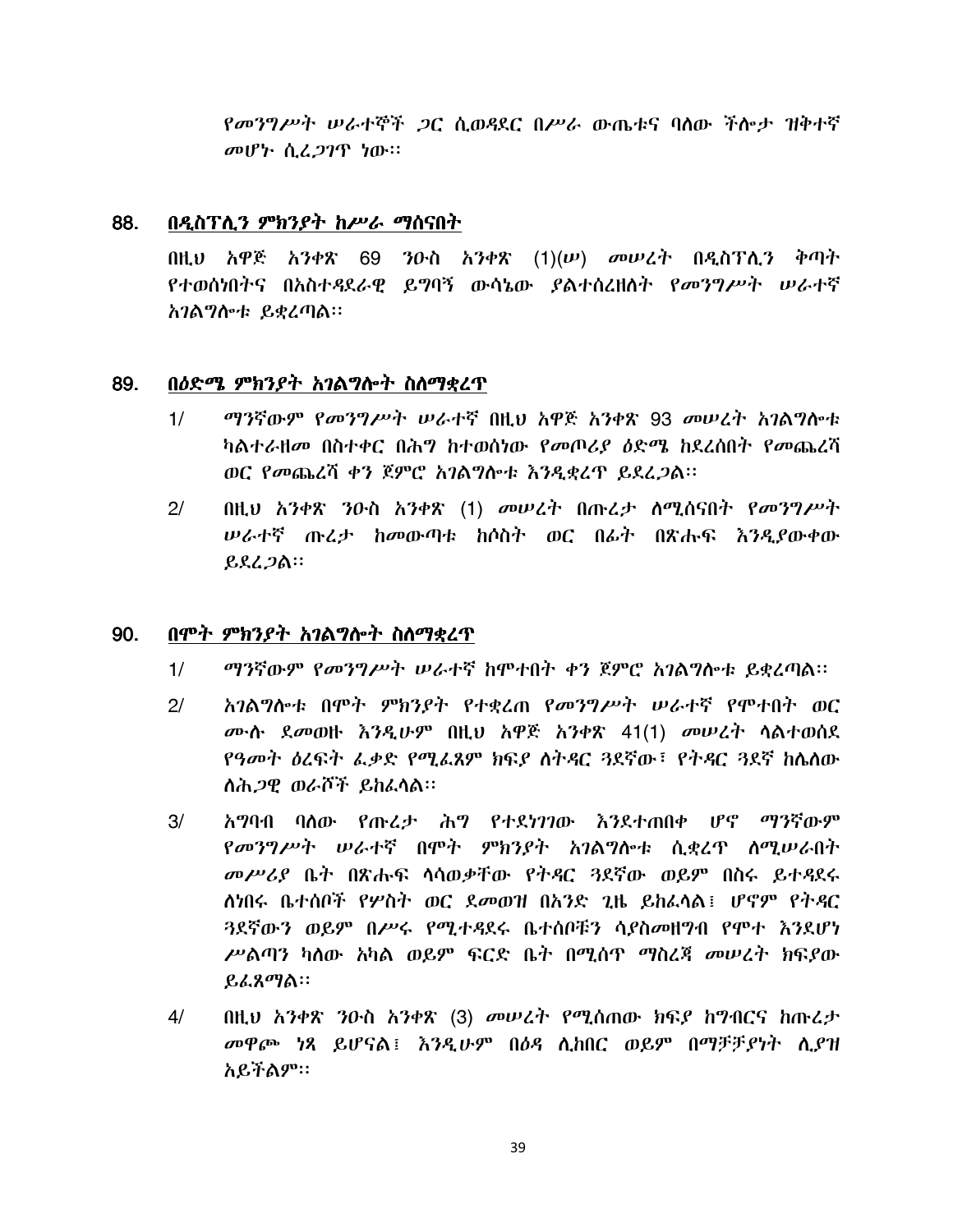#### $91.$ የአገልግሎት ምስክር ወረቀት አሥጣጥ

- ስማንኛውም የመንግሥት ሠራተኛ የሚሰጥ የሥራ ልምድ የምስክር ወረቀት  $1/$ ሥራተኛው ሲያከናውን የነበረውን የሥራ ዓይነት፣ የአገልግሎት ዘመኮና ሲከፌሰው የነበረውን ደመወዝ የሚገልጽ መሆን አስበት፡፡
- $2/$ *የሥ*ልጠና ውል *ግ*ዴታ ወይም በ*መንግሥት መሥሪያ* ቤቱ የሚፌስግበት ማናቸውም ዕዳ ያስበት የመንግስት ሠራተኛ በማንኛውም ምክንያት አገልግሎቱን ሲያቋርጥ የውል ግዴታውን ስስመፌጸሙ ወይም ከዕዳ ነጻ መሆኑን የሚገልጽ ማስረጃ ከማግኘቱ በፊት የሥራ ልምድ የምስክር ወረቀት አይሰጠውም፡፡
- $3/$ የዚህ አንቀጽ ንኡስ አንቀጽ (2) በሥራ ሳይ እያስ የሥራ ልምድ የምስክር ወረቀት ስሚጠይቅ የመንግስት ሠራተኛ ተፈጻሚ አይሆንም፡፡

#### 92. አገልግሎት ሲቋረጥ የሚፌጸም ክፍያ

- *የሙከራ ገ*ዜውን የጠናቀቀ የመንግሥት ሠራታኛ በዚህ አዋጅ አንቀጽ 87  $1/$ መሠረት በቅነሳ ምክንያት ከሥራ ከተሰናበተና የሥራ ውሱ በተቋረጠበት ዕለት የጡፈታ አበል የማይከፌሰው ከሆነ፣
	- ሰመጀመሪያ አንድ ዓመት የሦስት ወር ደመወዝ፣  $\boldsymbol{U}$ )
	- በተጨማሪ ስአገስገለበት ስእ*ያንዳንዱ ዓመት* የወር ደ*መ*ወዙ አንድ ስ) ሦስተኛ እየታከለ፣

ይከፌለዋል፤ ሆኖም የሚሰጠው ክፍደ ከሠራተኛው የአሥራ ሁለት ወር  $\ell$ መወዙ መብሰጥ የስበትም።

 $2/$ *የሙከራ ጊ*ዜውን ስጨረሰና ከአንድ *ዓመት* በታች ሳንስንስ የ*መን*ግስት ሠራተኛ የሚፌጸመው ክፍያ ከአገልግሎቱ *ጋ*ር ተመጣጣኝ ይሆናል፡፡

#### 93. *አገ*ልግሎትን ማራዘም

- *የመንግሥት ሠራተኛ የመጦሪያ ዕ*ድሜው ከደረሰ በኋሳ በአንድ ጊዜ *እ*ስከ  $1/$ አምስት *ዓመት* በጠቅሳሳው ከአሥር *ዓመት* ለማይበልጥ ጊዜ አገልግሎቱን ማራዘም ይቻሳል።
- $2/$ በዚህ አንቀጽ ንዑስ አንቀጽ (1) መሠረት የአንድን የመንግሥት ሠራተኛ አገልግሎት ማራዘም የሚቻለው፤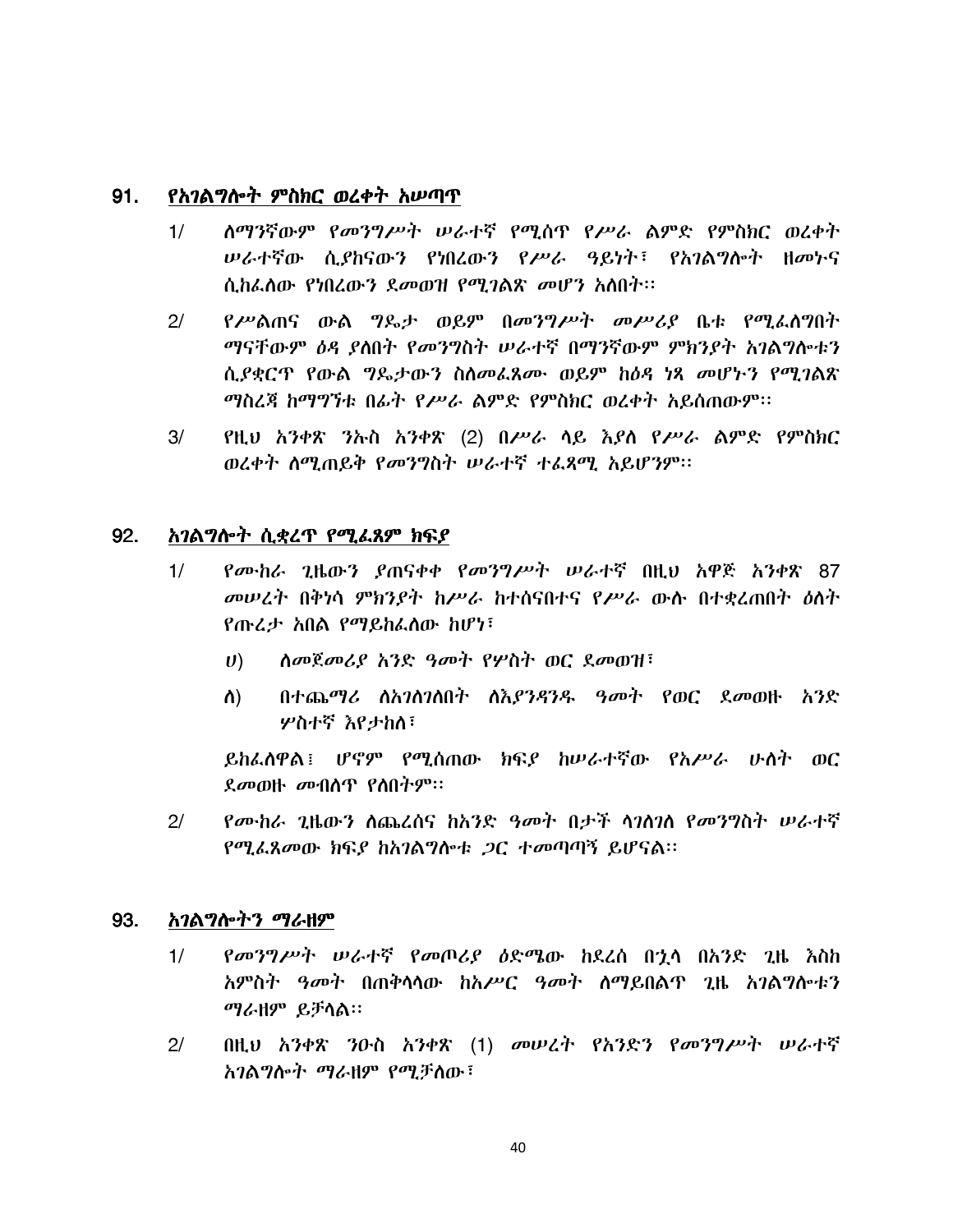- የሠራተኛው ትምህርት፣ ልዩ ዕውቀትና ችሎታ ስመሥሪያ ቤቱ ሥራ  $\boldsymbol{U}$ ) ጠቃሚ ሆኖ ሲገኝ፣
- ስ) በደረጃ ዕድንት፣ በዝውውር ወይም በቅጥር ተተኪ ሥራተኛ ስማግኘት አስመቻሉ ሲፈ*ጋገ*ጥ፣
- *ሠ*ራተኛው ስሥራው ብቁ መሆኑ በሕክምና ማስረጃ ሲፈ*ጋገ*ጥ፣  $\mathbf{d}$
- ሥራተኛው አገልግሎቱን ስመቀጠል ሲስማማ፣ እና  $\mathbf{D}$
- የአገልግሎቱ መራዘም ጥያቄው የመጦሪያ ዕድሜው ከመድረሱ ከሦስት  $(\boldsymbol{\nu})$ ወር በፊት ስሚኒስቴሩ ቀርቦ ሲፌቀድ፣

ነው።

# ክፍል አሥራ ሁስት ልዩ ልዩ ድን*ጋጌዎች*

#### የቅጥር፣ የደረጃ ዕድገት፣ የደመወዝ ጭማሪና ሴሳ ጥቅም መሰረዝ 94.

- የሐስት የትምህርት ወይም የሥራ ልምድ ማስረጃ በማቅረብ ወይም ሥልጣን  $1/$ በሌስው ሰው ወይም ይህን አዋጅ ወይም አዋጁን ስማስፌጸም የወጣውን ደንብና መመሪያ ወይም ሴሳ ማናቸውንም ሕግ በመተሳሰፍ የተፌፀመ ቅጥር፣ የደረጃ *ለ*ድንት፣ የደ*መ*ወዝ ጭማሪ ወይም ሌላ ዋቅም በዳስፕሊ*ን*ና በወንጀል የሚያስከትለው ተጠያቂነት እንደተጠበቀ ሆኖ በመሥሪያ ቤቱ የበላይ ኃላፊ ወይም በሚኒስቴሩ በማናቸውም ጊዜ ይሰረዛል፡፡
- የቅጥር፣ የደረጃ ዕድንት፣ የደመወዝ ጭማሪ ወይም ሌላ ጥቅም የተሰረዘበት  $2<sup>1</sup>$ *የመንግሥት ሠራተኛ* በዳስፕሊ*ን*ና በወንጀል *መ*ጠየቁ እንደተጠበቀ ሆኖ የመሰረዙ እርምጃ እስከተወሰደበት ጊዜ ድረስ የተከፌሰውን ደመወዝና ሴሎች <u> ጥቅሞች እንዲመልስ አይጠይቅም፡፡</u>
- ከሕግ ውጭ ቅጥር፣ የደረጃ ዕድገት፣ የደመወዝ ጭማሪ ወይም ሴሳ ጥቅም  $3/$ እንዲሰጥ ሆን ብሎ ወይም በከባድ ቸልተኝነት የፌቀደ የሥራ ኃሳፊ ወይም የኮማቴ አባል አግባብ ባለው የዳስፕለን፤ የወንጀል ሕግ እና የፍትሐብሔር ሕግ ድን*ጋጌዎች መሠረት ተ*ጠያቂ ይሆናል።
- በዚህ አንቀጽ ንዑስ አንቀጽ (3) መሠረት የተጠቀሰው ዋፋት መፌጸሙን  $4/$ *የመሥሪያ* ቤቱ የበሳይ ኃሳፊ ወይም ሚኒስቴሩ ከደረሰበት ጥፋቱን ስማሬም የሚደስችል እርምጃ መውሰድ እና ኃሳፊውን ወይም የኮሚቴ አባሉን በወንጀልና በፍትሐብሔር ሕግ ተጠያቂ ስማድረግ ሥልጣን ሳስው የመንግሥት አካል የተፌጸመውን ድርጊት በማስረጃ አስደግፎ ማቅረብ አለበት፡፡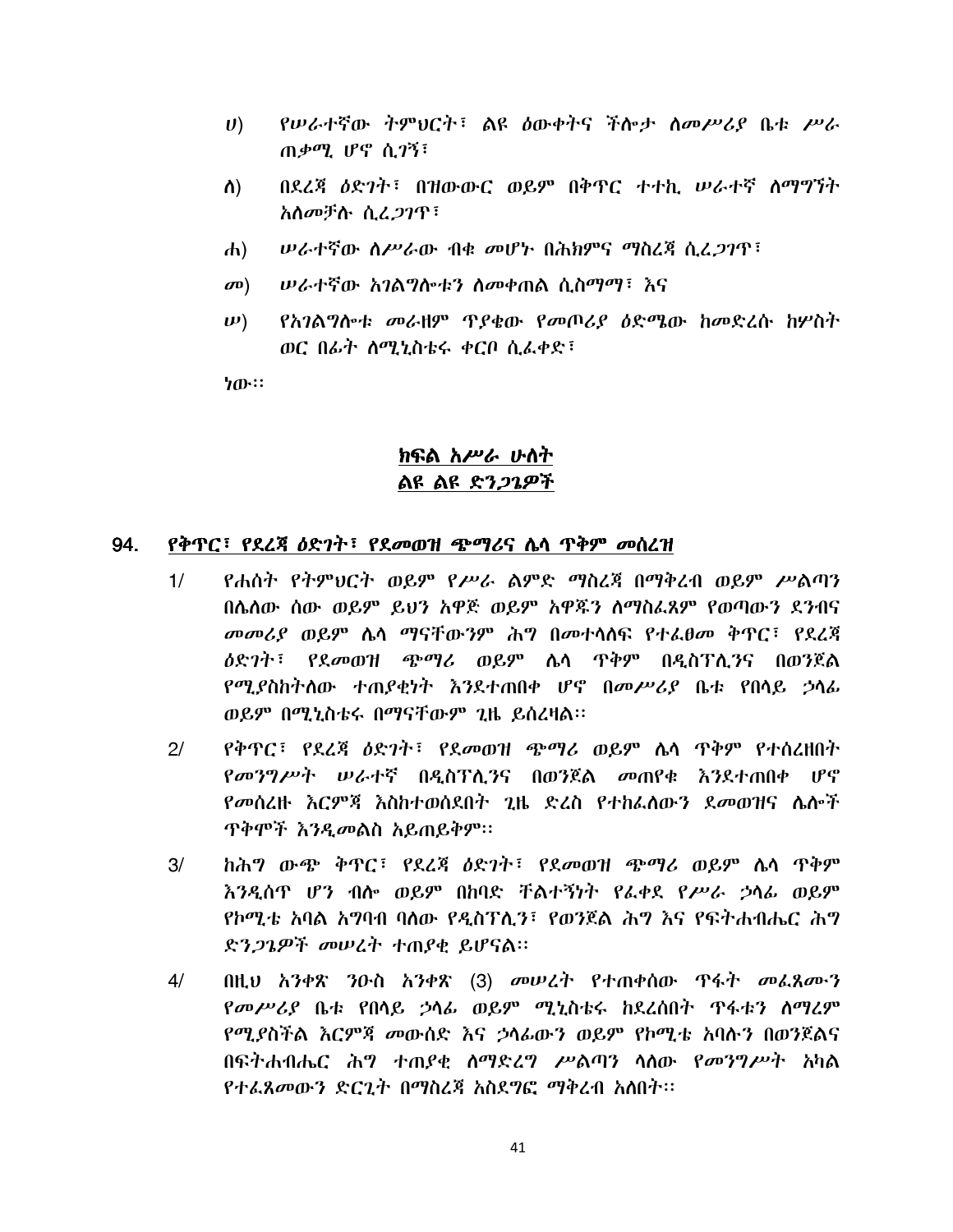#### 95. *የሥ*ልጣን ውክልና ስለ*መ*ስጠት

ሚኒስቴሩ የፐብሊክ ሰርቪሱን የሰው ሀብት ሥራ አመራር ቀልጣፋና ውጤታማ ሰማድረግ አስፈላጊ ሆኖ ሲያገኘው በዚህ አዋጅ የተሰጠውን ሥልጣንና ኃላፊነት *ስመሥሪያ* ቤቶች በውክልና ማስተሳሰፍ ይችሳል።

#### 96. <u>የአዋጁን አፌጻጸም መቆጣጠር</u>

- $1/$ ሚኒስቴሩ ይህን አዋጅና በአዋጁ መሠረት የሚወጡትን ደንቦችና መመሪያዎች በተክክል በሥራ ሳይ መዋሳቸውን የመቆጣጠር ሥልጣንና ኃሳፊነት ይኖረዋል።
- $2/$ ሚኒስቴሩ በዚህ አንቀጽ ንዑስ አንቀጽ (1) የተሰጠውን ሥልጣንና ኃላፊነት ተግባራዊ ስማድረግ በማናቸውም ጊዜ፣
	- በመንግስት መሥሪያ ቤቶች በመገኘት ወይም እንዲሳኩለት በማዘዝ  $\boldsymbol{U}$ ማህደሮችንና ሴሎች መረጃዎችን መመርመር፣ እና
	- *ጉዳ*ዩ የሚመለከተው*ን የሥራ ኃ*ሳፊ ወይም ሌሎች የመንግስት ስ) *ሠ*ራተኞች በቃል ወይም በጽሁፍ እንዲያስረዱ መጠየቅ፣

ይችሳል።

- ሚኒስቴሩ በዚህ አንቀጽ ንዑስ አንቀጽ (2) መሠረት በሚያደርገው ምርመራ  $3/$ ወይም በሴሳ በማናቸውም መንገድ ሕግ መጣሱን ወይም አድሱ መፌጸሙን ከደረሰበት፣
	- $\boldsymbol{U}$ ትክክል የልሆነ አሠራር እንዳስተካከል የማዘዝ፤
	- *ጉዳ*ዩ ውሳኔ እስኪ*ያገ*ኝ ድረስ አፌጻጸሙን የማገድ፣ ስ)
	- ለድርጊቱ ተጠያቂ በሆነው የሥራ ኃሳፊ ወይም የመንግሥት ሠራተኛ  $\mathbf{d}$ ላይ ተገቢው አስተዳደራዊ እርምጃ እንዲወሰድበት የማድረግ፣ እና
	- በዚህ አዋጅ አንቀጽ 94(4) መሠረት የመፌጸም፣  $\mathbf{C}(\mathbf{D})$

ሥልጣን ይኖረዋል።

#### 97. ደ*ን*ብና *መመሪያ የማ*ውጣት ሥልጣን

ይህን አዋጅ ሰማስፌጸም የሚያስፌልጉ ደንቦችን የሚኒስትሮች ምክር ቤት  $1/$ ሲያወጣ ይችሳል።